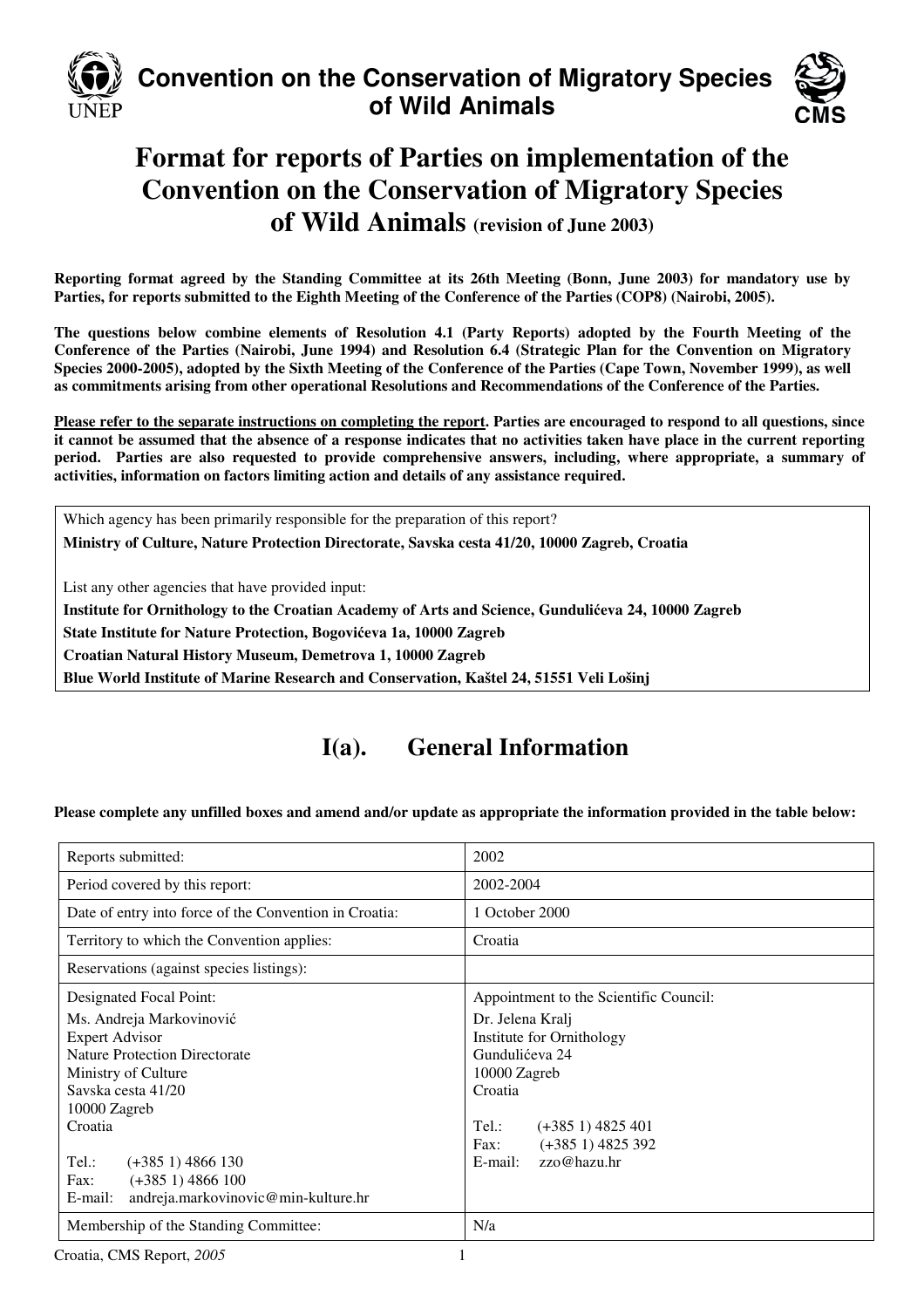| Competent authority:                                                                     | Ministry of Culture, Nature Protection Directorate                                                                                             |
|------------------------------------------------------------------------------------------|------------------------------------------------------------------------------------------------------------------------------------------------|
| Implementing legislation:                                                                | Law on Ratification of the Bonn Convention (OG –<br>International Treaties, No 6/2000)                                                         |
|                                                                                          | Nature Protection Act (OG No 162/03)                                                                                                           |
|                                                                                          | Act on Hunting (OG No 10/94, 29/99, 76/99, 14/01, 14/02)                                                                                       |
| Other relevant conventions/agreements (apart from CMS) to<br>which Croatia is a Party:   | Convention on Wetlands of International Importance<br>Especially as Waterfowl Habitat 1971 ("Ramsar Convention")                               |
|                                                                                          | Convention for the Protection of the World Cultural and<br>Natural Heritage 1972                                                               |
|                                                                                          | Convention on International Trade in Endangered Species of<br>Wild Fauna and Flora 1973 (CITES)                                                |
|                                                                                          | Convention for the Protection of the Marine Environment and<br>the Coastal Region of the Mediterranean 1976 ("Barcelona<br>Convention")        |
|                                                                                          | Convention on Conservation of European Wildlife and<br>Natural Habitats 1979 ("Berne Convention")                                              |
|                                                                                          | Convention on Biological Diversity 1992 (CBD)                                                                                                  |
|                                                                                          | Protocol Concerning Specially Protected Areas and<br>Biological Diversity in the Mediterranean 1995("SPA and<br><b>Biodiversity Protocol")</b> |
| National policy instruments (e.g. national biodiversity<br>conservation strategy, etc.): | National Biodiversity and Landscape Strategy and Action Plan<br>(NBLSAP), (OG No 81/99)                                                        |
| Signed but not yet entered force<br><b>ACCOBAMS:</b><br>$\bowtie$<br>Party               | Non-party                                                                                                                                      |
| <b>National Focal Point</b>                                                              | Appointed member of the Scientific Committee                                                                                                   |
| Ms Ana Strbenac                                                                          | Mr. Draško Holcer                                                                                                                              |
| <b>State Institute for Nature Protection</b><br>Bogovićeva 1a                            | Croatian Natural History Museum<br>Demetrova 1                                                                                                 |
| 10000 Zagreb                                                                             | 10000 Zagreb                                                                                                                                   |
| Croatia                                                                                  | Croatia                                                                                                                                        |
| $(+3851)$ 4874 995<br>Tel.:                                                              | Tel.: +385 1 4851700                                                                                                                           |
| $(+3851) 4876100$<br>Fax:                                                                | Fax: +385 1 4851644                                                                                                                            |
| E-mail:<br>ana.strbenac@dzzp.hr                                                          | E-mail: Drasko.Holcer@hpm.hr                                                                                                                   |
| Membership of other committees or working groups:                                        |                                                                                                                                                |
| <b>Great Bustard MoU:</b><br>$\boxtimes$ Signatory<br>Non-signatory                      |                                                                                                                                                |
| <b>National Contact Point:</b>                                                           |                                                                                                                                                |
| Dr. Jelena Kralj                                                                         |                                                                                                                                                |
| Institute for Ornithology                                                                |                                                                                                                                                |
| Gundulićeva 24<br>10000 Zagreb                                                           |                                                                                                                                                |
| Croatia                                                                                  |                                                                                                                                                |
| Tel.:<br>$(+3851)$ 4825 401                                                              |                                                                                                                                                |
| Fax:<br>$(+3851)$ 4825 392                                                               |                                                                                                                                                |
| zzo@hazu.hr<br>E-mail:                                                                   |                                                                                                                                                |
| Slender-billed Curlew MoU:<br>⊠<br>Signatory<br>Non-signatory                            |                                                                                                                                                |
| Competent Authority:                                                                     |                                                                                                                                                |
| Ms. Jasminka Radovic                                                                     |                                                                                                                                                |
| <b>State Institute for Nature Protection</b>                                             |                                                                                                                                                |
| Bogovićeva 1a<br>10000 Zagreb                                                            |                                                                                                                                                |
| Croatia                                                                                  |                                                                                                                                                |
|                                                                                          |                                                                                                                                                |
| Tel.:<br>$(+3851)$ 4874 743<br>Fax:<br>$(+3851) 4874100$                                 |                                                                                                                                                |
| E-mail:<br>jasminka.radovic@dzzp.hr                                                      |                                                                                                                                                |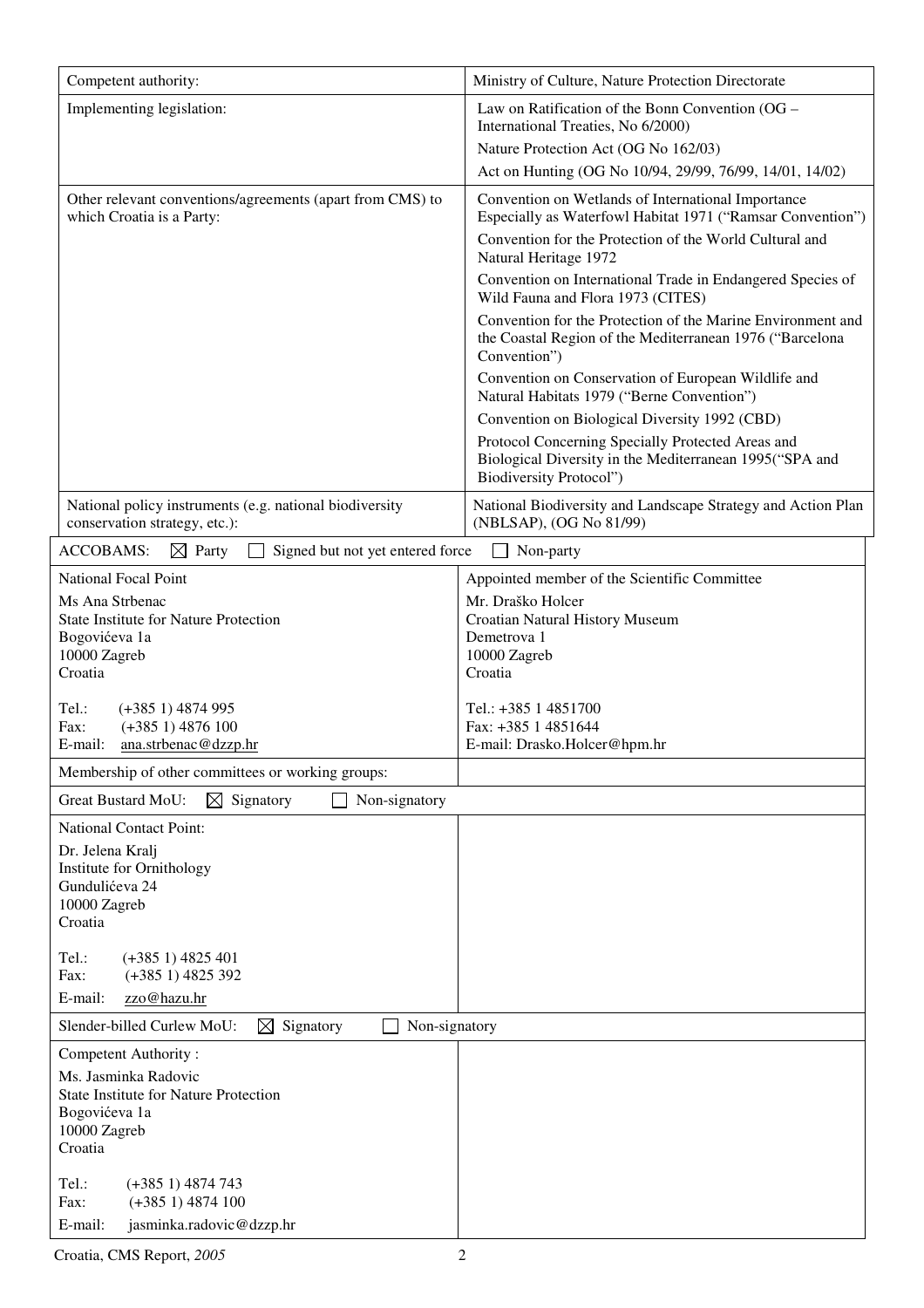| <b>EUROBATS:</b><br>$\boxtimes$ Party<br>Signed but not yet entered force                                                                                                                                            | Non-party                                                                                                                                                                                                                                              |
|----------------------------------------------------------------------------------------------------------------------------------------------------------------------------------------------------------------------|--------------------------------------------------------------------------------------------------------------------------------------------------------------------------------------------------------------------------------------------------------|
| Competent authority<br>Ms. Andrea Štefan<br><b>Nature Protection Directorate</b><br>Ministry of Culture<br>Sayska cesta 41/20<br>10000 Zagreb<br>Croatia<br>Tel:<br>$(+3851)$ 4866 124<br>$(+3851)$ 4866 100<br>Fax: | Appointed member of the Advisory Committee<br>Dr. Nikola Tvrtkovic<br>Croatian Natural History Museum<br>Demetrova 1<br>10000 Zagreb<br>Croatia<br>$Tel$ :<br>$(+3851)$ 4851 645<br>$(+3851) 4851644$<br>Fax:<br>nikola.tvrtkovic@hpm.hr<br>$E$ -mail: |
| andrea.stefan@min-kulture.hr<br>E-mail:                                                                                                                                                                              |                                                                                                                                                                                                                                                        |
| Membership of other committees or working groups:                                                                                                                                                                    |                                                                                                                                                                                                                                                        |
| AEWA:<br>$\boxtimes$ Party<br>Signed but not yet entered force                                                                                                                                                       | Non-party                                                                                                                                                                                                                                              |
| <b>Administrative Authority</b><br><b>Nature Protection Directorate</b><br>Ministry of Culture<br>Savska cesta 41/20<br>10000 Zagreb<br>Croatia<br>Tel.:<br>$(+3851)$ 4866 102<br>$(+3851) 4866100$<br>Fax:          | Appointed member of the Technical Committee<br>Dr. Jelena Kralj<br>Institute for Ornithology<br>Gundulićeva 24<br>10000 Zagreb<br>Croatia<br>Tel.:<br>$(+3851)$ 4825 401<br>Fax:<br>$(+3851)$ 4825 392                                                 |
|                                                                                                                                                                                                                      | E-mail:<br>zzo@hazu.hr                                                                                                                                                                                                                                 |
| Membership of other committees or working groups:                                                                                                                                                                    |                                                                                                                                                                                                                                                        |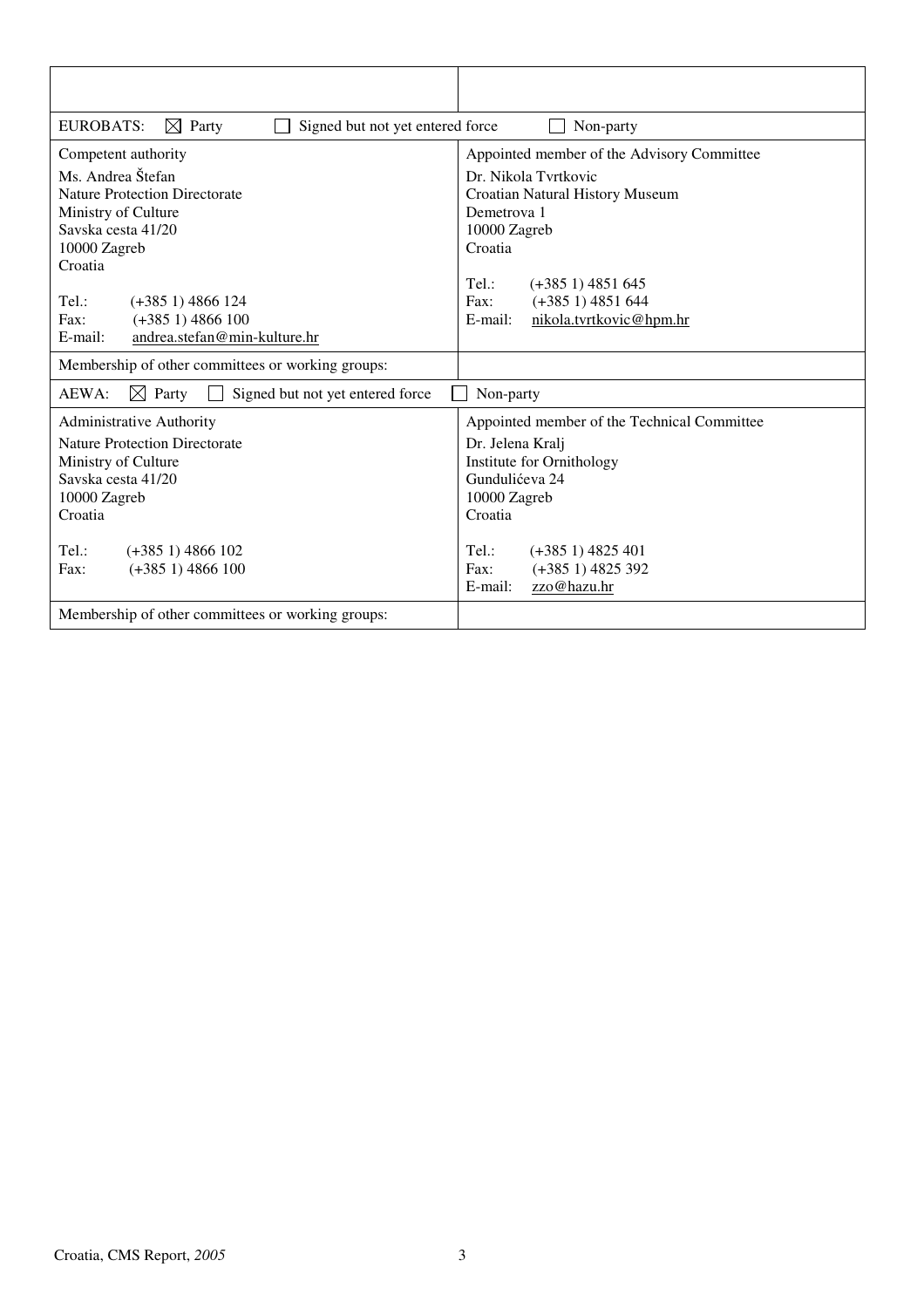# **I(b). Additional General Information**

| $\mathbf{1}$   | Which other government departments are involved in activities/initiatives for the conservation of migratory species in<br>your country? (Please list.)                                                                                                                                                                                                                                                                                                                                                                       |
|----------------|------------------------------------------------------------------------------------------------------------------------------------------------------------------------------------------------------------------------------------------------------------------------------------------------------------------------------------------------------------------------------------------------------------------------------------------------------------------------------------------------------------------------------|
|                | State Institute for Nature Protection (SINP)<br>$\bullet$                                                                                                                                                                                                                                                                                                                                                                                                                                                                    |
|                | Ministry of Science, Education and Sport (MSES)<br>$\bullet$                                                                                                                                                                                                                                                                                                                                                                                                                                                                 |
|                | Ministry of Agriculture, Forestry and Water Management (MAFWM)<br>$\bullet$                                                                                                                                                                                                                                                                                                                                                                                                                                                  |
| 1a             | If more than one government department is involved, describe the interaction/relationship between these government<br>departments:                                                                                                                                                                                                                                                                                                                                                                                           |
|                | The State Institute for Nature Protection is responsible for collection and processing of data collected in<br>connection with nature protection, development of adequate databases on plant, fungi and animal species, habitat<br>types, ecosystems and landscapes, monitoring of the level of conservation of biological and landscape diversity<br>and proposing measures for the protection thereof, preparation of technical bases for the protection and<br>conservation of nature parts or rather natural values etc. |
|                | The Ministry of Agriculture, Forestry and Water Management is responsible for hunting, fisheries, forestry and<br>agriculture.                                                                                                                                                                                                                                                                                                                                                                                               |
|                | The Ministry of Science, Education and Sport finances scientific research projects and monitoring of some migratory<br>species and their habitats.                                                                                                                                                                                                                                                                                                                                                                           |
| $\overline{2}$ | List the main non-governmental organizations actively involved in initiatives for the conservation of migratory species in<br>your country, and describe their involvement:                                                                                                                                                                                                                                                                                                                                                  |
|                | Blue World Institute of Marine Research and Conservation, Veli Lošinj – research, monitoring, conservation of<br>$\bullet$<br>cetaceans, marine turtles and other endangered marine vertebrates and their habitats.                                                                                                                                                                                                                                                                                                          |
|                | Croatian Ornithological Society, Zagreb – research, monitoring, conservation of birds and their habitats.<br>$\bullet$                                                                                                                                                                                                                                                                                                                                                                                                       |
|                | Croatian Society for the Protection of Birds and Nature, Zagreb - research, monitoring, conservation of birds and<br>$\bullet$<br>their habitats.                                                                                                                                                                                                                                                                                                                                                                            |
|                | Eco-Center Caput Insulae, Beli, Rijeka - research, monitoring, conservation of the Griffon Vulture (Gyps fulvus).<br>$\bullet$                                                                                                                                                                                                                                                                                                                                                                                               |
|                | Monk Seal, Zagreb – rising of public awareness about the potential presence of the Monk Seal (Monachus<br>$\bullet$<br><i>monachus</i> ) and conservation of its potential habitats.                                                                                                                                                                                                                                                                                                                                         |
| 3              | Describe any involvement of the private sector in the conservation of migratory species in your country:                                                                                                                                                                                                                                                                                                                                                                                                                     |
|                | Not significant - mostly through sponsorship of conservation projects.                                                                                                                                                                                                                                                                                                                                                                                                                                                       |
| $\overline{4}$ | Note any interactions between these sectors in the conservation of migratory species in your country:                                                                                                                                                                                                                                                                                                                                                                                                                        |
|                | The private sector sometimes, but rarely, provides financial support for conservation projects of NGOs.                                                                                                                                                                                                                                                                                                                                                                                                                      |
|                | The governmental sector implements relevant legislation, organises conservation activities and provides technical and<br>financial support for the projects of NGOs.                                                                                                                                                                                                                                                                                                                                                         |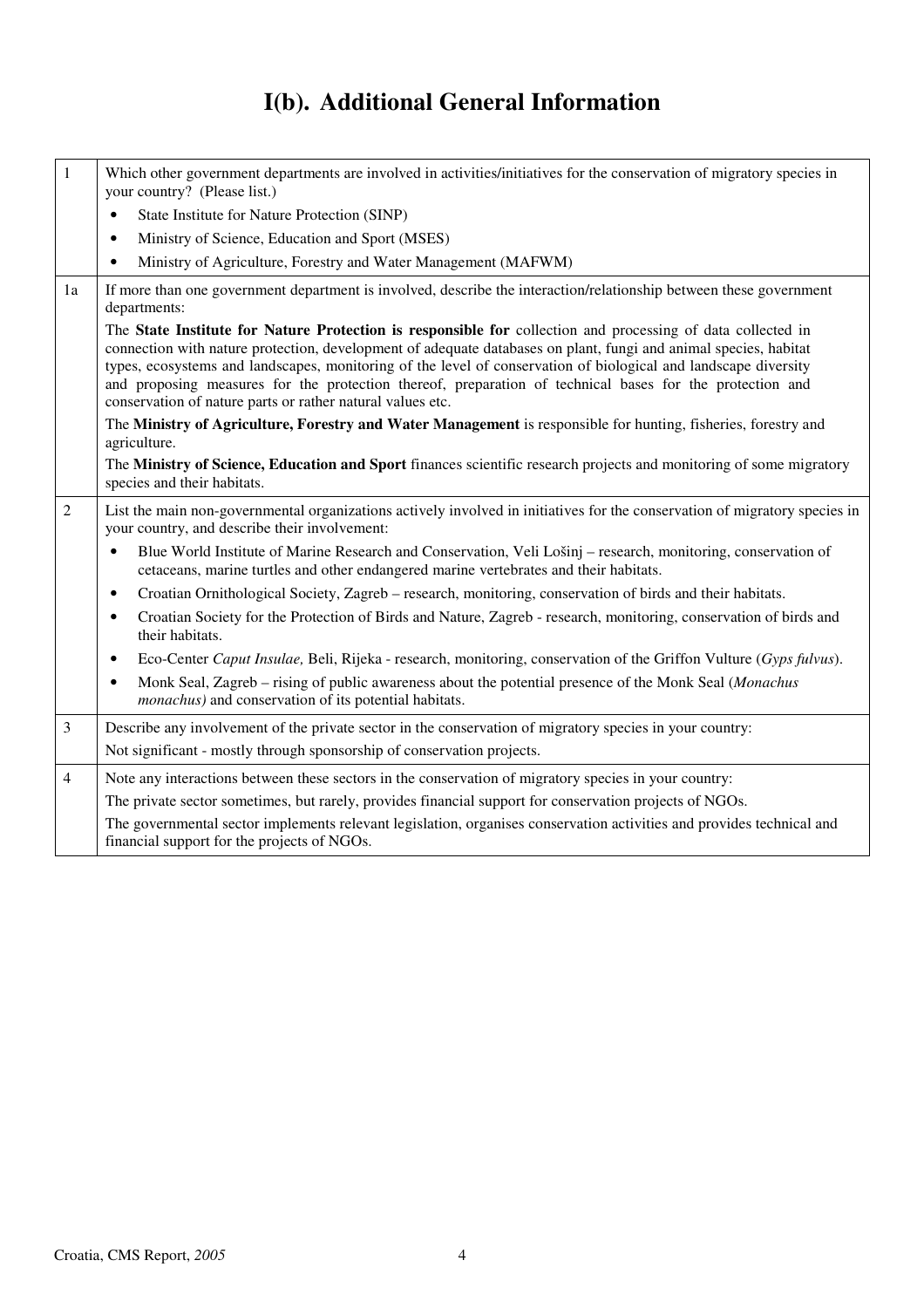## **II. Appendix I species**

### **1. BIRDS**

### **1.1 General questions on Appendix I bird species**

| $\mathbf{1}$   | Identify the Ministry, agency/department, or organisation responsible for leading actions relating to Appendix I bird<br>species:                                                                                                                                                                                         |
|----------------|---------------------------------------------------------------------------------------------------------------------------------------------------------------------------------------------------------------------------------------------------------------------------------------------------------------------------|
|                | Ministry of Culture, Nature Protection Directorate                                                                                                                                                                                                                                                                        |
|                | <b>State Institute for Nature Protection</b>                                                                                                                                                                                                                                                                              |
|                | The Institute of Ornithology<br>٠                                                                                                                                                                                                                                                                                         |
| $\overline{c}$ | Is the taking of all Appendix I bird species prohibited by the national implementing<br>$\boxtimes$ Yes<br>No<br>legislation cited in Table I(a) (General Information)?<br>If other legislation is relevant, please provide details:                                                                                      |
| 2a             | $\boxtimes$ No<br>Yes<br>If the taking of Appendix I bird species is prohibited by law, have any exceptions<br>been granted to the prohibition?<br>If Yes, please provide details (Include the date on which the exception was notified to the CMS Secretariat pursuant to                                                |
|                | $CMS$ Article $III(7)$ :                                                                                                                                                                                                                                                                                                  |
| 3              | Identify any obstacles to migration that exist in relation to Appendix I bird species:                                                                                                                                                                                                                                    |
|                | Hunting is a problem, especially for waterbirds. Conservation-awareness in hunters is low, and they often break the law.<br>In coastal areas, the tradition of bird hunting is also a problem. Control and inspection are still rather weak, largely<br>because of the lack of inspectors and their inadequate education. |
| 3a             | What actions are being undertaken to overcome these obstacles?                                                                                                                                                                                                                                                            |
|                | Establishing protected areas.<br>$\bullet$                                                                                                                                                                                                                                                                                |
|                | Education and awareness-raising actions for hunters - but these actions are not systematic.<br>$\bullet$                                                                                                                                                                                                                  |
| 3b             | What assistance, if any, does your country require in order to overcome these obstacles?                                                                                                                                                                                                                                  |
|                | Technical and financial support for related conservation actions and projects (saving carp fishponds, hunting and<br>awareness-raising).                                                                                                                                                                                  |
| $\overline{4}$ | What actions have been taken to prevent, reduce or control factors that are endangering or are likely to further endanger<br>bird species, including strictly controlling the introduction of, or controlling or eliminating, already introduced exotic<br>species (Article III(4)(c))?                                   |
|                | Production of new Nature Protection Law (OG No 162/03).<br>$\bullet$                                                                                                                                                                                                                                                      |
|                | Establishing protected areas.<br>$\bullet$                                                                                                                                                                                                                                                                                |
|                | Preparation of the Emerald network, as well as national ecological networks (ongoing).<br>$\bullet$                                                                                                                                                                                                                       |
|                | Project to support carp fishponds as parts of ecological networks (starting).                                                                                                                                                                                                                                             |
| 4a             | Describe any factors that may limit action being taken in this regard:                                                                                                                                                                                                                                                    |
|                | Lack of human and financial resources.<br>$\bullet$                                                                                                                                                                                                                                                                       |
|                | Lack of State support for carp fishponds.<br>$\bullet$                                                                                                                                                                                                                                                                    |
| 4b             | What assistance, if any, does your country require to overcome these factors?                                                                                                                                                                                                                                             |
|                | Technical and financial support for relevant conservation actions and projects.                                                                                                                                                                                                                                           |

### **1.2 Questions on specific Appendix I bird species**

**The following section contains a table for each Appendix I bird species for which your country is considered to be a Range State. Please complete each table as appropriate, providing information in summary form. Where appropriate, please cross-reference to information already provided in national reports that have been submitted under other conventions (e.g. Convention on Biological Diversity, Ramsar Convention, CITES). (Attach annexes as necessary.)**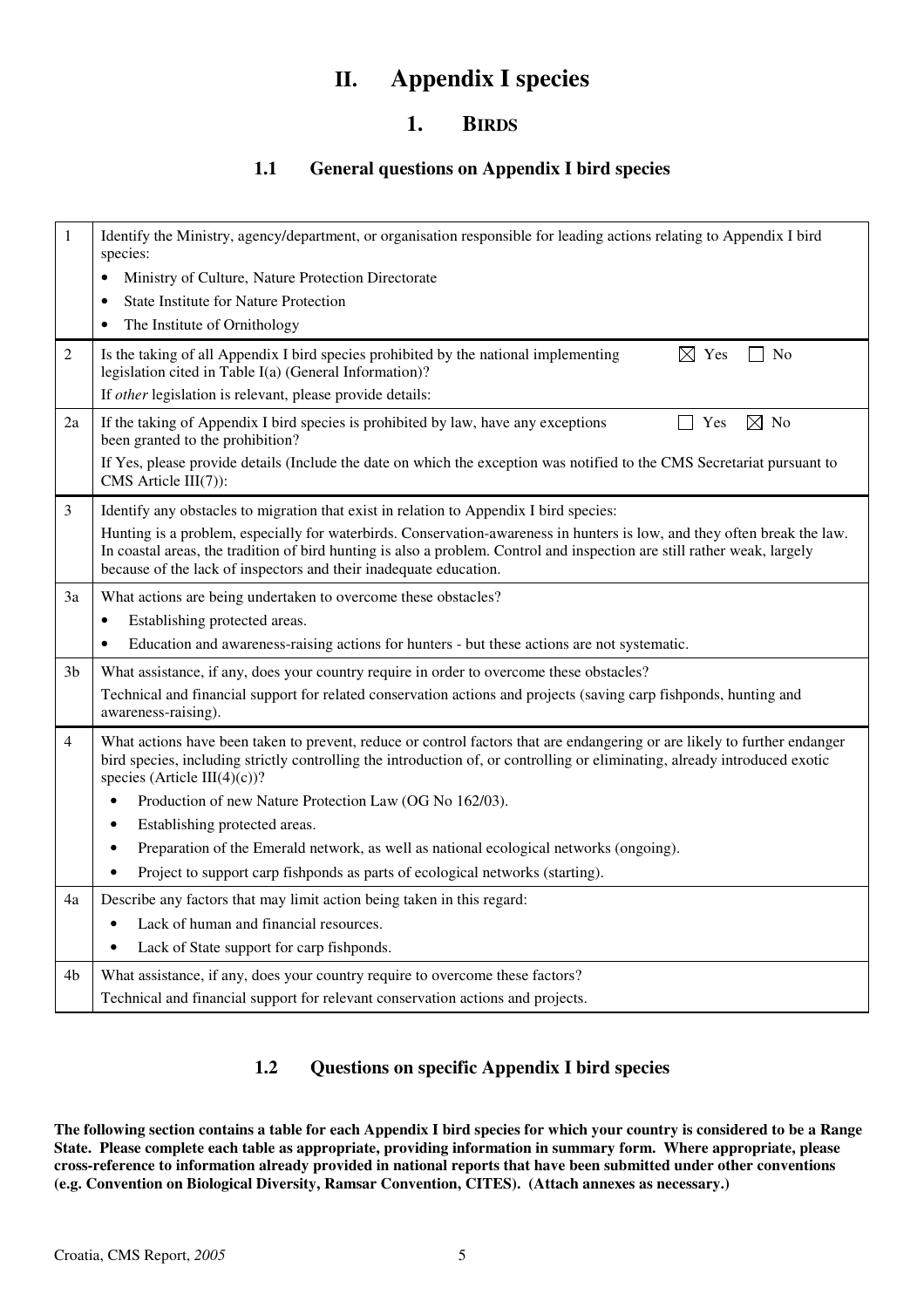|   | Species Haliaeetus albicilla – Common Name(s) White-tailed Eagle                                                                                                                                                                                                                                                                                                                       |  |  |
|---|----------------------------------------------------------------------------------------------------------------------------------------------------------------------------------------------------------------------------------------------------------------------------------------------------------------------------------------------------------------------------------------|--|--|
| 1 | $\boxtimes$ Yes<br>Is your country a Range State for this species?<br>N <sub>0</sub>                                                                                                                                                                                                                                                                                                   |  |  |
| 2 | Please provide published distribution reference:<br>Radovic, D. et al. (2003): Red Data Book of Birds of Croatia. Ministry of Environmental Protection and Physical<br>Planning, Zagreb, 179 pp.                                                                                                                                                                                       |  |  |
| 3 | Summarise information on population size, trends and distribution (if known):<br>Population size: 80-90 pairs (2% of European population).<br>٠<br>Trends: drastic decline until the 1960's, but a positive trend in last 20 years (increasing $30\%$ ).<br>٠<br>Distribution: in Northern Croatia's alluvial wetlands and carp fishponds surrounded by alluvial forests.<br>$\bullet$ |  |  |
| 4 | Indicate (with an 'X') and briefly describe any activities that have been carried out in favour of this species in the<br>reporting period. (Please provide the title of the project and contact details, where available.)<br>Research<br>Monitoring<br>$\boxtimes$<br>Species protection<br>Species restoration<br>Habitat protection<br>$\boxtimes$<br>Habitat restoration<br>Other |  |  |
| 5 | If no activities have been carried out for this species in the reporting period, what has prevented such action being taken?                                                                                                                                                                                                                                                           |  |  |
| 6 | Describe any future activities that are planned for this species:<br>Implementing protection measures for nesting sites, new protected areas (ecological network), and the preservation of<br>carp fishponds.<br>Action plan for the protection of the White-tailed Eagle (Haliaeetus albicilla) (NBLSAP).                                                                             |  |  |

|   | <i>Species Aquila heliaca – Common Name(s) Imperial Eagle</i>                                                                                                                                                                                                                                                                                            |  |  |
|---|----------------------------------------------------------------------------------------------------------------------------------------------------------------------------------------------------------------------------------------------------------------------------------------------------------------------------------------------------------|--|--|
| 1 | Is your country a Range State for this species?<br>N <sub>o</sub><br>⊠<br>Yes                                                                                                                                                                                                                                                                            |  |  |
| 2 | Please provide published distribution reference:<br>Radovic, D. et al. (2003): Red Data Book of Birds of Croatia. Ministry of Environmental Protection and Physical<br>Planning, Zagreb, 179 pp.                                                                                                                                                         |  |  |
| 3 | Summarise information on population size, trends and distribution (if known):<br>Population size: only one breeding pair (eastern Slavonia)<br>Trends: declining.<br>٠<br>Distribution: breeding - Eastern Slavonia, Migration and dispersal - Pannonian Croatia, rarely Dalmatia<br>$\bullet$                                                           |  |  |
| 4 | Indicate (with an 'X') and briefly describe any activities that have been carried out in favour of this species in the<br>reporting period. (Please provide the title of the project and contact details, where available.)<br>Research<br>Monitoring<br>Species protection<br>Species restoration<br>Habitat protection<br>Habitat restoration<br>Other |  |  |
| 5 | If no activities have been carried out for this species in the reporting period, what has prevented such action being taken?<br>Lack of human and financial resources.                                                                                                                                                                                   |  |  |
| 6 | Describe any future activities that are planned for this species:<br>Action plan for the protection of the Imperial eagle (Aquila heliaca)(NBLSAP).                                                                                                                                                                                                      |  |  |

### *Species Falco naumanni* – Common Name(s) Lesser Kestrel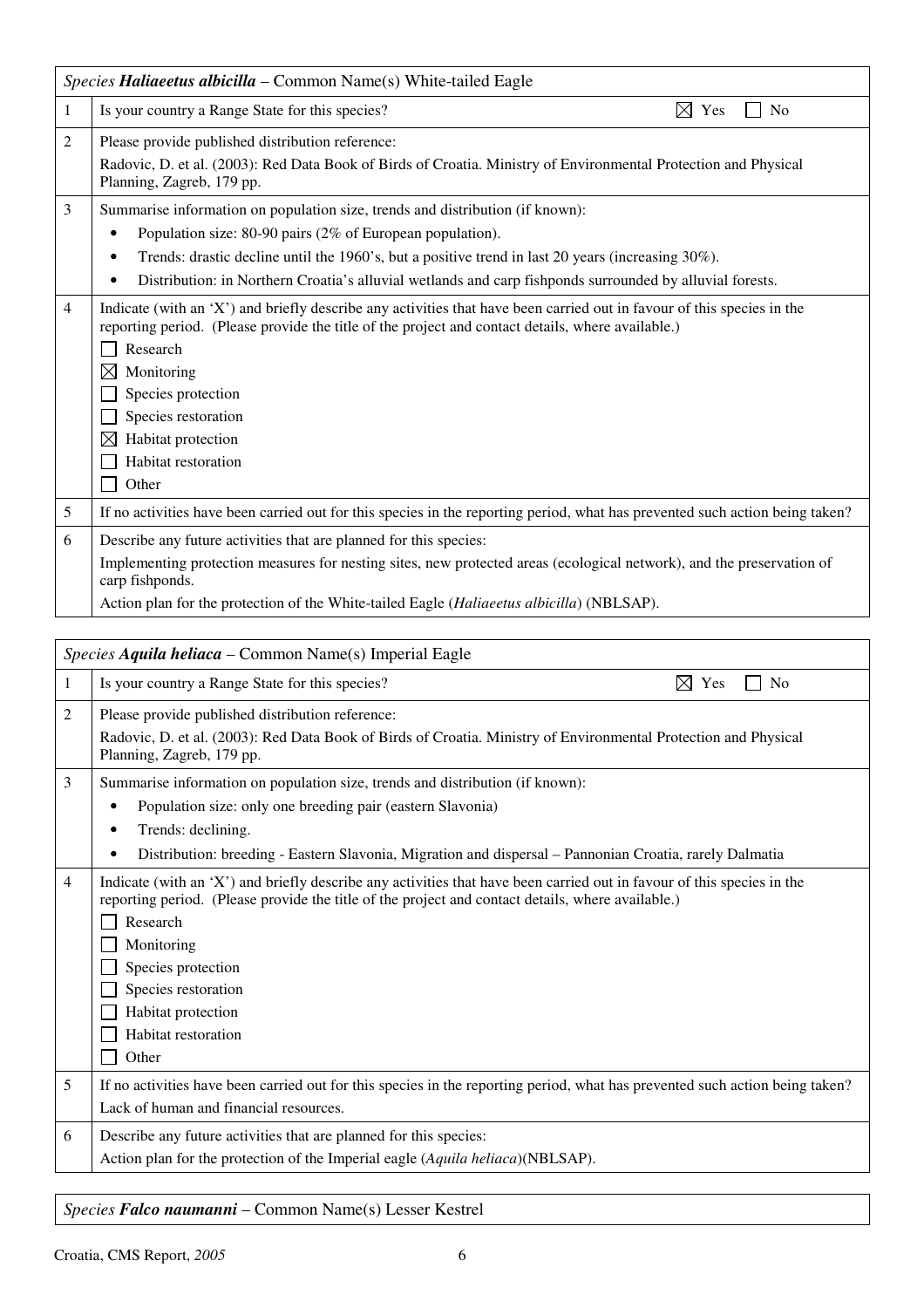| 1 | Is your country a Range State for this species?<br>N <sub>o</sub><br>Yes                                                                                                                                                                                                                                                                                 |
|---|----------------------------------------------------------------------------------------------------------------------------------------------------------------------------------------------------------------------------------------------------------------------------------------------------------------------------------------------------------|
| 2 | Please provide published distribution reference:<br>Radovic, D. et al. (2003): Red Data Book of Birds of Croatia. Ministry of Environmental Protection and Physical<br>Planning, Zagreb, 179 pp.                                                                                                                                                         |
| 3 | Summarise information on population size, trends and distribution (if known):<br>Population size: breeding population extinct in the second half of the 20th century; very rare during migration.<br>€<br>Trends: drastic decline.<br>٠<br>Distribution: coastal part of Croatia.                                                                        |
| 4 | Indicate (with an 'X') and briefly describe any activities that have been carried out in favour of this species in the<br>reporting period. (Please provide the title of the project and contact details, where available.)<br>Research<br>Monitoring<br>Species protection<br>Species restoration<br>Habitat protection<br>Habitat restoration<br>Other |
| 5 | If no activities have been carried out for this species in the reporting period, what has prevented such action being taken?<br>Lack of human and financial resources.                                                                                                                                                                                   |
| 6 | Describe any future activities that are planned for this species:<br>Action plan for the protection of the Lesser Kestrel (Falco naumanni) (NBLSAP) and possible reintroduction.                                                                                                                                                                         |

|   | Species Anser erythropus – Common Name(s) Lesser White-fronted Goose                                                                                                                                                                                                                                                                                     |  |
|---|----------------------------------------------------------------------------------------------------------------------------------------------------------------------------------------------------------------------------------------------------------------------------------------------------------------------------------------------------------|--|
|   | Is your country a Range State for this species?<br>$\boxtimes$ No<br>Yes                                                                                                                                                                                                                                                                                 |  |
| 2 | Please provide published distribution reference:                                                                                                                                                                                                                                                                                                         |  |
| 3 | Summarise information on population size, trends and distribution (if known):                                                                                                                                                                                                                                                                            |  |
| 4 | Indicate (with an 'X') and briefly describe any activities that have been carried out in favour of this species in the<br>reporting period. (Please provide the title of the project and contact details, where available.)<br>Research<br>Monitoring<br>Species protection<br>Species restoration<br>Habitat protection<br>Habitat restoration<br>Other |  |
| 5 | If no activities have been carried out for this species in the reporting period, what has prevented such action being taken?<br>Lack of human and financial resources.                                                                                                                                                                                   |  |
| 6 | Describe any future activities that are planned for this species:                                                                                                                                                                                                                                                                                        |  |

| <i>Species Aythya nyroca</i> – Common Name(s) Ferruginous Pochard, Ferruginous Duck |                                                                                                                                                                                                  |  |
|-------------------------------------------------------------------------------------|--------------------------------------------------------------------------------------------------------------------------------------------------------------------------------------------------|--|
|                                                                                     | Is your country a Range State for this species?<br>$\boxtimes$ Yes '<br>$\perp$ No                                                                                                               |  |
|                                                                                     | Please provide published distribution reference:<br>Radovic, D. et al. (2003): Red Data Book of Birds of Croatia. Ministry of Environmental Protection and Physical<br>Planning, Zagreb, 179 pp. |  |
|                                                                                     | Summarise information on population size, trends and distribution (if known):                                                                                                                    |  |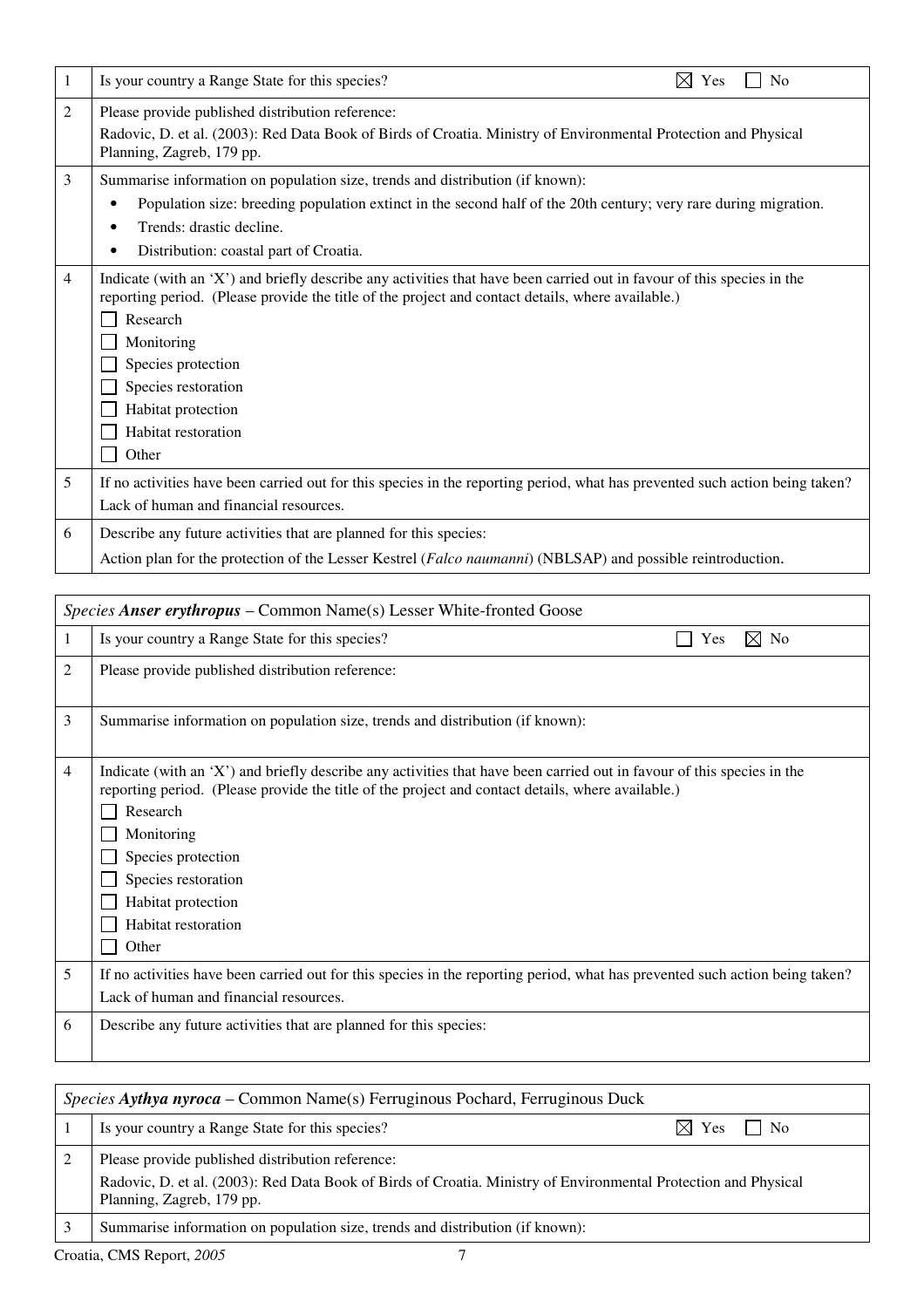|                | Population size: at least 1,000 pairs, most probably between 2,000 and 3,000 pairs; 12% of European population.<br>٠                                                                                                                                 |
|----------------|------------------------------------------------------------------------------------------------------------------------------------------------------------------------------------------------------------------------------------------------------|
|                | Trends: decline until the middle of $20th$ century but recently stable.<br>$\bullet$                                                                                                                                                                 |
|                | Distribution: in Northern Croatia around 90% of breeding population depend on carp fishponds, large autumn<br>٠<br>congregations at Crna Mlaka (Ramsar site) $-3,500-5,100$ birds.                                                                   |
| $\overline{4}$ | Indicate (with an 'X') and briefly describe any activities that have been carried out in favour of this species in the<br>reporting period. (Please provide the title of the project and contact details, where available.)<br>Research<br>$\bowtie$ |
|                |                                                                                                                                                                                                                                                      |
|                | ⊠<br>Monitoring - Monitoring of breeding and flyway population in Pokupsko basin.                                                                                                                                                                    |
|                | Species protection                                                                                                                                                                                                                                   |
|                | Species restoration                                                                                                                                                                                                                                  |
|                | $\boxtimes$<br>Habitat protection                                                                                                                                                                                                                    |
|                | Habitat restoration                                                                                                                                                                                                                                  |
|                | Other                                                                                                                                                                                                                                                |
| 5              | If no activities have been carried out for this species in the reporting period, what has prevented such action being taken?                                                                                                                         |
| 6              | Describe any future activities that are planned for this species:                                                                                                                                                                                    |
|                | Action plan for the protection of the Ferruginous Duck (Aythya nyroca) (NBLSAP).<br>$\bullet$                                                                                                                                                        |
|                | Action plan for the protection of carp fishponds (NBLSAP).<br>$\bullet$                                                                                                                                                                              |

|   | Species Pelecanus crispus – Common Name(s) Dalmatian Pelican                                                                                                                                                                                                                                                                                             |
|---|----------------------------------------------------------------------------------------------------------------------------------------------------------------------------------------------------------------------------------------------------------------------------------------------------------------------------------------------------------|
| 1 | Is your country a Range State for this species?<br>$\boxtimes$ Yes<br>N <sub>0</sub>                                                                                                                                                                                                                                                                     |
| 2 | Please provide published distribution reference:<br>Radovic, D. et al. (2003): Red Data Book of Birds of Croatia. Ministry of Environmental Protection and Physical<br>Planning, Zagreb, 179 pp.                                                                                                                                                         |
| 3 | Summarise information on population size, trends and distribution (if known):<br>Population size: breeding population extinct.<br>$\bullet$<br>Distribution:<br>$\bullet$                                                                                                                                                                                |
| 4 | Indicate (with an 'X') and briefly describe any activities that have been carried out in favour of this species in the<br>reporting period. (Please provide the title of the project and contact details, where available.)<br>Research<br>Monitoring<br>Species protection<br>Species restoration<br>Habitat protection<br>Habitat restoration<br>Other |
| 5 | If no activities have been carried out for this species in the reporting period, what has prevented such action being taken?                                                                                                                                                                                                                             |
| 6 | Describe any future activities that are planned for this species:<br>Possible reintroduction, providing effective protection of suitable habitats.                                                                                                                                                                                                       |
|   |                                                                                                                                                                                                                                                                                                                                                          |

| <i>Species Pelecanus onocrotalus – Common Name(s)</i> White Pelican           |                                                                                              |                                                                                                                              |
|-------------------------------------------------------------------------------|----------------------------------------------------------------------------------------------|------------------------------------------------------------------------------------------------------------------------------|
| Is your country a Range State for this species?                               |                                                                                              | $\boxtimes$ Yes $\Box$ No                                                                                                    |
| Croatian Rarities Commitee. Larus 48: 73-83.                                  |                                                                                              |                                                                                                                              |
| Summarise information on population size, trends and distribution (if known): |                                                                                              |                                                                                                                              |
|                                                                               | Rare vagrant, observed three times during last 50 years. Biggest number – flock of 25 birds. | Please provide published distribution reference: Kralj, J. & Radovic, D. (2002): Rare Birds in Croatia ( $1st$ Report of the |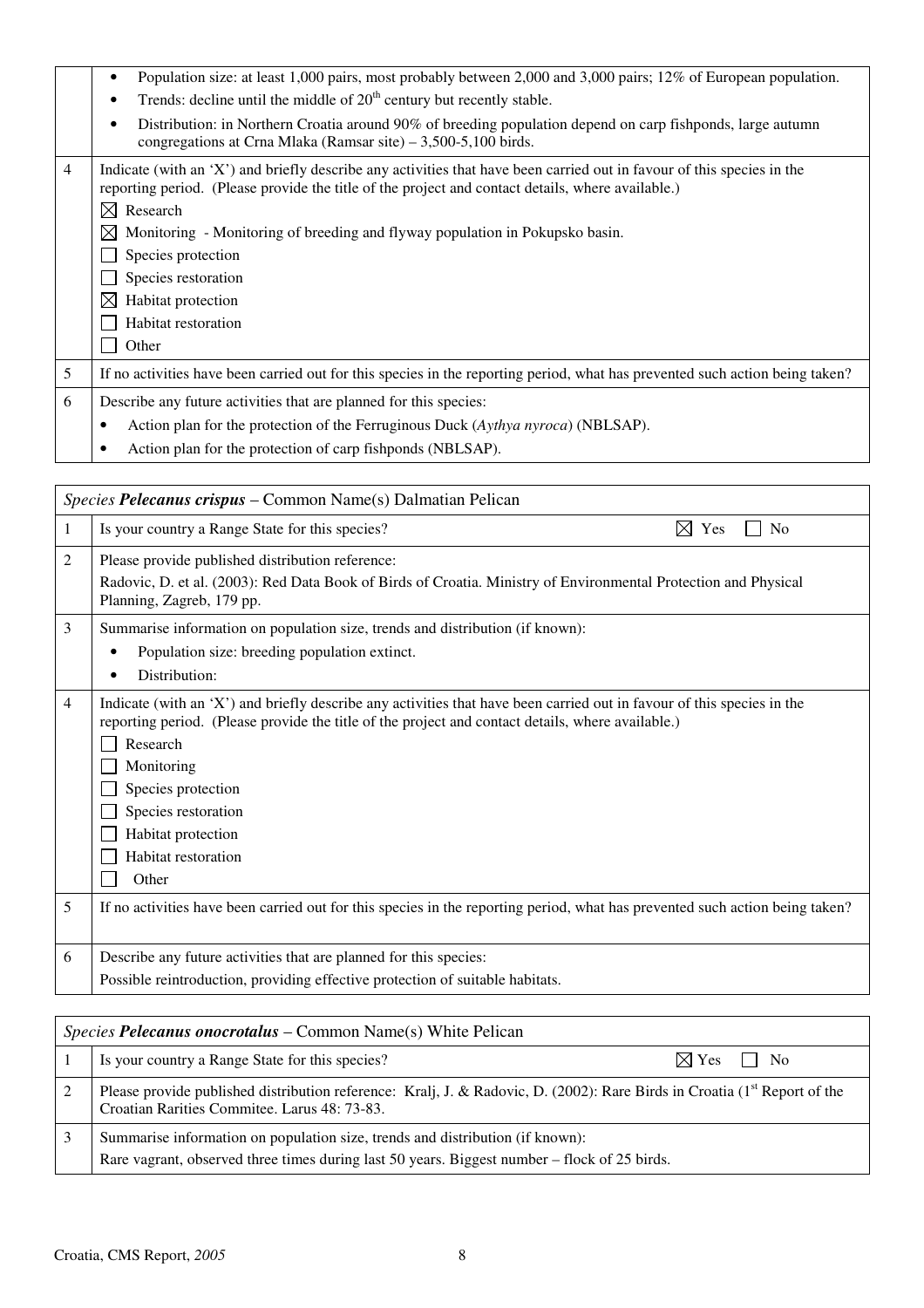| $\overline{4}$ | Indicate (with an 'X') and briefly describe any activities that have been carried out in favour of this species in the<br>reporting period. (Please provide the title of the project and contact details, where available.) |
|----------------|-----------------------------------------------------------------------------------------------------------------------------------------------------------------------------------------------------------------------------|
|                | Research                                                                                                                                                                                                                    |
|                | Monitoring                                                                                                                                                                                                                  |
|                | Species protection                                                                                                                                                                                                          |
|                | Species restoration                                                                                                                                                                                                         |
|                | Habitat protection                                                                                                                                                                                                          |
|                | Habitat restoration                                                                                                                                                                                                         |
|                | $\boxtimes$ Other – all observations are collected and reviewed by Croatian Rarities Commitee                                                                                                                               |
| 5              | If no activities have been carried out for this species in the reporting period, what has prevented such action being taken?                                                                                                |
| 6              | Describe any future activities that are planned for this species:                                                                                                                                                           |

|   | Species Otis tarda - Common Name(s) Great Bustard                                                                                                                                                                                                                                                                                                                                                                                                                                                                                                 |  |  |
|---|---------------------------------------------------------------------------------------------------------------------------------------------------------------------------------------------------------------------------------------------------------------------------------------------------------------------------------------------------------------------------------------------------------------------------------------------------------------------------------------------------------------------------------------------------|--|--|
| 1 | Is your country a Range State for this species?<br>⊠<br>Yes<br><b>No</b>                                                                                                                                                                                                                                                                                                                                                                                                                                                                          |  |  |
| 2 | Please provide published distribution reference:<br>Radovic, D. et al. (2003): Red Data Book of Birds of Croatia. Ministry of Environmental Protection and Physical<br>Planning, Zagreb, 179 pp.                                                                                                                                                                                                                                                                                                                                                  |  |  |
| 3 | Summarise information on population size, trends and distribution (if known):                                                                                                                                                                                                                                                                                                                                                                                                                                                                     |  |  |
|   | Population size: breeding population extinct at the end of the $19th$ century; rare during migration.<br>$\bullet$                                                                                                                                                                                                                                                                                                                                                                                                                                |  |  |
|   | Trends: drastic decline.<br>$\bullet$                                                                                                                                                                                                                                                                                                                                                                                                                                                                                                             |  |  |
|   | Distribution: Until the middle of the $20th$ century this species was recorded throughout Croatia, but since 1960s is<br>$\bullet$<br>very rare.                                                                                                                                                                                                                                                                                                                                                                                                  |  |  |
| 4 | Indicate (with an 'X') and briefly describe any activities that have been carried out in favour of this species in the<br>reporting period. (Please provide the title of the project and contact details, where available.)<br>Research<br>Monitoring<br>Species protection<br>Species restoration<br>Habitat protection<br>Habitat restoration<br>$\boxtimes$<br>Other – collecting data on sightings in last 50 years (cooperation with hunting organisations, poster and leaflet<br>produced ) for identification of more regulary used sites. |  |  |
| 5 | If no activities have been carried out for this species in the reporting period, what has prevented such action being taken?                                                                                                                                                                                                                                                                                                                                                                                                                      |  |  |
| 6 | Describe any future activities that are planned for this species:                                                                                                                                                                                                                                                                                                                                                                                                                                                                                 |  |  |
|   | Monitoring on more regulary used sites, habitat restoration.                                                                                                                                                                                                                                                                                                                                                                                                                                                                                      |  |  |
|   | Action plan for the protection of the Great Bustard (Otis tarda) (NBLSAP).                                                                                                                                                                                                                                                                                                                                                                                                                                                                        |  |  |

|   | <i>Species Numenius tenuirostris – Common Name(s) Slender-billed Curlew</i>                                     |  |  |
|---|-----------------------------------------------------------------------------------------------------------------|--|--|
|   | Is your country a Range State for this species?<br>$\boxtimes$ Yes<br>l No                                      |  |  |
|   | Please provide published distribution reference:                                                                |  |  |
|   | Radovic, D. et al. (2003): Red Data Book of Birds of Croatia. Ministry of Environmental Protection and Physical |  |  |
|   | Planning, Zagreb, 179 pp.                                                                                       |  |  |
| 3 | Summarise information on population size, trends and distribution (if known):                                   |  |  |
|   | Population size: only exceptionally recorded during migration.<br>$\bullet$                                     |  |  |
|   | Trends: about one dozen records in the $19th$ century; no certain records in $20th$ century.<br>$\bullet$       |  |  |
|   | Distribution: Croatia is on the migration route.<br>$\bullet$                                                   |  |  |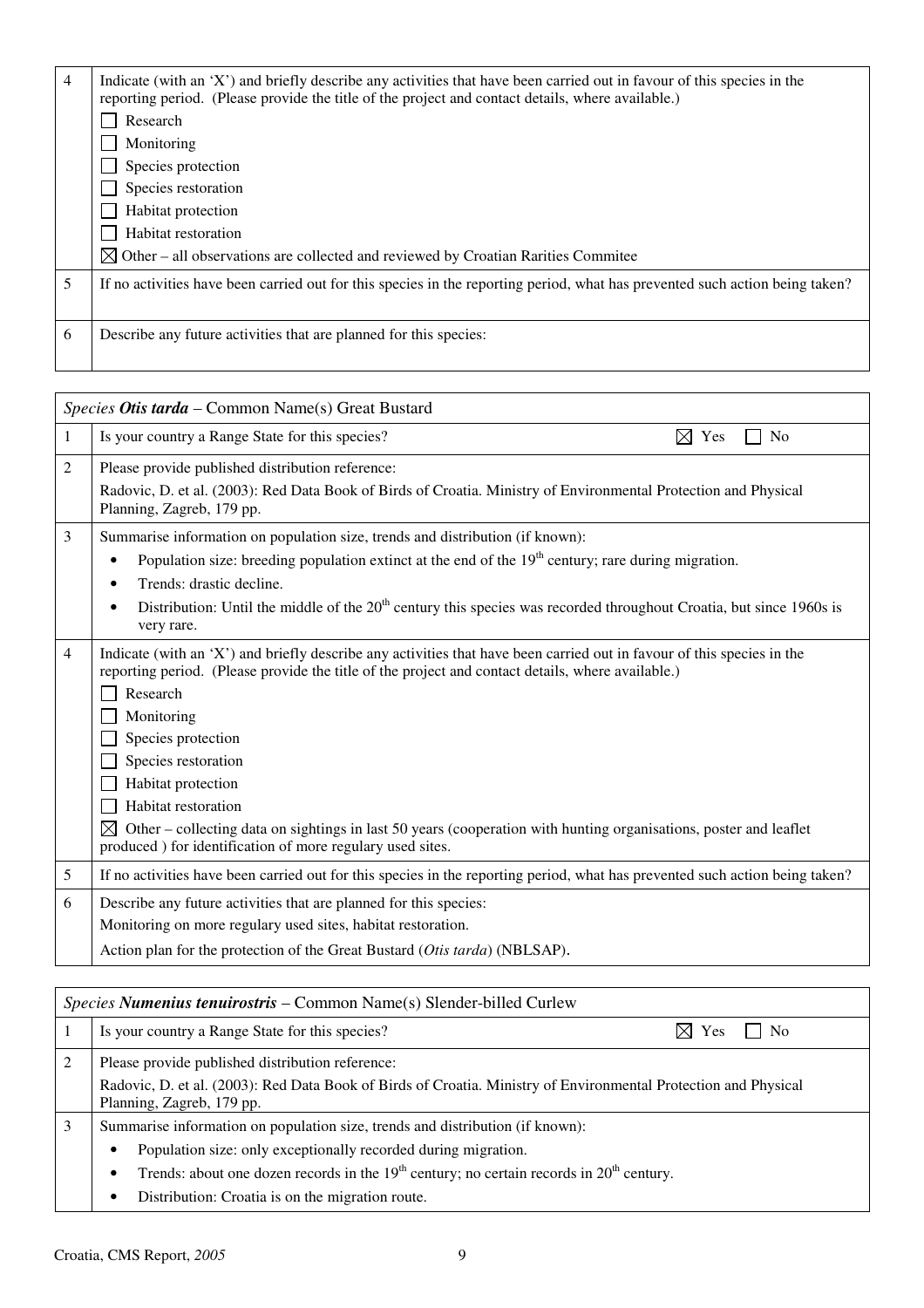| $\overline{4}$ | Indicate (with an 'X') and briefly describe any activities that have been carried out in favour of this species in the<br>reporting period. (Please provide the title of the project and contact details, where available.)<br>Research<br>Monitoring<br>Species protection |
|----------------|-----------------------------------------------------------------------------------------------------------------------------------------------------------------------------------------------------------------------------------------------------------------------------|
|                | Species restoration<br>Habitat protection<br>Habitat restoration<br>Other                                                                                                                                                                                                   |
| 5              | If no activities have been carried out for this species in the reporting period, what has prevented such action being taken?<br>Lack of human and financial resources.                                                                                                      |
| 6              | Describe any future activities that are planned for this species:<br>An action plan (NBLSAP).                                                                                                                                                                               |

|                | Species Larus audouinii - Common Name(s) Audouin's Gull                                                                                                                                                                                                                                                                                                                                                                                                                                                                                                |  |  |
|----------------|--------------------------------------------------------------------------------------------------------------------------------------------------------------------------------------------------------------------------------------------------------------------------------------------------------------------------------------------------------------------------------------------------------------------------------------------------------------------------------------------------------------------------------------------------------|--|--|
| 1              | Is your country a Range State for this species?<br>$\boxtimes$ Yes<br>N <sub>o</sub>                                                                                                                                                                                                                                                                                                                                                                                                                                                                   |  |  |
| 2              | Please provide published distribution reference:<br>Radovic, D. et al. (2003): Red Data Book of Birds of Croatia. Ministry of Environmental Protection and Physical<br>Planning, Zagreb, 179 pp.                                                                                                                                                                                                                                                                                                                                                       |  |  |
| 3              | Summarise information on population size, trends and distribution (if known):<br>Population size: 65-70 pairs<br>٠<br>Trends: probably stabile, discovered as a breeding species in 1996.<br>$\bullet$<br>Distribution: small islands in the Southern Adriatic.<br>$\bullet$                                                                                                                                                                                                                                                                           |  |  |
| $\overline{4}$ | Indicate (with an 'X') and briefly describe any activities that have been carried out in favour of this species in the<br>reporting period. (Please provide the title of the project and contact details, where available.)<br>$\boxtimes$ Research Research and protection of Audouin's Gull Larus audouinii in the area of Dubrovnik-Neretva county<br>(project includes colur-ringing)<br>Monitoring - annual monitoring since 2001<br>$\bowtie$<br>Species protection<br>Species restoration<br>Habitat protection<br>Habitat restoration<br>Other |  |  |
| 5              | If no activities have been carried out for this species in the reporting period, what has prevented such action being taken?                                                                                                                                                                                                                                                                                                                                                                                                                           |  |  |
| 6              | Describe any future activities that are planned for this species:<br>Continuing monitoring and colour ringing, study of winter distribution, study of interaction with Yellow-legged Gulls<br>Larus cachinnans michahellis                                                                                                                                                                                                                                                                                                                             |  |  |

| <i>Species Acrocephalus paludicola</i> – Common Name(s) Aquatic Warbler                                                              |  |
|--------------------------------------------------------------------------------------------------------------------------------------|--|
| Is your country a Range State for this species?<br>$\boxtimes$ Yes $\Box$ No                                                         |  |
| Please provide published distribution reference: Kralj, J. (1997): Croatian ornithofauna in the last 200 years. Larus 46: 1-<br>112. |  |
| Summarise information on population size, trends and distribution (if known):                                                        |  |
| Untill 1950 during migration mostly in Norhern Adriatic (Istra and Quarner archipelago). After 1950 recorded rarely.                 |  |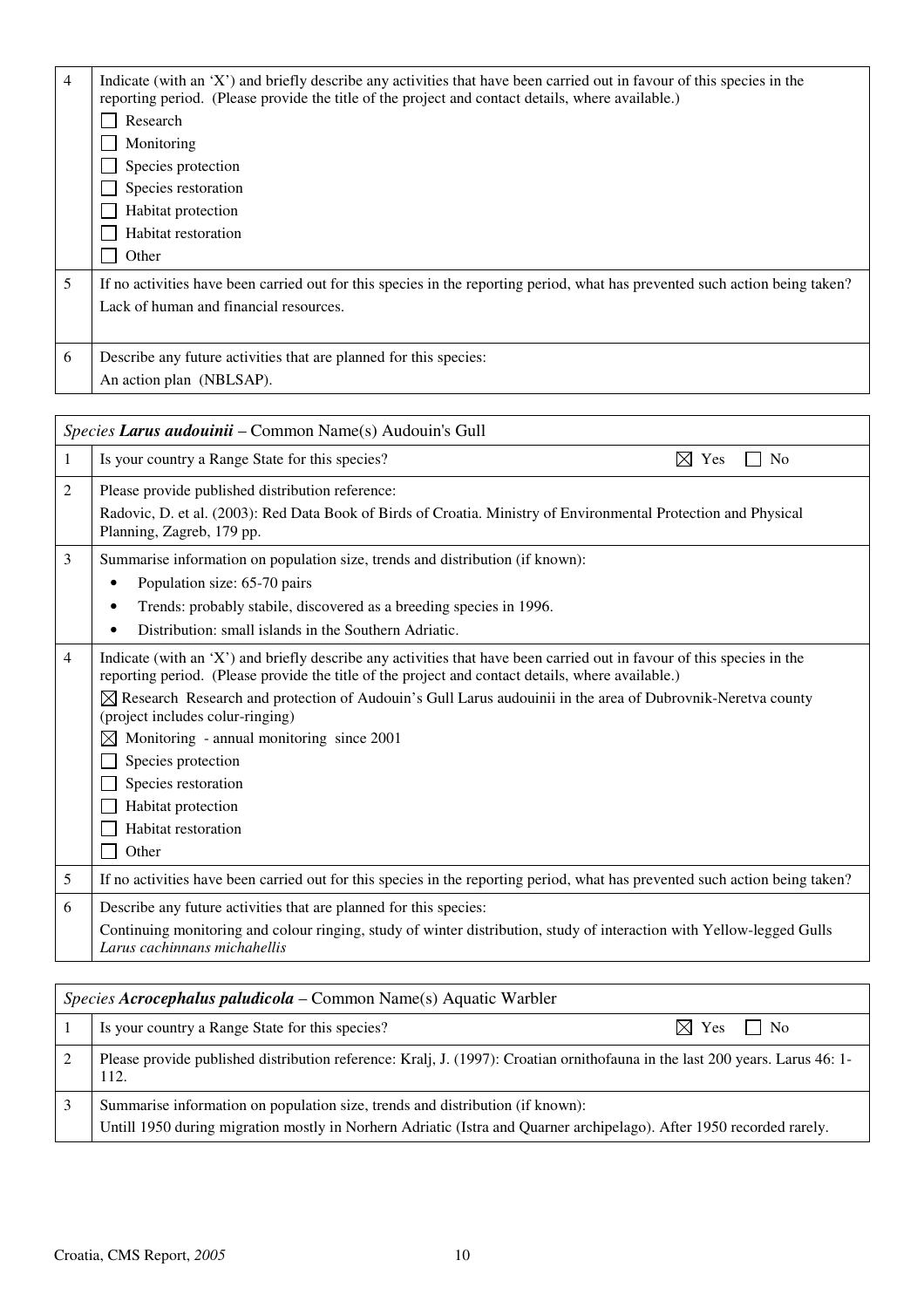| 4 | Indicate (with an 'X') and briefly describe any activities that have been carried out in favour of this species in the<br>reporting period. (Please provide the title of the project and contact details, where available.) |
|---|-----------------------------------------------------------------------------------------------------------------------------------------------------------------------------------------------------------------------------|
|   | Research                                                                                                                                                                                                                    |
|   | Monitoring                                                                                                                                                                                                                  |
|   | Species protection                                                                                                                                                                                                          |
|   | Species restoration                                                                                                                                                                                                         |
|   | Habitat protection                                                                                                                                                                                                          |
|   | Habitat restoration                                                                                                                                                                                                         |
|   | Other                                                                                                                                                                                                                       |
| 5 | If no activities have been carried out for this species in the reporting period, what has prevented such action being taken?                                                                                                |
|   | Lack of human and financial resources.                                                                                                                                                                                      |
| 6 | Describe any future activities that are planned for this species:                                                                                                                                                           |
|   |                                                                                                                                                                                                                             |

**If you have information indicating that your country should be considered a Range State for any other bird species that is listed in CMS Appendix I, but which is not included in the tables above, please complete a table (provided below) for each species.** 

|                | Species name, Common Name(s): Aquila clanga, Spotted Eagle                                                                                                                                                                                                                                                                                               |
|----------------|----------------------------------------------------------------------------------------------------------------------------------------------------------------------------------------------------------------------------------------------------------------------------------------------------------------------------------------------------------|
| 1              | Please provide published distribution reference:<br>Radovic, D. (1998): National Biodiversity and Landscape Strategy and Action Plan – An Overview of Croatian                                                                                                                                                                                           |
|                | Ornithofauna. Manuscript. Ministry of Environmental Protection and Physical Planning, Zagreb.                                                                                                                                                                                                                                                            |
| 2              | Summarise information on population size, trends and distribution (if known):                                                                                                                                                                                                                                                                            |
|                | Regular, but very rare (overflying, wintering).                                                                                                                                                                                                                                                                                                          |
| 3              | Indicate (with an 'X') and briefly describe any activities that have been carried out in favour of this species in the<br>reporting period. (Please provide the title of the project and contact details, where available.)<br>Research<br>Monitoring<br>Species protection<br>Species restoration<br>Habitat protection<br>Habitat restoration<br>Other |
| $\overline{4}$ | If no activities have been carried out for this species in the reporting period, what has prevented such action being taken?                                                                                                                                                                                                                             |
|                | Lack of human and financial resources.                                                                                                                                                                                                                                                                                                                   |
| 5              | Describe any future activities that are planned for this species:                                                                                                                                                                                                                                                                                        |

|   | <i>Species name, Common Name(s):</i>                                                                                                                                                                                                                                                               |  |  |
|---|----------------------------------------------------------------------------------------------------------------------------------------------------------------------------------------------------------------------------------------------------------------------------------------------------|--|--|
|   | Please provide published distribution reference:                                                                                                                                                                                                                                                   |  |  |
| 2 | Summarise information on population size, trends and distribution (if known):                                                                                                                                                                                                                      |  |  |
| 3 | Indicate (with an 'X') and briefly describe any activities that have been carried out in favour of this species in the<br>reporting period. (Please provide the title of the project and contact details, where available):<br>Research<br>Monitoring<br>Species protection<br>Species restoration |  |  |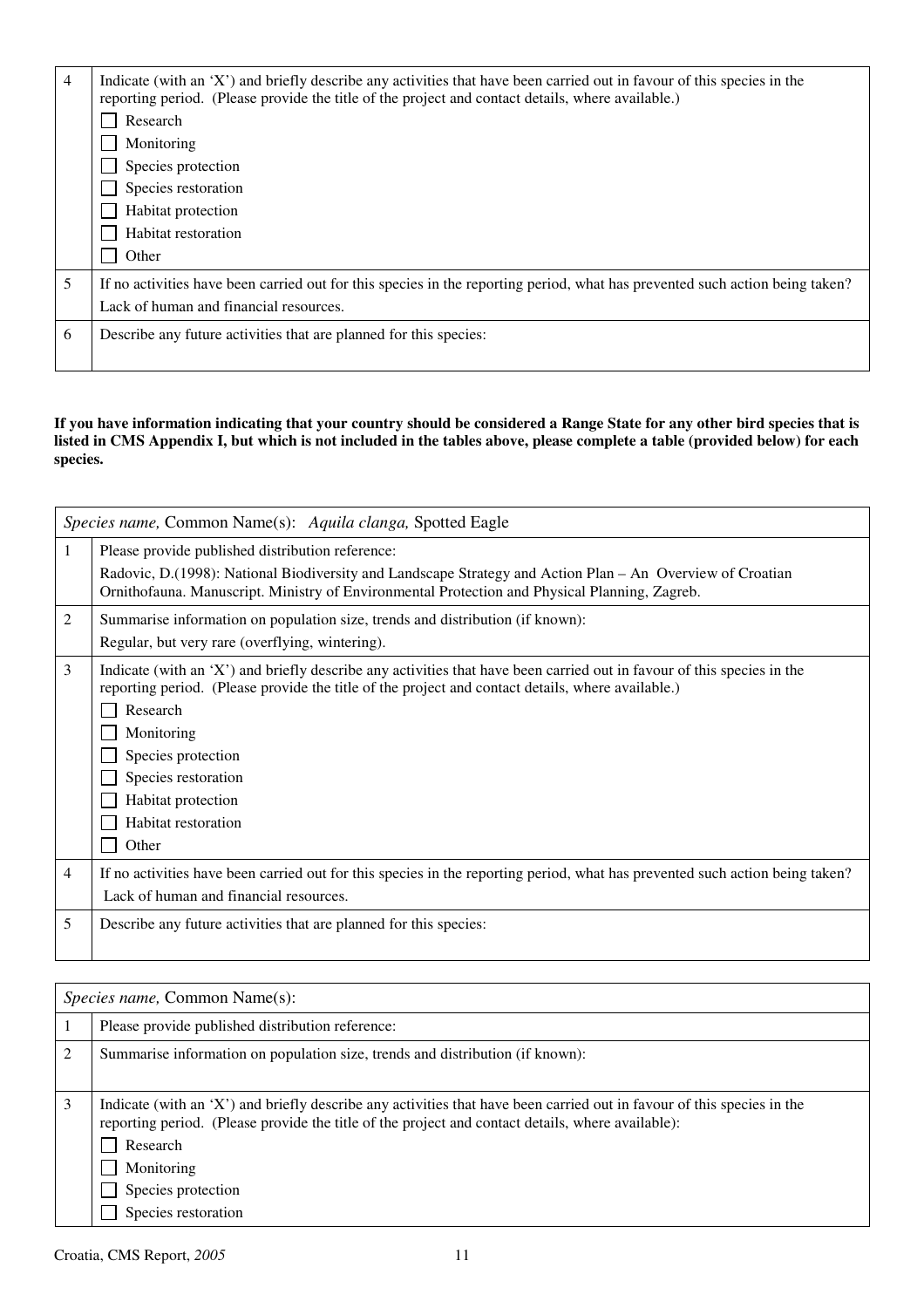| Habitat protection                                                                                                           |
|------------------------------------------------------------------------------------------------------------------------------|
| Habitat restoration                                                                                                          |
| Other                                                                                                                        |
| If no activities have been carried out for this species in the reporting period, what has prevented such action being taken? |
| Describe any future activities that are planned for this species:                                                            |

Miscellaneous information or comments on Appendix I birds in general: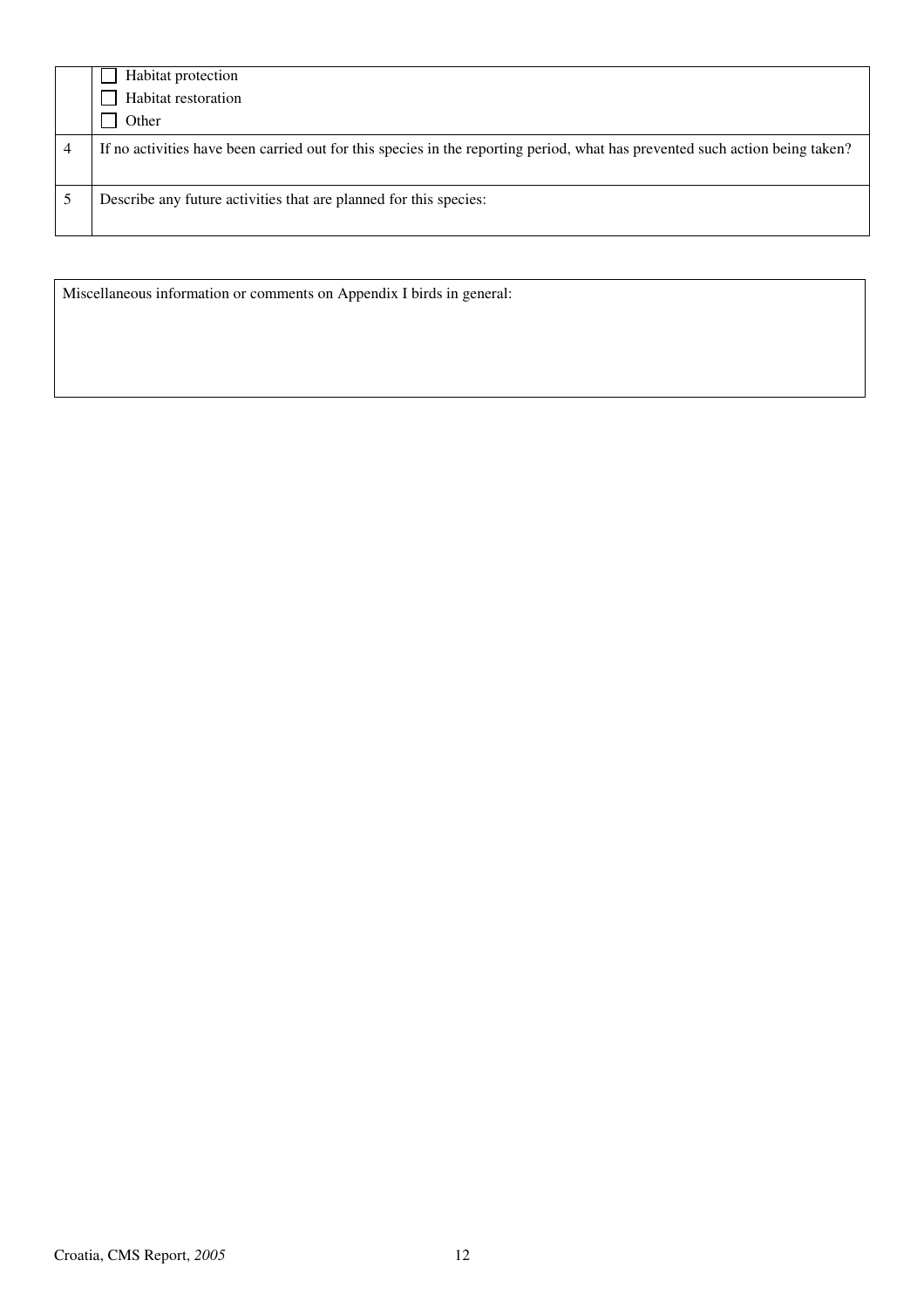### **2. MARINE MAMMALS**

### **2.1 General questions on Appendix I marine mammals**

| 1              | Identify the Ministry, agency/department, or organisation responsible for leading actions relating to Appendix I listed<br>marine mammals:                                                                                                                                                              |
|----------------|---------------------------------------------------------------------------------------------------------------------------------------------------------------------------------------------------------------------------------------------------------------------------------------------------------|
|                | Ministry of Culture, Nature Protection Directorate                                                                                                                                                                                                                                                      |
|                | <b>State Institute for Nature Protection</b>                                                                                                                                                                                                                                                            |
|                | Blue World Institute of Marine Research and Conservation                                                                                                                                                                                                                                                |
| $\overline{2}$ | Is the taking of all Appendix I marine mammals prohibited by the national<br>$\boxtimes$ Yes<br>No<br>implementing legislation cited in Table I(a) (General Information)?                                                                                                                               |
|                | If other legislation is relevant, please provide details:                                                                                                                                                                                                                                               |
| 2a             | $\boxtimes$<br>N <sub>o</sub><br>If the taking of Appendix I marine mammals is prohibited by law, have any exceptions<br>Yes<br>been granted to the prohibition?                                                                                                                                        |
|                | If Yes, please provide details (Include the date on which the exception was notified to the CMS Secretariat pursuant to<br>CMS Article $III(7)$ :                                                                                                                                                       |
| 3              | Identify any obstacles to migration that exist in relation to Appendix I marine mammals:                                                                                                                                                                                                                |
|                | Fisheries; lack of education and conservation-awareness in fishermen; traffic (commercial and recreational, particularly<br>during summer); lack of more detailed scientific information.                                                                                                               |
| 3a             | What actions are being undertaken to overcome these obstacles?                                                                                                                                                                                                                                          |
|                | Due to the lack of particular information only limited actions are deployed, including raising of public awareness and<br>education of interest groups (particularly fisherman).                                                                                                                        |
| 3 <sub>b</sub> | What assistance, if any, does your country require in order to overcome these obstacles?                                                                                                                                                                                                                |
|                | Technical and financial support.                                                                                                                                                                                                                                                                        |
| $\overline{4}$ | What actions have been taken to prevent, reduce or control factors that are endangering or are likely to further endanger<br>species of marine mammal, including strictly controlling the introduction of, or controlling or eliminating, already<br>introduced exotic species (Article III $(4)(c)$ )? |
|                | Blue World Institute in cooperation with all the relevant authorities is carrying out a cetacean conservation project which<br>includes research, monitoring, education and raising of public awareness throughout the country.                                                                         |
| 4a             | Describe any factors that may limit action being taken in this regard:                                                                                                                                                                                                                                  |
|                | Lack of human, tehnical and financial resources.                                                                                                                                                                                                                                                        |
| 4 <sub>b</sub> | What assistance, if any, does your country require to overcome these factors?                                                                                                                                                                                                                           |
|                | Technical and financial support.                                                                                                                                                                                                                                                                        |

### **2.2 Questions on specific Appendix I marine mammals**

**The following section contains a table for each Appendix I marine mammal species for which your country is considered to be a Range State. Please complete each table as appropriate, providing information in summary form. Where appropriate, please cross-reference to information already provided in national reports that have been submitted under other conventions (e.g. Convention on Biological Diversity, Ramsar Convention, CITES). (Attach annexes as necessary.)** 

| <i>Species Monachus monachus – Common Name(s) Mediterranean Monk Seal</i> |                                                                                                                                                                               |
|---------------------------------------------------------------------------|-------------------------------------------------------------------------------------------------------------------------------------------------------------------------------|
|                                                                           | Is your country a Range State for this species?<br>$\boxtimes$ Yes '<br>$\mathsf{I}$ No                                                                                       |
|                                                                           | Please provide published distribution reference:<br>Tvrtkovic, N. et al. (2002): Red Data Book of Croatia - Mammals. State Institute for Nature Protection, Zagreb. In print. |
|                                                                           | Summarise information on population size, trends and distribution (if known):                                                                                                 |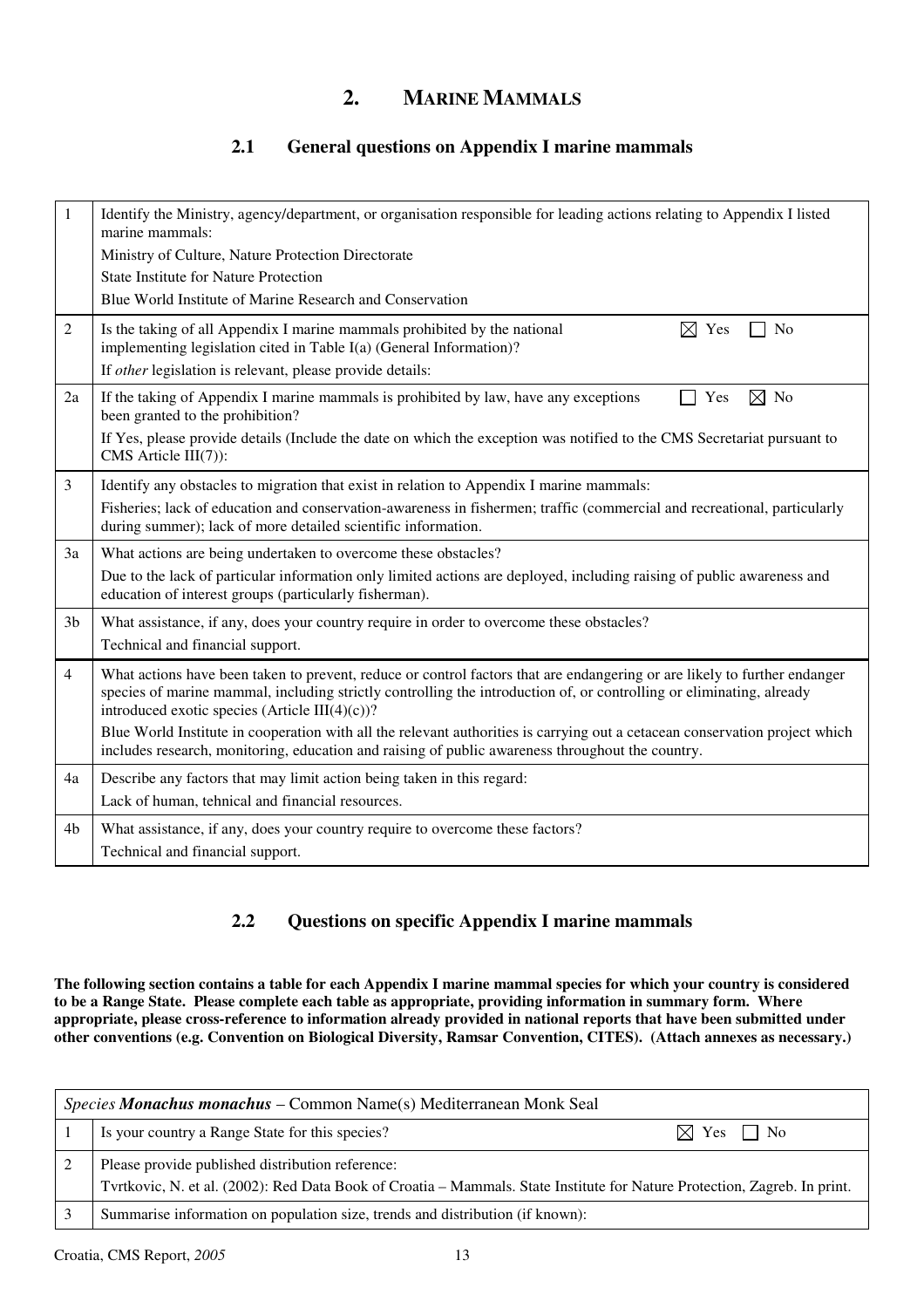|   | Extinct as a breeding species.<br>٠                                                                                                                                                                                                                                                                                           |
|---|-------------------------------------------------------------------------------------------------------------------------------------------------------------------------------------------------------------------------------------------------------------------------------------------------------------------------------|
|   | Only occasional visiting animals are recorded very rarely in the southern part of Adriatic.<br>٠                                                                                                                                                                                                                              |
| 4 | Indicate (with an 'X') and briefly describe any activities that have been carried out in favour of this species in the<br>reporting period. (Please provide the title of the project and contact details, where available.)<br>Research<br>M<br>Monitoring<br>Species protection<br>Species restoration<br>Habitat protection |
|   | Habitat restoration                                                                                                                                                                                                                                                                                                           |
|   | $\bowtie$<br>Other                                                                                                                                                                                                                                                                                                            |
|   | Education and public awareness activities.                                                                                                                                                                                                                                                                                    |
| 5 | If no activities have been carried out for this species in the reporting period, what has prevented such action being taken?                                                                                                                                                                                                  |
| 6 | Describe any future activities that are planned for this species:                                                                                                                                                                                                                                                             |
|   | Action plan for the protection of the Monk Seal (NBLSAP).<br>٠                                                                                                                                                                                                                                                                |

|                | Species Balaenoptera physalus - Common Name(s) Common Rorqual; Fin Whale; Finback; Fin-backed Whale                                                                                                                                                                                                                                                                                                                                                                                                                                                                                                     |  |
|----------------|---------------------------------------------------------------------------------------------------------------------------------------------------------------------------------------------------------------------------------------------------------------------------------------------------------------------------------------------------------------------------------------------------------------------------------------------------------------------------------------------------------------------------------------------------------------------------------------------------------|--|
| 1              | Is your country a Range State for this species?<br>$\boxtimes$ Yes<br>No                                                                                                                                                                                                                                                                                                                                                                                                                                                                                                                                |  |
| 2              | Please provide published distribution reference:<br>Notarbartolo Di Sciara, G., D. Holcer & G. Bearzi 1994: Past and Present Status of the Cetaceans in the Northern and<br>Central Adriatic Sea. Book of Abstracts 5. Congress of biologists of Croatia, 401-402.                                                                                                                                                                                                                                                                                                                                      |  |
| 3              | Summarise information on population size, trends and distribution (if known):<br>Several visits of adult animals or females with calves occur regularly each year. Visiting animals are part of the<br>Mediterranean stock. Animals usually follow the sea currents and travel along the eastern Adriatic coast towards North.<br>Occasionally, some animals strand or die.                                                                                                                                                                                                                             |  |
| $\overline{4}$ | Indicate (with an 'X') and briefly describe any activities that have been carried out in favour of this species in the<br>reporting period. (Please provide the title of the project and contact details, where available.)<br>Research<br>Monitoring<br>Species protection<br>Species restoration<br>Habitat protection<br>Habitat restoration<br>⊠<br>Other – Blue World Institute is carrying out monitoring and/or needed rescue operations of vagrant fin whale<br>individuals during their stay in Croatian Adriatic sea and informing of the public on acceptable behaviour in their<br>presence |  |
| 5              | If no activities have been carried out for this species in the reporting period, what has prevented such action being taken?                                                                                                                                                                                                                                                                                                                                                                                                                                                                            |  |
| 6              | Describe any future activities that are planned for this species:<br>Education and raising of the public awareness                                                                                                                                                                                                                                                                                                                                                                                                                                                                                      |  |

**If you have information indicating that your country should be considered a Range State for any other marine mammal species that is listed in CMS Appendix I, but which is not included in the tables above, please complete a table (provided below) for each species.** 

| <i>Species name,</i> Common name(s): $N/a$                                    |  |
|-------------------------------------------------------------------------------|--|
| Please provide published distribution reference:                              |  |
| Summarise information on population size, trends and distribution (if known): |  |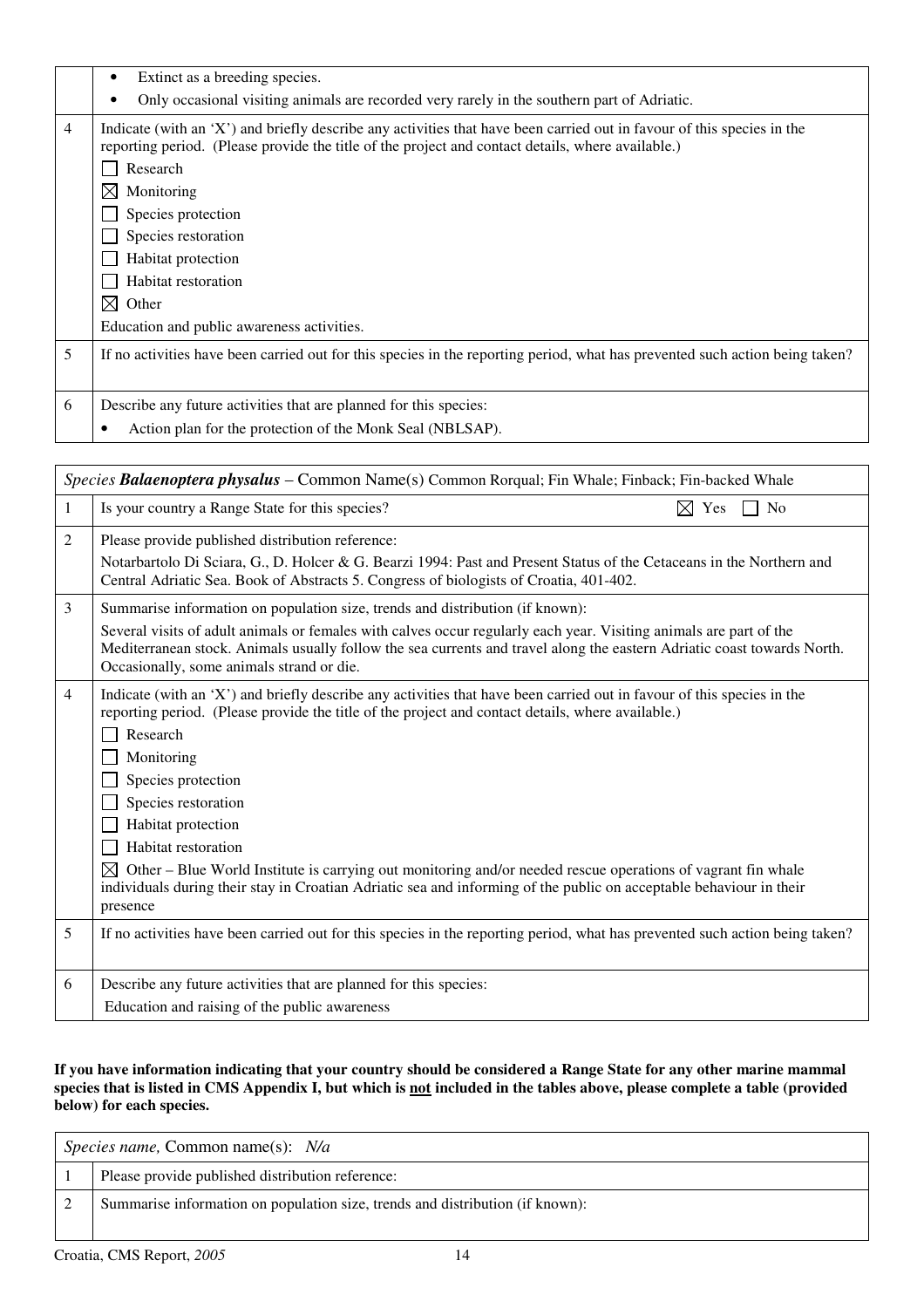| 3 | Indicate (with an 'X') and briefly describe any activities that have been carried out in favour of this species in the<br>reporting period. (Please provide the title of the project and contact details, where available): |
|---|-----------------------------------------------------------------------------------------------------------------------------------------------------------------------------------------------------------------------------|
|   | Research                                                                                                                                                                                                                    |
|   | Monitoring                                                                                                                                                                                                                  |
|   | Species protection                                                                                                                                                                                                          |
|   | Species restoration                                                                                                                                                                                                         |
|   | Habitat protection                                                                                                                                                                                                          |
|   | Habitat restoration                                                                                                                                                                                                         |
|   | Other                                                                                                                                                                                                                       |
| 4 | If no activities have been carried out for this species in the reporting period, what has prevented such action being taken?                                                                                                |
| 5 | Describe any future activities that are planned for this species:                                                                                                                                                           |

Miscellaneous information or comments on Appendix I marine mammals in general: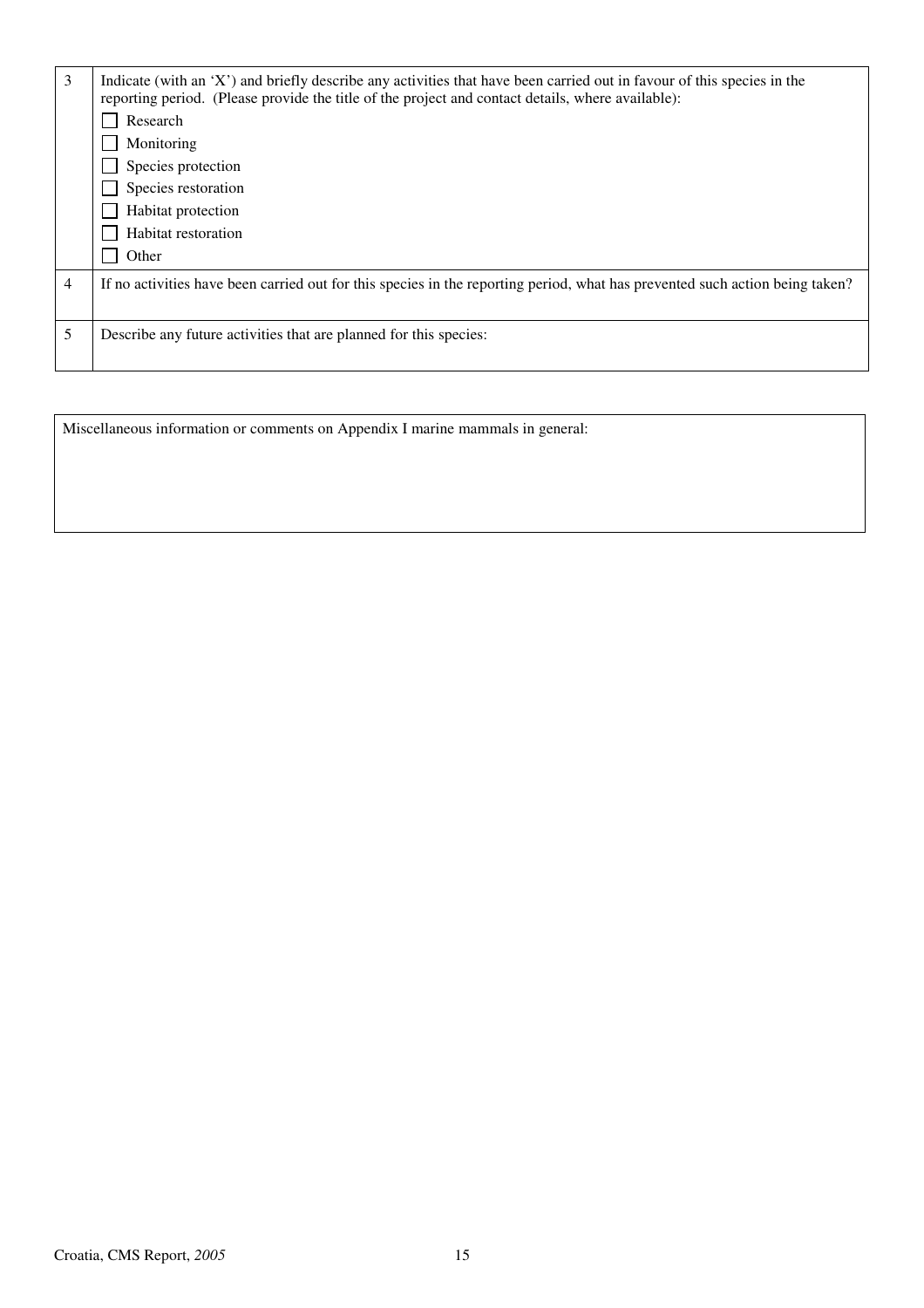### **3 MARINE TURTLES**

### **3.1 General questions on Appendix I marine turtles**

| 1              | Identify the Ministry, agency/department, or organisation responsible for leading actions relating to Appendix I listed<br>marine turtles:                                                                                                                                                           |
|----------------|------------------------------------------------------------------------------------------------------------------------------------------------------------------------------------------------------------------------------------------------------------------------------------------------------|
|                | Ministry of Culture, Nature Protection Directorate<br>$\bullet$                                                                                                                                                                                                                                      |
|                | <b>State Institute for Nature Protection</b><br>$\bullet$                                                                                                                                                                                                                                            |
|                | Department of Zoology, Croatian Natural History Museum (research and monitoring projects).<br>$\bullet$                                                                                                                                                                                              |
|                | Blue World Institute of Marine Research and Conservation (research and monitoring projects).<br>٠                                                                                                                                                                                                    |
| 2              | $\boxtimes$ Yes<br>Is the taking of all Appendix I marine turtles prohibited by the national implementing<br>N <sub>0</sub><br>legislation cited in Table I(a) (General Information)?                                                                                                                |
|                | If other legislation is relevant, please provide details:                                                                                                                                                                                                                                            |
| 2a             | $\boxtimes$ No<br>If the taking of Appendix I marine turtles is prohibited by law, have any exceptions<br>Yes<br>been granted to the prohibition?                                                                                                                                                    |
|                | If Yes, please provide details (Include the date on which the exception was notified to the CMS Secretariat pursuant to<br>CMS Article III(7)):                                                                                                                                                      |
| 3              | Identify any obstacles to migration that exist in relation to Appendix I marine turtles:                                                                                                                                                                                                             |
|                | Bycatch; lack of education and conservation awareness in fishermen.                                                                                                                                                                                                                                  |
| 3a             | What actions are being undertaken to overcome these obstacles?                                                                                                                                                                                                                                       |
|                | Conservation projects including research, monitoring, education and conservation-awareness in fishermen.                                                                                                                                                                                             |
| 3 <sub>b</sub> | What assistance, if any, does your country require in order to overcome these obstacles?                                                                                                                                                                                                             |
|                | International co-funding of specific research project aimed at obtaining basic data on demography, distribution and<br>habitat utilization of the species in Croatian Adriatic waters.                                                                                                               |
|                | Support for preparation of the action plan for conservation of marine turtles, based on results of the research project.                                                                                                                                                                             |
| $\overline{4}$ | What actions have been taken to prevent, reduce or control factors that are endangering or are likely to further endanger<br>species of marine turtles, including strictly controlling the introduction of, or controlling or eliminating, already<br>introduced exotic species (Article III(4)(c))? |
|                | Conservation projects including research, monitoring, education and conservation-awareness in fishermen.                                                                                                                                                                                             |
| 4a             | Describe any factors that may limit action being taken in this regard:                                                                                                                                                                                                                               |
|                | Lack of human and financial resources.                                                                                                                                                                                                                                                               |
| 4b             | What assistance, if any, does your country require to overcome these factors?                                                                                                                                                                                                                        |
|                | Technical and financial support.                                                                                                                                                                                                                                                                     |

### **3.2 Questions on specific Appendix I marine turtles**

**The following section contains a table for each Appendix I marine turtle species for which your country is considered to be a Range State. Please complete each table as appropriate, providing information in summary form. Where appropriate, please cross-reference to information already provided in national reports that have been submitted under other conventions (e.g. Convention on Biological Diversity, Ramsar Convention, CITES). (Attach annexes as necessary.)** 

| Species Caretta caretta – Common Name: Loggerhead Turtle |                                                                                                                                   |                                   |
|----------------------------------------------------------|-----------------------------------------------------------------------------------------------------------------------------------|-----------------------------------|
|                                                          | Is your country a Range State for this species?                                                                                   | $\boxtimes$ Yes<br>N <sub>0</sub> |
|                                                          | Please provide published distribution reference:                                                                                  |                                   |
|                                                          | Lazar, B. & Tvrtković, N. (1995): Marine turtles in the eastern Adriatic Sea: preliminary research. Natura Croatica 4: 59-<br>74. |                                   |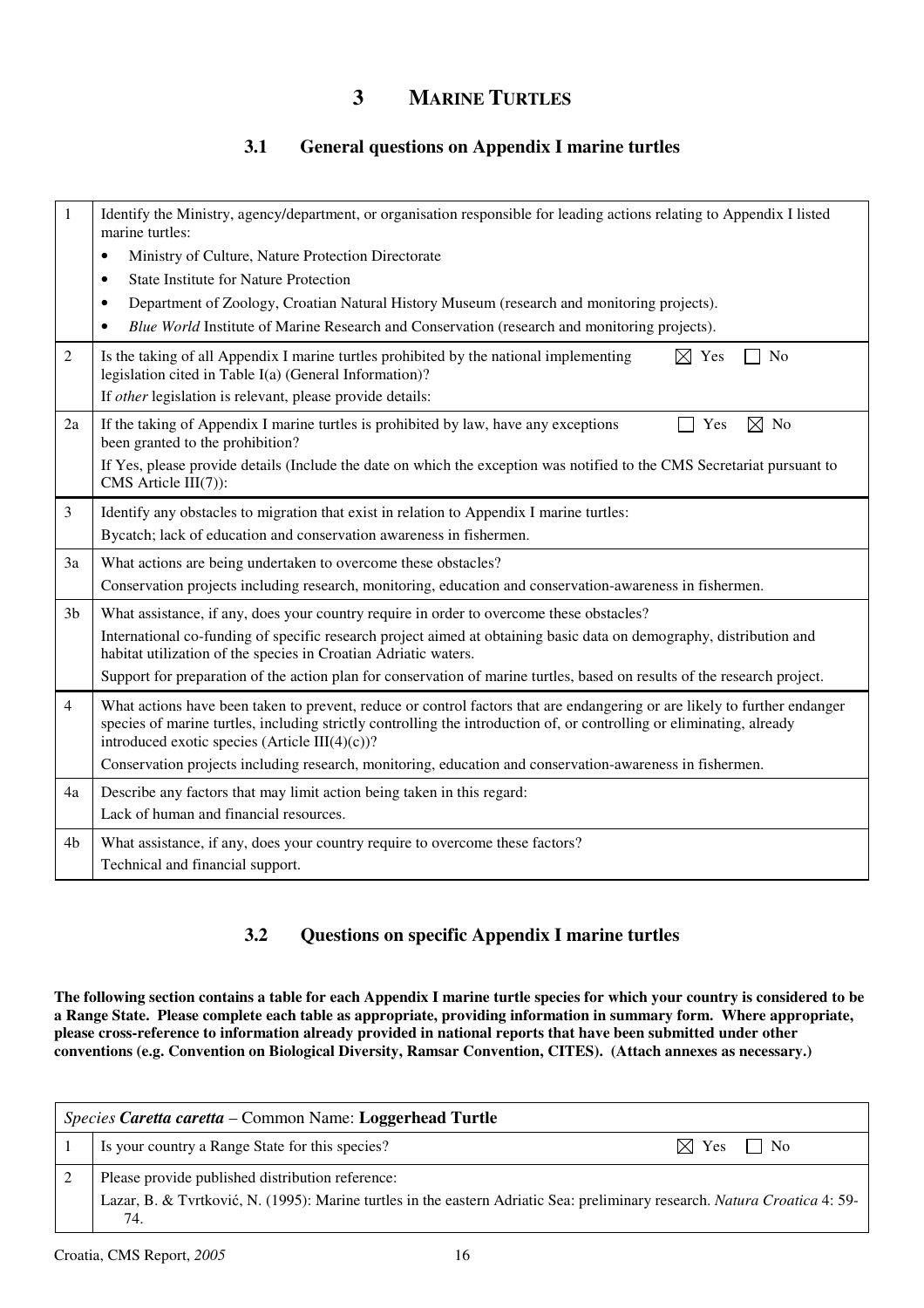|                | Lazar, B. et al. (2003): Temporal and spatial distribution of the loggerhead sea turtle Caretta caretta in the eastern<br>Adriatic Sea: a seasonal migration pathway? Pages 283-284. In: Seminoff J.A. (Ed) Proceedings of the Twenty-<br>second Annual Symposium on Sea Turtle Biology and Conservation. NOAA Tech. Memo. NMFS-SEFSC-503,<br>Miami.<br>Lazar, B. et al. (2004). Tag recoveries of the loggerhead sea turtle, Caretta caretta, in the eastern Adriatic Sea:<br>implications for conservation. Journal of the Marine Biological Association U.K. 84: 475-480.                                                                                                                                                                                                                                                                                  |
|----------------|---------------------------------------------------------------------------------------------------------------------------------------------------------------------------------------------------------------------------------------------------------------------------------------------------------------------------------------------------------------------------------------------------------------------------------------------------------------------------------------------------------------------------------------------------------------------------------------------------------------------------------------------------------------------------------------------------------------------------------------------------------------------------------------------------------------------------------------------------------------|
| 3              | Summarise information on population size, trends and distribution (if known):<br>The loggerhead is the only species resident in the Adriatic Sea. Recent results on tag recovery distribution emphasized<br>these waters, and the northern part in particular, as one of the two regions with the highest number of tag returns in the<br>Mediterranean, indicating its importance as a critical habitat for loggerheads deriving mostly from the rookeries in<br>Greece. Dietary studies, size class distribution analysis and spatio-temporal analyses further emphasized this region as an<br>important Mediterranean neritic habitat for juveniles and adults, as well as a wintering ground. Although population size<br>is unknown at present, by-catch estimates showed minimum of 2,500 catches per year only by the eastern Adriatic trawl<br>fleet. |
| $\overline{4}$ | Indicate (with an 'X') and briefly describe any activities that have been carried out in favour of this species in the<br>reporting period. (Please provide the title of the project and contact details, where available.)<br>$\boxtimes$ Research<br>$\boxtimes$<br>Monitoring<br>Species protection<br>Species restoration<br>Habitat protection<br>Habitat restoration<br>$\boxtimes$ Other<br>Education and public awareness activities.                                                                                                                                                                                                                                                                                                                                                                                                                 |
| 5              | If no activities have been carried out for this species in the reporting period, what has prevented such action being taken?                                                                                                                                                                                                                                                                                                                                                                                                                                                                                                                                                                                                                                                                                                                                  |
| 6              | Describe any future activities that are planned for this species:<br>Action plan for the protection of the Loggerhead turtle (NBLSAP).                                                                                                                                                                                                                                                                                                                                                                                                                                                                                                                                                                                                                                                                                                                        |

| Species Dermochelys coriacea - Common Name: Leatherback Turtle |                                                                                                                                                                                                                                                                                                                                                                       |
|----------------------------------------------------------------|-----------------------------------------------------------------------------------------------------------------------------------------------------------------------------------------------------------------------------------------------------------------------------------------------------------------------------------------------------------------------|
| 1                                                              | Is your country a Range State for this species?<br>⊠<br>Yes<br>N <sub>0</sub>                                                                                                                                                                                                                                                                                         |
| $\overline{2}$                                                 | Please provide published distribution reference:<br>Lazar, B. & Tvrtković, N. (1995): Marine turtles in the eastern Adriatic Sea: Preliminary research. Natura Croatica 4: 59-<br>74.<br>Lazar, B. et al. (2005): Occurrence of leatherback turtle Dermochelys coriacea in the eastern Adriatic Sea. Journal of the<br>Marine Biological Association U.K. (in review) |
| 3                                                              | Summarise information on population size, trends and distribution (if known):<br>Visiting taxa.                                                                                                                                                                                                                                                                       |
| $\overline{4}$                                                 | Indicate (with an 'X') and briefly describe any activities that have been carried out in favour of this species in the<br>reporting period. (Please provide the title of the project and contact details, where available.)<br>Research<br>Monitoring<br>Species protection<br>Species restoration<br>Habitat protection<br>Habitat restoration<br>Other              |
| 5                                                              | If no activities have been carried out for this species in the reporting period, what has prevented such action being taken?<br>The species is visiting taxa, so particular activities focused on research / monitoring are not feasible.                                                                                                                             |
| 6                                                              | Describe any future activities that are planned for this species:<br>Education of professional fishermen along the southern Adriatic coasts to identify and report recoveries of this species.                                                                                                                                                                        |
|                                                                | Croatia, CMS Report, 2005<br>17                                                                                                                                                                                                                                                                                                                                       |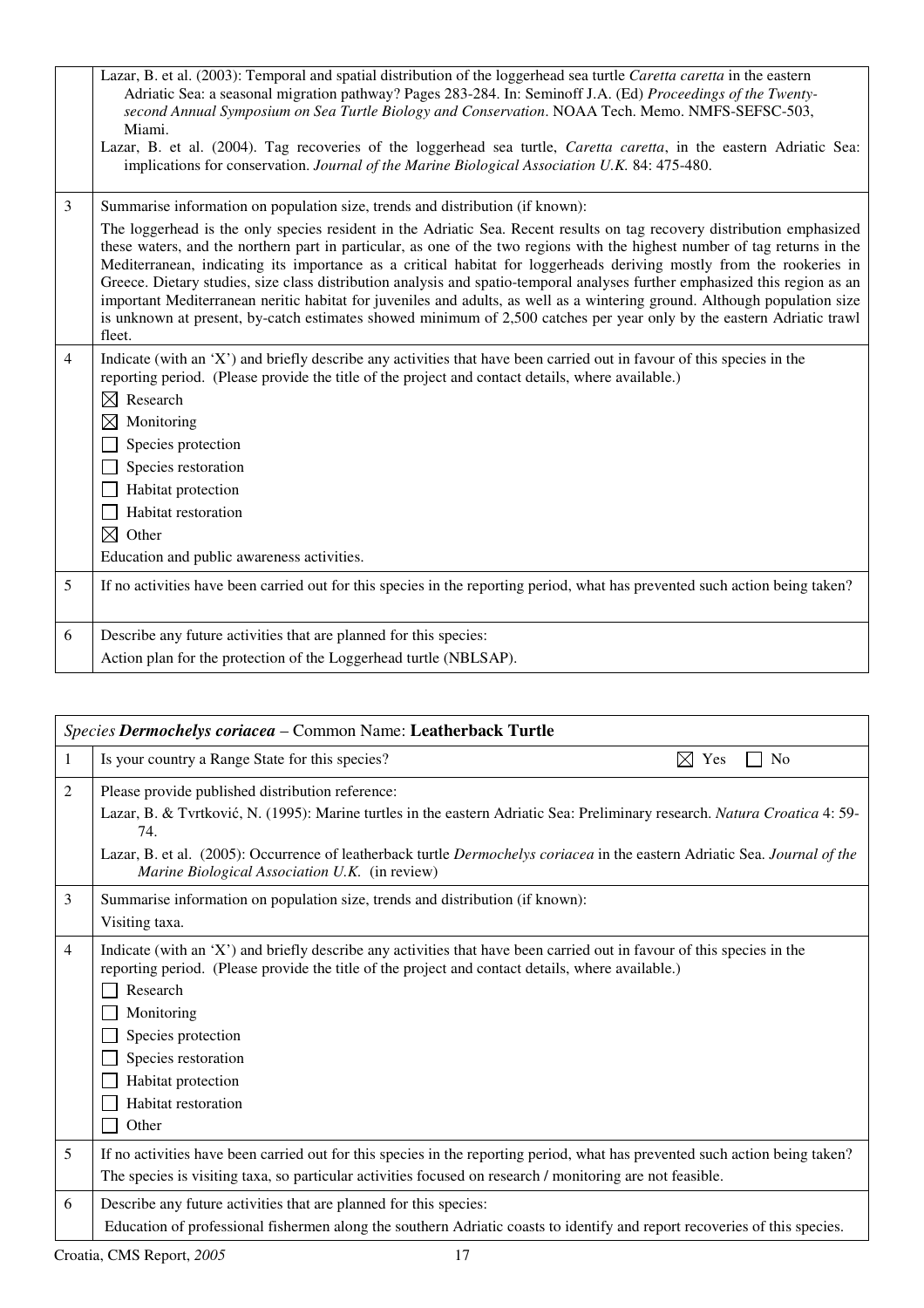**If you have information indicating that your country should be considered a Range State for any other marine turtle**  species that is listed in CMS Appendix I, but which is <u>not</u> included in the tables above, please complete a table (provided **below) for each species.** 

|                | Species Chelonia mydas - Common name(s): Green Turtle                                                                                                                                                                                                                                                                                                                                                                                                                                                                                                                                                                                                                                                                       |  |
|----------------|-----------------------------------------------------------------------------------------------------------------------------------------------------------------------------------------------------------------------------------------------------------------------------------------------------------------------------------------------------------------------------------------------------------------------------------------------------------------------------------------------------------------------------------------------------------------------------------------------------------------------------------------------------------------------------------------------------------------------------|--|
| $\mathbf{1}$   | Please provide published distribution reference:                                                                                                                                                                                                                                                                                                                                                                                                                                                                                                                                                                                                                                                                            |  |
|                | Lazar, B. et al. (2004): The presence of green sea turtle Chelonia mydas in the Adriatic Sea. Herpetological Journal 14:<br>143-147.                                                                                                                                                                                                                                                                                                                                                                                                                                                                                                                                                                                        |  |
| $\mathfrak{2}$ | Summarise information on population size, trends and distribution (if known):                                                                                                                                                                                                                                                                                                                                                                                                                                                                                                                                                                                                                                               |  |
|                | The number of green turtle records in the Adriatic Sea is low. No information on population size is available.<br>Nonetheless, recent distributional analyses stressed two important facts: first, the majority of recorded turtles were small,<br>pelagic juveniles, and second, most of the records come from southern Adriatic waters. Although these records could be<br>incidental, individual events, it is possible that some juvenile green turtles are passively drifting into the Adriatic on the<br>dominant surface current in the Ionian-Adriatic area. Therefore, it is possible that southern Adriatic contains pelagic<br>habitats for Mediterranean green turtles (Lazar et al. 2004: Herp.J. 14:143-147). |  |
| $\mathfrak{Z}$ | Indicate (with an 'X') and briefly describe any activities that have been carried out in favour of this species in the<br>reporting period. (Please provide the title of the project and contact details, where available):<br>Research                                                                                                                                                                                                                                                                                                                                                                                                                                                                                     |  |
|                | Monitoring                                                                                                                                                                                                                                                                                                                                                                                                                                                                                                                                                                                                                                                                                                                  |  |
|                | Species protection                                                                                                                                                                                                                                                                                                                                                                                                                                                                                                                                                                                                                                                                                                          |  |
|                | Species restoration                                                                                                                                                                                                                                                                                                                                                                                                                                                                                                                                                                                                                                                                                                         |  |
|                | Habitat protection                                                                                                                                                                                                                                                                                                                                                                                                                                                                                                                                                                                                                                                                                                          |  |
|                | Habitat restoration                                                                                                                                                                                                                                                                                                                                                                                                                                                                                                                                                                                                                                                                                                         |  |
|                | Other                                                                                                                                                                                                                                                                                                                                                                                                                                                                                                                                                                                                                                                                                                                       |  |
| $\overline{4}$ | If no activities have been carried out for this species in the reporting period, what has prevented such action being taken?                                                                                                                                                                                                                                                                                                                                                                                                                                                                                                                                                                                                |  |
|                | Lack of data on the presence of the species and possible role of Adriatic in the life history of green turtles in the<br>Mediterranean.                                                                                                                                                                                                                                                                                                                                                                                                                                                                                                                                                                                     |  |
| 5              | Describe any future activities that are planned for this species?                                                                                                                                                                                                                                                                                                                                                                                                                                                                                                                                                                                                                                                           |  |
|                | Attention should be focused on the education of professional fishermen along the southern Adriatic coasts to identify and<br>report recoveries of this species.                                                                                                                                                                                                                                                                                                                                                                                                                                                                                                                                                             |  |

Miscellaneous information or comments on Appendix I marine turtles in general: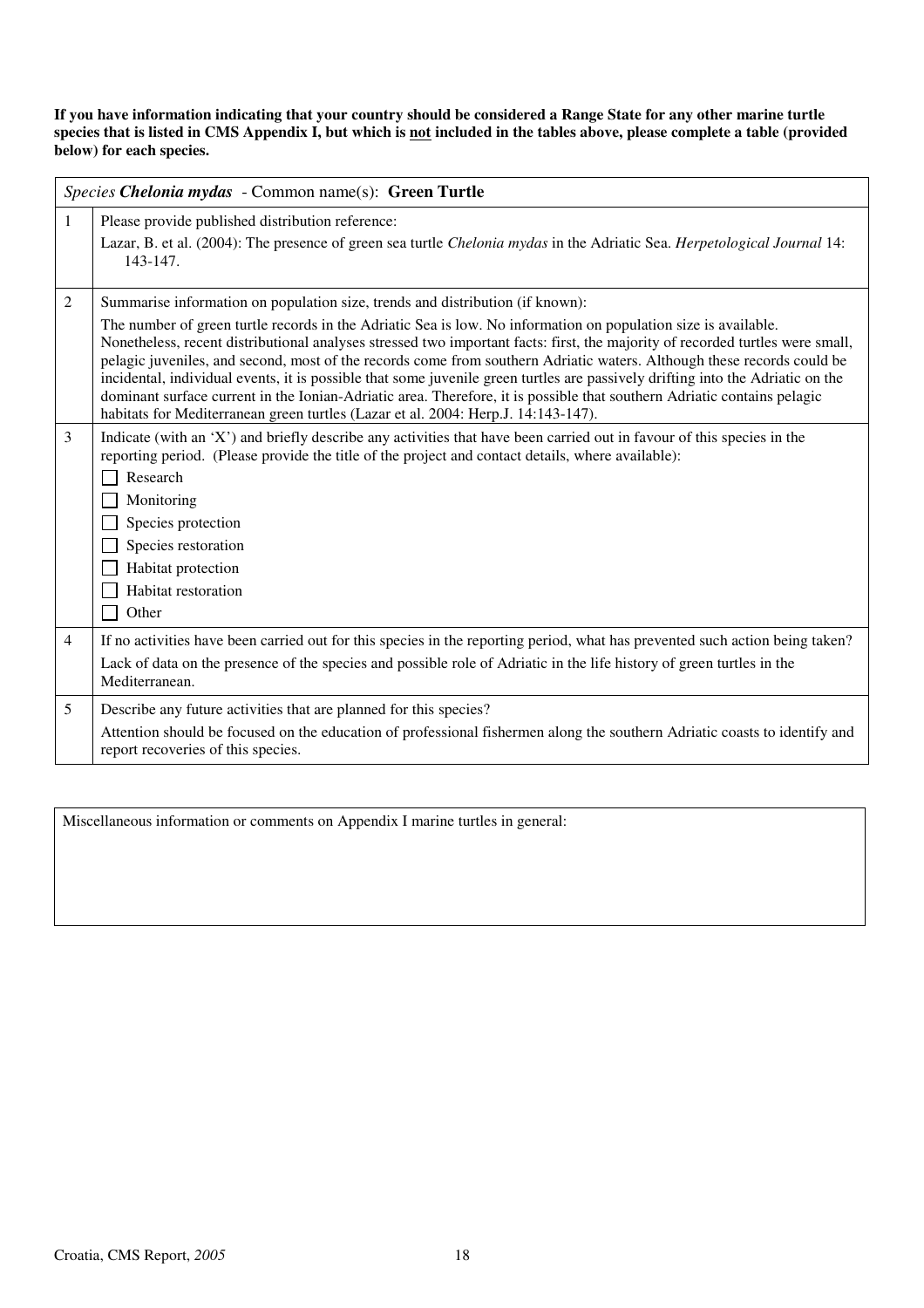### **4 TERRESTRIAL MAMMALS (OTHER THAN BATS)**

### **4.1 General questions on Appendix I terrestrial mammals (other than bats)**

| $\mathbf{1}$   | Identify the Ministry, agency/department, or organisation responsible for leading actions relating to Appendix I listed<br>terrestrial mammals (other than bats):<br>$N/a$ .                                                                                                                                                      |
|----------------|-----------------------------------------------------------------------------------------------------------------------------------------------------------------------------------------------------------------------------------------------------------------------------------------------------------------------------------|
| 2              | Is the taking of all Appendix I terrestrial mammals (other than bats) prohibited by<br>No<br>Yes<br>the national implementing legislation cited in Table I(a) (General Information)?<br>N/a                                                                                                                                       |
|                | If other legislation is relevant, please provide details:                                                                                                                                                                                                                                                                         |
| 2a             | If the taking of Appendix I terrestrial mammals (other than bats) is prohibited by<br><b>No</b><br>Yes<br>law, have any exceptions been granted to the prohibition?<br>N/a                                                                                                                                                        |
|                | If Yes, please provide details (Include the date on which the exception was notified to the CMS Secretariat pursuant to<br>CMS Article III(7)):                                                                                                                                                                                   |
| 3              | Identify any obstacles to migration that exist in relation to Appendix I terrestrial mammals (other than bats):<br>N/a                                                                                                                                                                                                            |
| 3a             | What actions are being undertaken to overcome these obstacles?<br>N/a                                                                                                                                                                                                                                                             |
| 3 <sub>b</sub> | What assistance, if any, does your country require in order to overcome these obstacles?<br>N/a                                                                                                                                                                                                                                   |
| $\overline{4}$ | What actions have been taken to prevent, reduce or control factors that are endangering or are likely to further endanger<br>species of terrestrial mammal (other than bats), including strictly controlling the introduction of, or controlling or<br>eliminating, already introduced exotic species (Article III(4)(c))?<br>N/a |
| 4a             | Describe any factors which limit action being taken in this regard:<br>N/a                                                                                                                                                                                                                                                        |
| 4b             | What assistance, if any, does your country require to overcome these factors?<br>N/a                                                                                                                                                                                                                                              |

### **4.2 Questions on specific Appendix I terrestrial mammals (other than bats)**

**If you have information indicating that your country should be considered a Range State for any terrestrial mammal species (other than bats) that is listed in CMS Appendix I, please complete a table (provided below) for each species.** 

|                | <i>Species name,</i> Common name(s): <i>N/a</i>                                                                                                                                                                                                                             |  |  |
|----------------|-----------------------------------------------------------------------------------------------------------------------------------------------------------------------------------------------------------------------------------------------------------------------------|--|--|
|                | Please provide published distribution reference:                                                                                                                                                                                                                            |  |  |
| $\overline{2}$ | Summarise information on population size, trends and distribution (if known):                                                                                                                                                                                               |  |  |
| 3              | Indicate (with an 'X') and briefly describe any activities that have been carried out in favour of this species in the<br>reporting period. (Please provide the title of the project and contact details, where available):<br>Research<br>Monitoring<br>Species protection |  |  |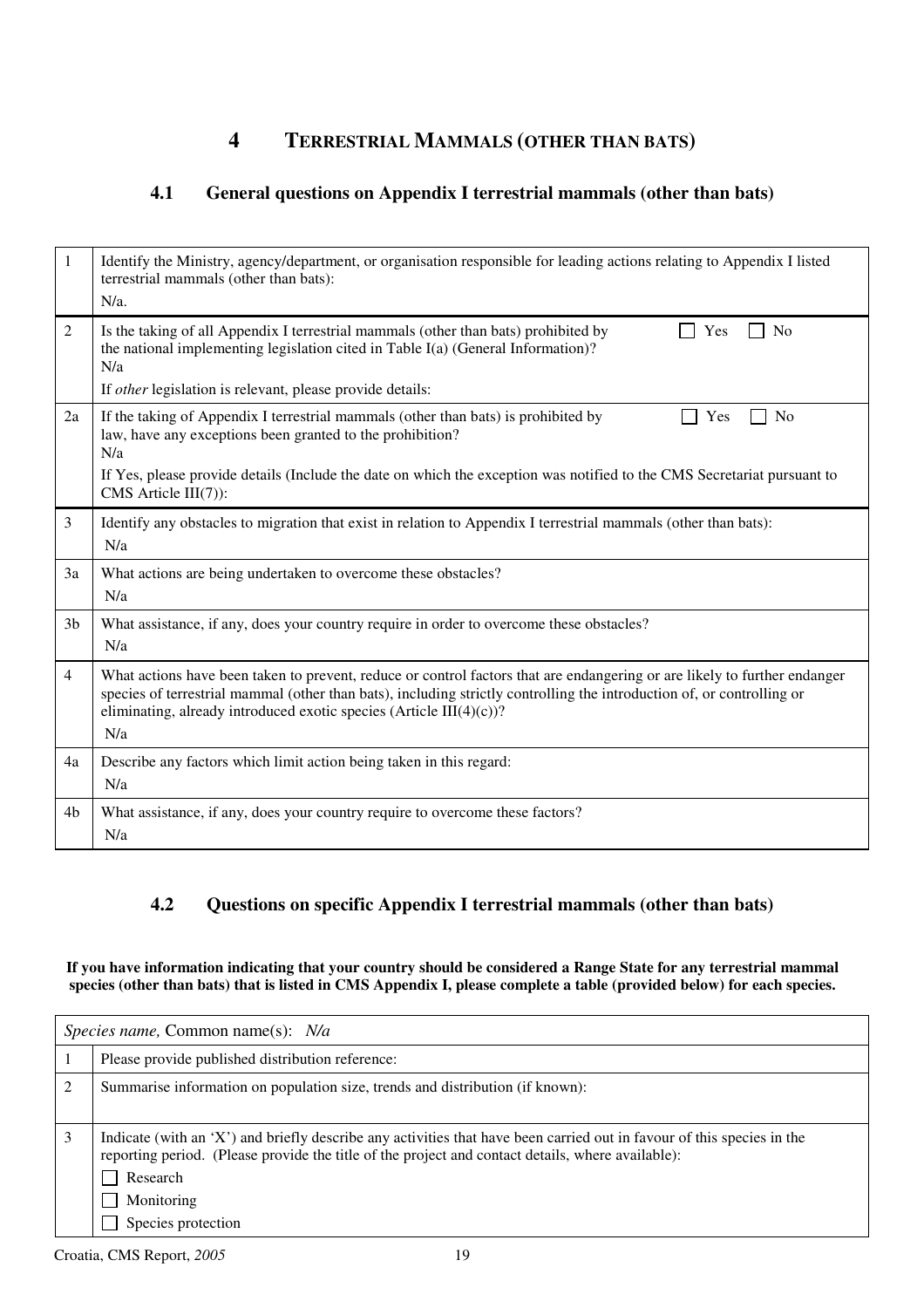|   | Species restoration                                                                                                          |
|---|------------------------------------------------------------------------------------------------------------------------------|
|   | Habitat protection                                                                                                           |
|   | Habitat restoration                                                                                                          |
|   | Other                                                                                                                        |
| 4 | If no activities have been carried out for this species in the reporting period, what has prevented such action being taken? |
|   | Describe any future activities that are planned for this species:                                                            |
|   |                                                                                                                              |

Miscellaneous information or comments on Appendix I terrestrial mammals (other than bats) in general: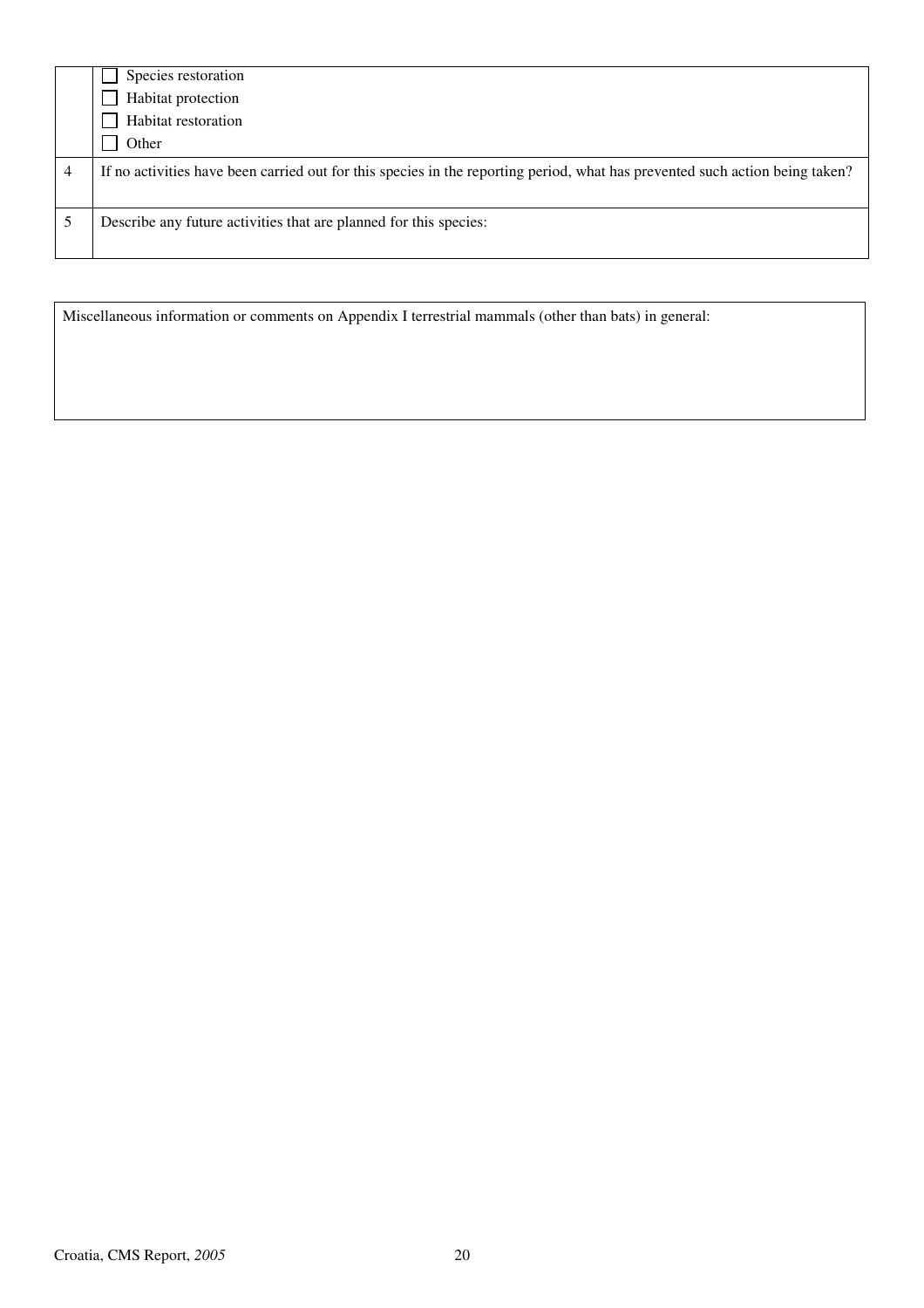### **5 BATS**

### **5.1 General questions on Appendix I bats**

| 1              | Identify the Ministry, agency/department, or organisation responsible for leading actions relating to Appendix I listed<br>bats:<br>$N/a$ .                                                                                                                                                       |  |  |
|----------------|---------------------------------------------------------------------------------------------------------------------------------------------------------------------------------------------------------------------------------------------------------------------------------------------------|--|--|
| 2              | Is the taking of all Appendix I bats prohibited by the national implementing<br>N <sub>0</sub><br>Yes<br>Legislation cited in Table I(a) (General Information)?<br>If other legislation is relevant, please provide details:                                                                      |  |  |
| 2a             | If the taking of Appendix I bats is prohibited by law, have any exceptions<br>N <sub>0</sub><br>Yes<br>Been granted to the prohibition?<br>If Yes, please provide details (Include the date on which the exception was notified to the CMS Secretariat pursuant to<br>CMS Article $III(7)$ :      |  |  |
| 3              | Identify any obstacles to migration that exist in relation to Appendix I bats:<br>N/a                                                                                                                                                                                                             |  |  |
| 3a             | What actions are being undertaken to overcome these obstacles?<br>N/a                                                                                                                                                                                                                             |  |  |
| 3 <sub>b</sub> | What assistance, if any, does your country require in order to overcome these obstacles?<br>N/a                                                                                                                                                                                                   |  |  |
| $\overline{4}$ | What actions have been taken to prevent, reduce or control factors that are endangering or are likely to further endanger<br>species of bats, including strictly controlling the introduction of, or controlling or eliminating, already introduced exotic<br>species (Article III(4)(c))?<br>N/a |  |  |
| 4a             | Describe any factors that may limit action being taken in this regard:<br>N/a                                                                                                                                                                                                                     |  |  |
| 4b             | What assistance, if any, does your country require to overcome these factors?<br>N/a                                                                                                                                                                                                              |  |  |

### **5.2 Questions on specific Appendix I bat species**

#### **If you have information indicating that your country should be considered a Range State for any bat species that is listed in CMS Appendix I, please complete a table (provided below) for each species.**

| <i>Species name, Common name(s):</i> |                                                                                                                                                                                                                                                                                                                                                          |  |  |  |
|--------------------------------------|----------------------------------------------------------------------------------------------------------------------------------------------------------------------------------------------------------------------------------------------------------------------------------------------------------------------------------------------------------|--|--|--|
|                                      | Please provide published distribution reference:                                                                                                                                                                                                                                                                                                         |  |  |  |
| 2                                    | Summarise information on population size, trends and distribution (if known):                                                                                                                                                                                                                                                                            |  |  |  |
| 3                                    | Indicate (with an 'X') and briefly describe any activities that have been carried out in favour of this species in the<br>reporting period. (Please provide the title of the project and contact details, where available):<br>Research<br>Monitoring<br>Species protection<br>Species restoration<br>Habitat protection<br>Habitat restoration<br>Other |  |  |  |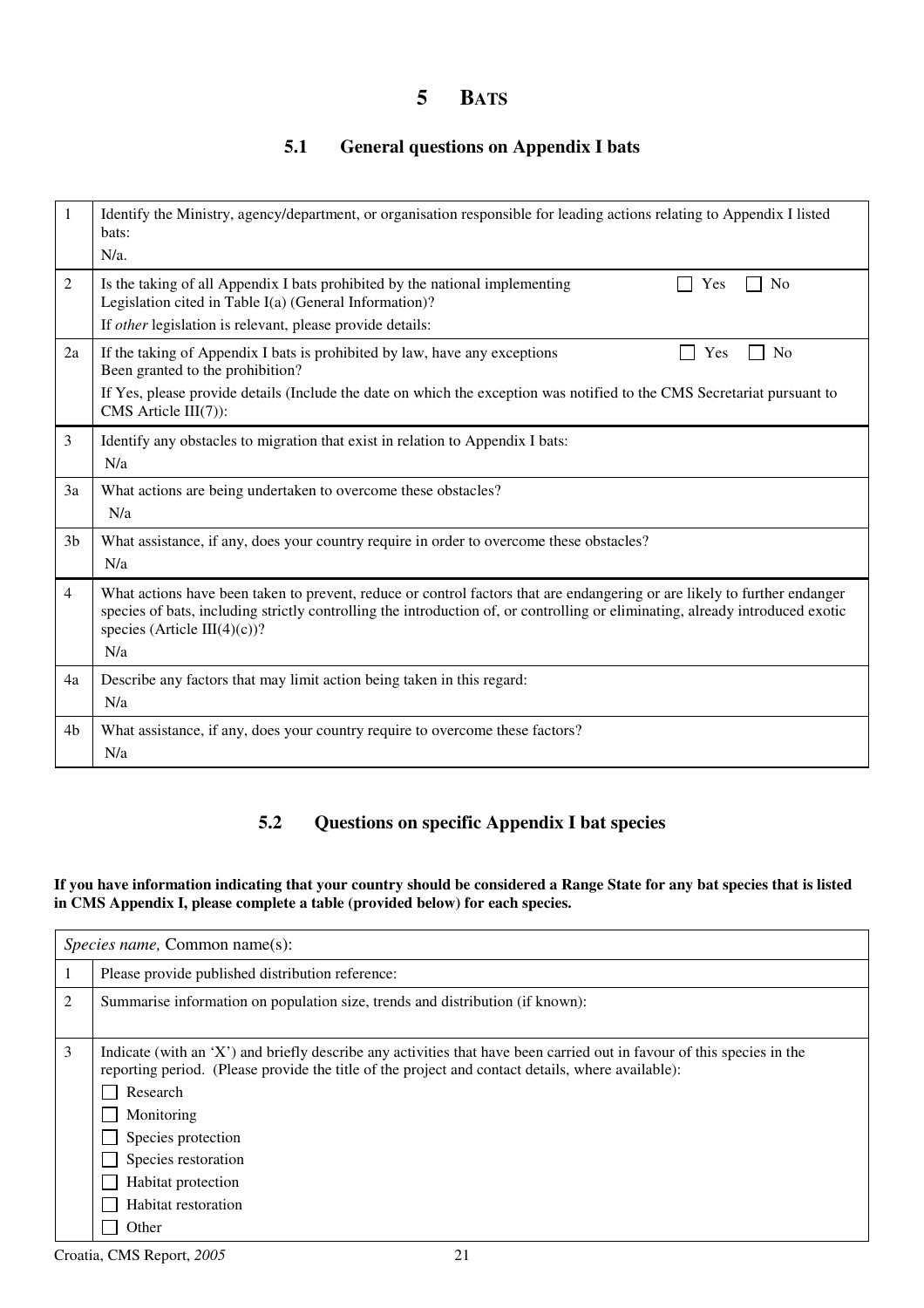|  | If no activities have been carried out for this species in the reporting period, what has prevented such action being taken? |
|--|------------------------------------------------------------------------------------------------------------------------------|
|  | Describe any future activities that are planned for this species?                                                            |

Miscellaneous information or comments on Appendix I bats in general: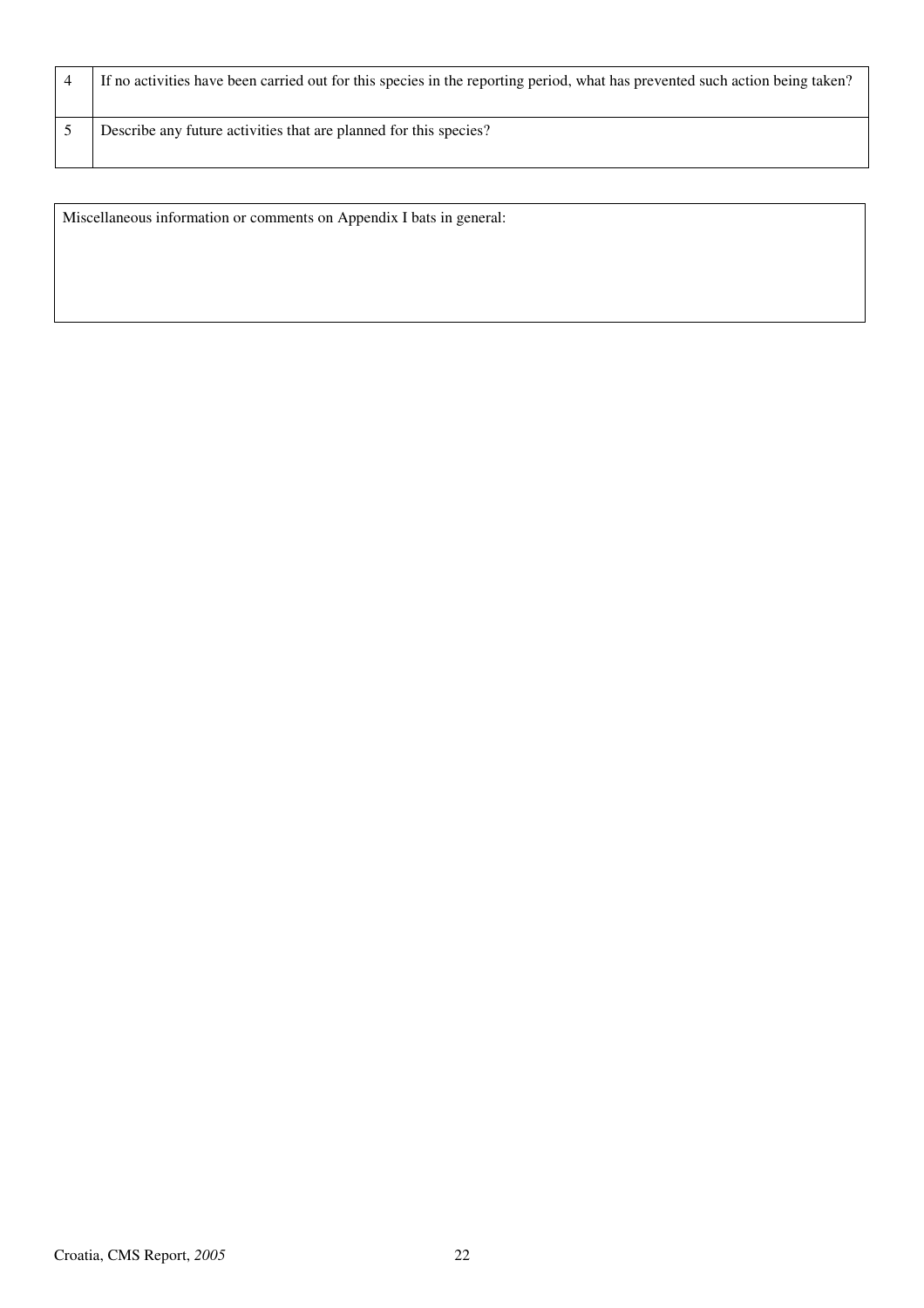### **6.1 General questions on Appendix I species belonging to other taxa**

| 1              | Identify the Ministry, agency/department, or organisation responsible for leading actions relating to Appendix I listed<br>species belonging to taxa not included in sections 1-5 above:<br>None.                                                                                                                                                  |  |  |
|----------------|----------------------------------------------------------------------------------------------------------------------------------------------------------------------------------------------------------------------------------------------------------------------------------------------------------------------------------------------------|--|--|
| $\overline{2}$ | $\boxtimes$ No<br>Is the taking of all Appendix I species belonging to taxa not included in<br>Yes<br>sections 1-5 above, prohibited by the national legislation listed as being<br>implementing legislation in Table I(a) (General Information)?                                                                                                  |  |  |
|                | If other legislation is relevant, please provide details:                                                                                                                                                                                                                                                                                          |  |  |
| 2a             | $\boxtimes$ No<br>If the taking of Appendix I species belonging to taxa not included in<br>Yes<br>sections 1-5 above is prohibited by law, have any exceptions been<br>granted to the prohibition?                                                                                                                                                 |  |  |
|                | If Yes, please provide details (Include the date on which the exception was notified to the CMS Secretariat pursuant to<br>CMS Article III(7)):                                                                                                                                                                                                    |  |  |
| 3              | Identify any obstacles to migration that exist in relation to Appendix I species belonging to taxa not included in sections<br>1-5 above:<br>None.                                                                                                                                                                                                 |  |  |
| 3a             | What actions are being undertaken to overcome these obstacles?<br>None.                                                                                                                                                                                                                                                                            |  |  |
| 3 <sub>b</sub> | What assistance, if any, does your country require in order to overcome these obstacles?<br>None.                                                                                                                                                                                                                                                  |  |  |
| $\overline{4}$ | What actions have been taken to prevent, reduce or control factors that are endangering or are likely to further endanger<br>species belonging to taxa not included in section 1-5 above, including strictly controlling the introduction of, or<br>controlling or eliminating, already introduced exotic species (Article $III(4)(c)$ )?<br>None. |  |  |
| 4a             | Describe any factors that may limit action being taken in this regard:<br>None.                                                                                                                                                                                                                                                                    |  |  |
| 4b             | What assistance, if any, does your country require to overcome these factors?<br>None.                                                                                                                                                                                                                                                             |  |  |

#### **6.2 Questions on specific Appendix I species belonging to other taxa**

**The following section contains a table for each Appendix I species belonging to taxa not included in sections 1-5 above, for which your country is considered to be a Range State. Please complete each table as appropriate, providing information in summary form. Where appropriate, please cross-reference to information already provided in national reports that have been submitted under other conventions (e.g. Convention on Biological Diversity, Ramsar Convention, CITES). (Attach annexes as necessary.)** 

| Species Carcharodon carcharias – Common Name(s) Great White Shark |                                                                                                                                                                                                                                                 |                           |  |  |  |
|-------------------------------------------------------------------|-------------------------------------------------------------------------------------------------------------------------------------------------------------------------------------------------------------------------------------------------|---------------------------|--|--|--|
|                                                                   | Is your country a Range State for this species?                                                                                                                                                                                                 | $\boxtimes$ Yes $\Box$ No |  |  |  |
|                                                                   | Please provide published distribution reference:                                                                                                                                                                                                |                           |  |  |  |
|                                                                   | Soldo, A., Jardas, I. (2002) - Occurrence of great white shark, Carcharodon carcharias (Linnaeus, 1758) and basking<br>shark, Cetorhinus maximus (Gunnerus, 1765) in the eastern Adriatic and their protection. Period. Biol. 104 (2): 195-202. |                           |  |  |  |
|                                                                   | Most of information available about this species refer to the number of catches (last one was recorded two years ago near                                                                                                                       |                           |  |  |  |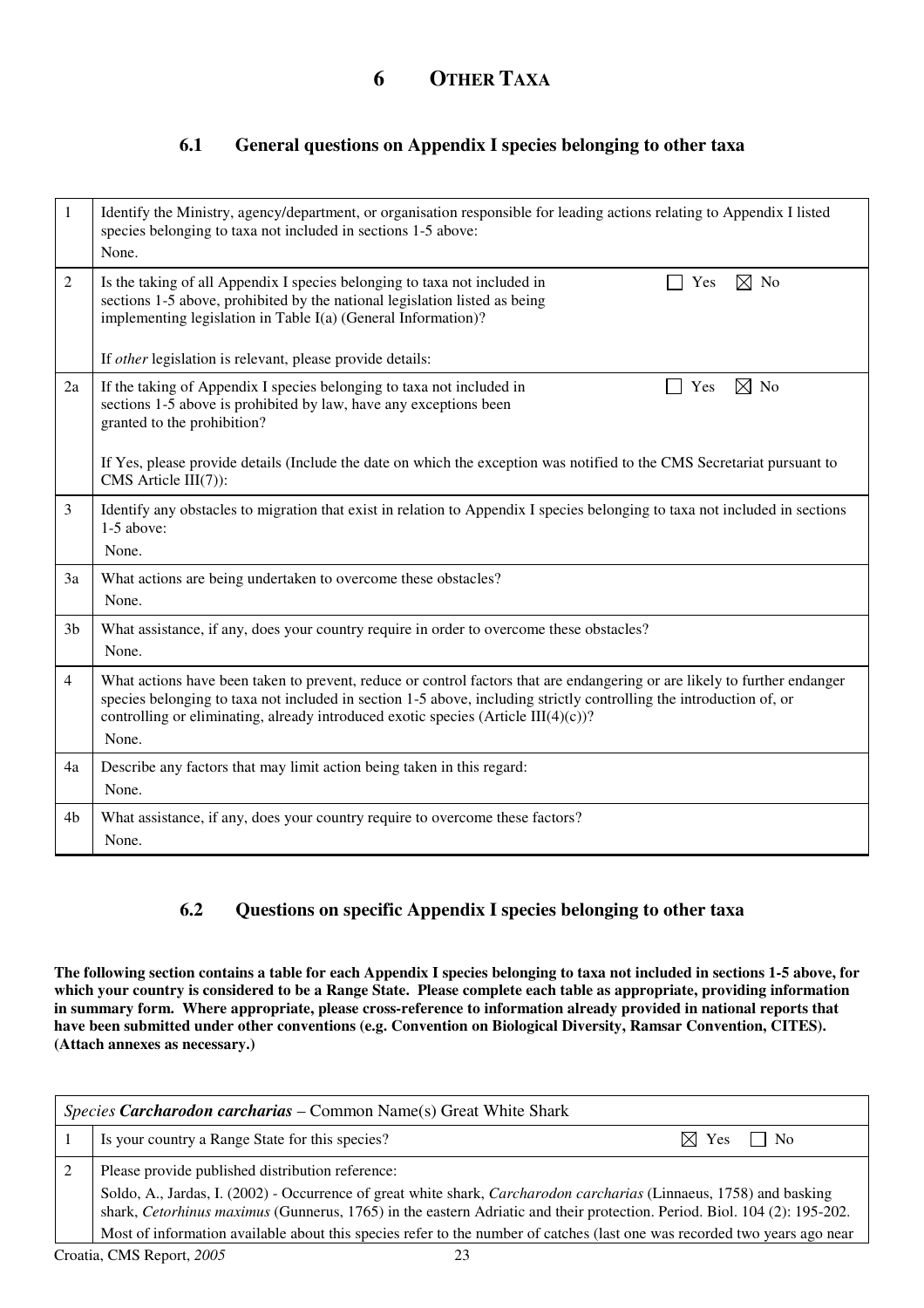|   | the island of Palagruža in southeren Adriatic).                                                                                                                                                                             |  |  |  |  |
|---|-----------------------------------------------------------------------------------------------------------------------------------------------------------------------------------------------------------------------------|--|--|--|--|
| 3 | Summarise information on population size, trends and distribution (if known):                                                                                                                                               |  |  |  |  |
|   | Not known, but only occasional visiting are recorded quite rarely in the Adriatic.                                                                                                                                          |  |  |  |  |
| 4 | Indicate (with an 'X') and briefly describe any activities that have been carried out in favour of this species in the<br>reporting period. (Please provide the title of the project and contact details, where available): |  |  |  |  |
|   | Research                                                                                                                                                                                                                    |  |  |  |  |
|   | Monitoring                                                                                                                                                                                                                  |  |  |  |  |
|   | Species protection                                                                                                                                                                                                          |  |  |  |  |
|   | Species restoration                                                                                                                                                                                                         |  |  |  |  |
|   | Habitat protection                                                                                                                                                                                                          |  |  |  |  |
|   | Habitat restoration                                                                                                                                                                                                         |  |  |  |  |
|   | Other                                                                                                                                                                                                                       |  |  |  |  |
| 5 | If no activities have been carried out for this species in the reporting period, what has prevented such action being taken?                                                                                                |  |  |  |  |
|   | There are two most important reasons:                                                                                                                                                                                       |  |  |  |  |
|   | the records of this species are very rare                                                                                                                                                                                   |  |  |  |  |
|   | we find monitoring and research to expensive for the moment                                                                                                                                                                 |  |  |  |  |
| 6 | Describe any future activities that are planned for this species:                                                                                                                                                           |  |  |  |  |
|   | Only collecting data about occasional occurrence.                                                                                                                                                                           |  |  |  |  |

#### **If you have information indicating that your country should be considered a Range State for any other Appendix I listed species that belongs to taxa not included in sections 1-5 above, please complete a table (provided below) for each species.**

|   | <i>Species name, Common name(s):</i>                                                                                                                                                                                                                                                                                                                     |
|---|----------------------------------------------------------------------------------------------------------------------------------------------------------------------------------------------------------------------------------------------------------------------------------------------------------------------------------------------------------|
|   | Please provide published distribution reference:                                                                                                                                                                                                                                                                                                         |
| 2 | Summarise information on population size, trends and distribution (if known):                                                                                                                                                                                                                                                                            |
| 3 | Indicate (with an 'X') and briefly describe any activities that have been carried out in favour of this species in the<br>reporting period. (Please provide the title of the project and contact details, where available):<br>Research<br>Monitoring<br>Species protection<br>Species restoration<br>Habitat protection<br>Habitat restoration<br>Other |
| 4 | If no activities have been carried out for this species in the reporting period, what has prevented such action being taken?                                                                                                                                                                                                                             |
| 5 | Describe any future activities that are planned for this species?                                                                                                                                                                                                                                                                                        |

Miscellaneous information or comments on Appendix I species that belong to taxa not included in sections 1-5 above: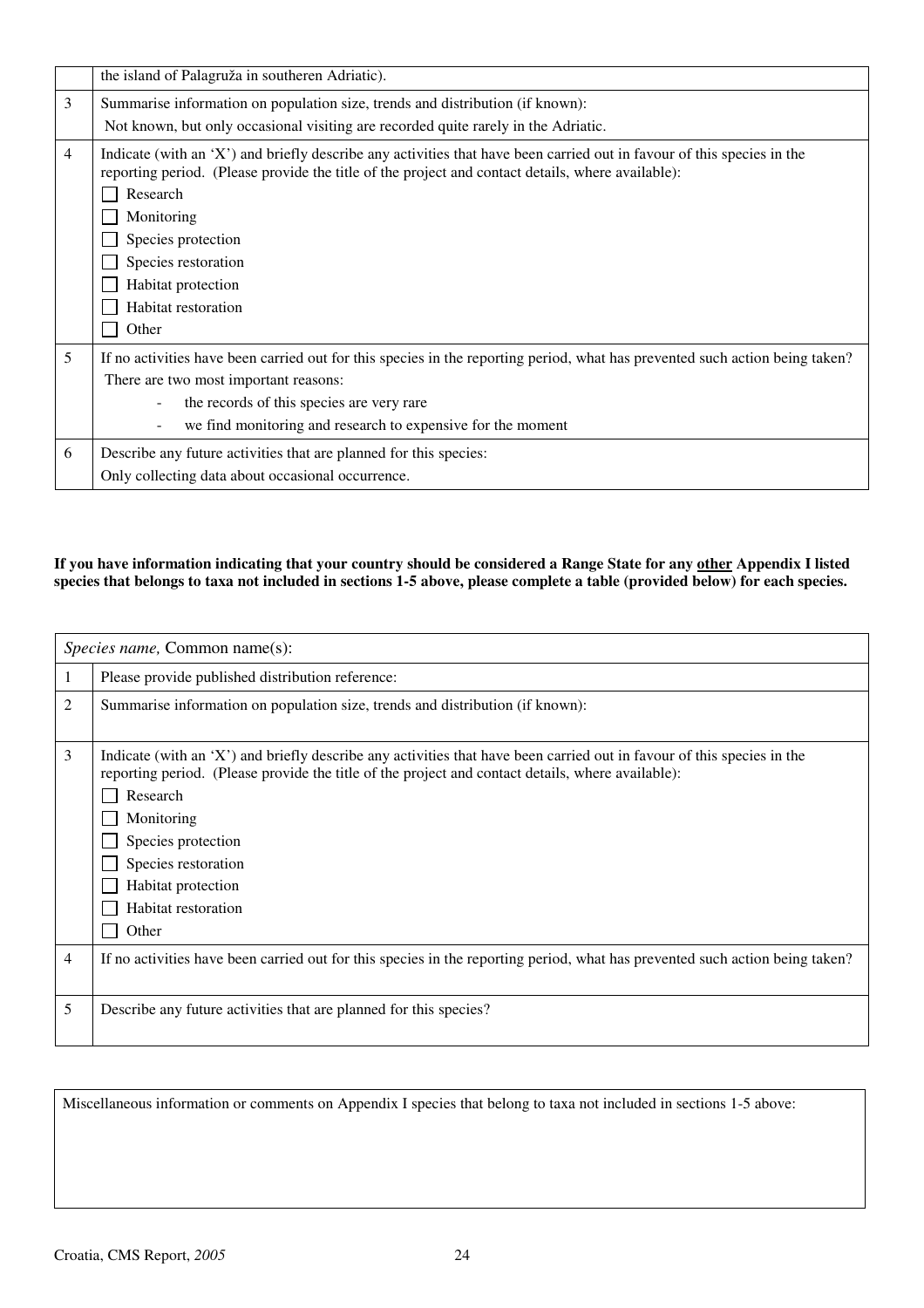### **7 LISTING OF OTHER ENDANGERED MIGRATORY SPECIES IN APPENDIX I**

|                | Is your country a Range State for any other endangered migratory species<br>not currently listed in Appendix I?<br>If Yes, please provide details: | Yes | N <sub>0</sub> |
|----------------|----------------------------------------------------------------------------------------------------------------------------------------------------|-----|----------------|
|                | N/a                                                                                                                                                |     |                |
| 1a             | Is your country taking any steps to propose listing any of these species?<br>If Yes, please provide details:<br>N/a                                | Yes | N <sub>0</sub> |
| 1 <sub>b</sub> | What assistance, if any, does your country require to initiate the listing of these species?<br>N/a                                                |     |                |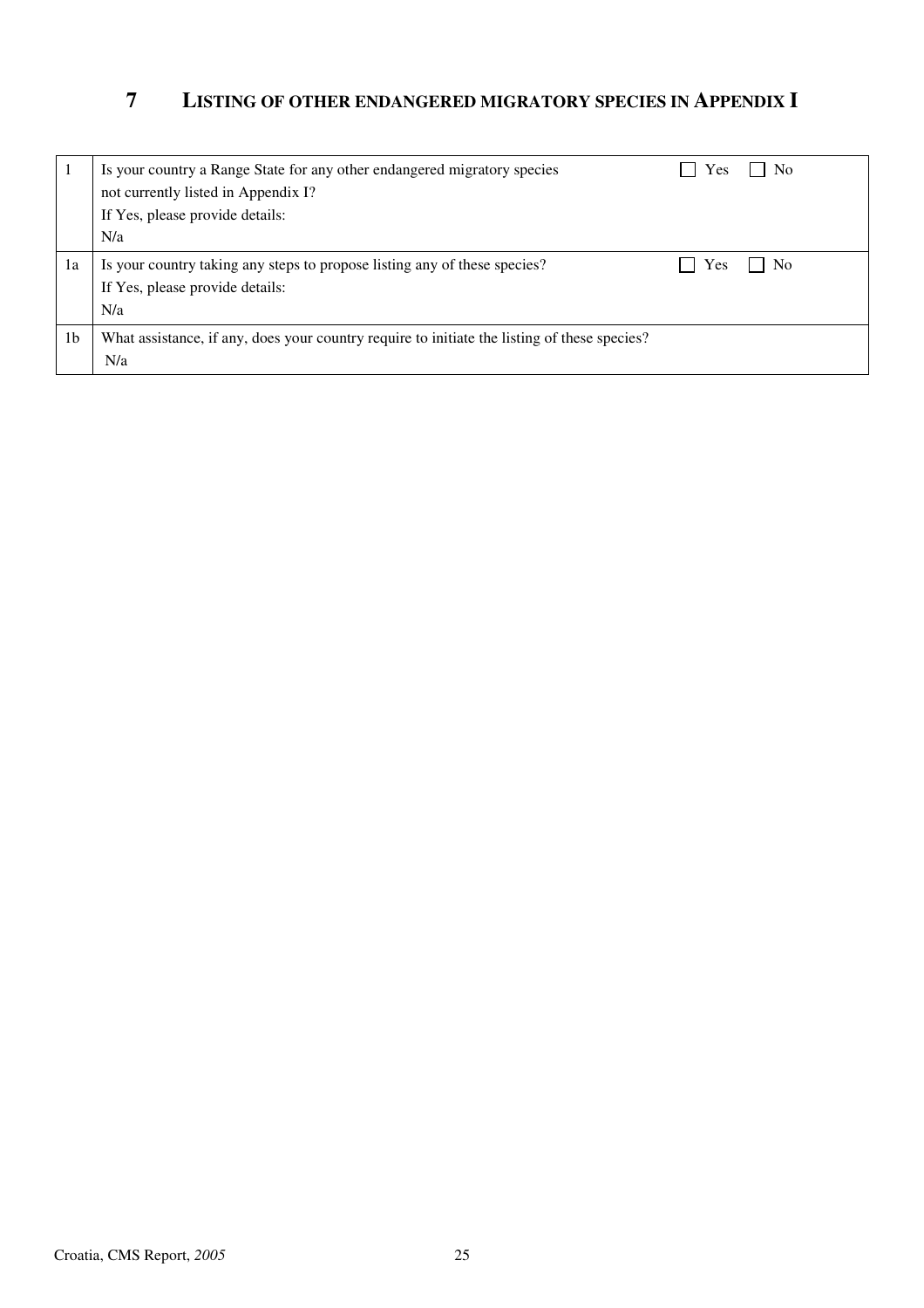## **III. Appendix II Species**

### **1. INFORMATION ON APPENDIX II SPECIES**

**Information pertaining to the conservation of Appendix II species that are the object of CMS Agreements will have been provided in periodic Party reports to those instruments. It will suffice therefore to reference (below), and preferably append, a copy of the latest report that has been submitted to the secretariat each of the Agreement/MoUs to which your country is a Party.** 

| <b>ACCOBAMS</b> (2001)                                    |                                         |  |  |  |  |
|-----------------------------------------------------------|-----------------------------------------|--|--|--|--|
| Date of last report: $1.9.2004$ .                         | Period covered: 2000.-2004.             |  |  |  |  |
| <b>GREAT BUSTARD MoU (2001)</b>                           |                                         |  |  |  |  |
| Period covered: 2001.-2004.<br>Date of last report: 2004. |                                         |  |  |  |  |
|                                                           | <b>SLENDER-BILLED CURLEW MoU (1994)</b> |  |  |  |  |
| Date of last report:                                      | Period covered:                         |  |  |  |  |
| EUROBATS (1994)                                           |                                         |  |  |  |  |
| Period covered: 2004.<br>Date of last report: 2004.       |                                         |  |  |  |  |
| <b>AEWA</b> (1999)                                        |                                         |  |  |  |  |
| Date of last report: June 2002                            | Period covered: 1999.-2001.             |  |  |  |  |

### **2. QUESTIONS ON CMS AGREEMENTS**

#### **2.1 Questions on the development of new CMS Agreements relating to birds**

|                | $\boxtimes$ No<br>In the current reporting period, has your country <b>initiated</b> the development of any<br>Yes<br>CMS Agreements, including Memoranda of Understanding, to address the<br>conservation needs of Appendix II bird species?<br>If Yes, what is the current state of development? |
|----------------|----------------------------------------------------------------------------------------------------------------------------------------------------------------------------------------------------------------------------------------------------------------------------------------------------|
| $\overline{2}$ | In the current reporting period, has your country <b>participated</b> in the development<br>N <sub>0</sub><br>Yes<br>of any CMS Agreements, including Memoranda of Understanding, which address<br>the conservation needs of Appendix II bird species?<br>If Yes, please provide details:          |
| 3              | If your country has initiated or is participating in the development of an Agreement or Memorandum of Understanding,<br>what assistance, if any, does your country require in order to initiate or participate in the instrument's development?                                                    |
| 4              | $\times$ l No<br>Is the development of any CMS Agreement for birds, including Memoranda of<br>Yes<br>Understanding, planned by your country in the foreseeable future?<br>If Yes, please provide details:                                                                                          |

### **2.2 Questions on the development of new CMS Agreements relating to marine mammals**

| In the current reporting period, has your country <b>initiated</b> the development of any<br>CMS Agreements, including Memoranda of Understanding, to address the<br>conservation needs of Appendix II marine mammal species?<br>If Yes, what is the current state of development? | <b>Yes</b> | ⊠ No           |
|------------------------------------------------------------------------------------------------------------------------------------------------------------------------------------------------------------------------------------------------------------------------------------|------------|----------------|
| In the current reporting period, has your country <b>participated</b> in the development<br>of any CMS Agreements, including Memoranda of Understanding, which address<br>the conservation needs of Appendix II marine mammal species?<br>If Yes, please provide details:          | <b>Yes</b> | $\boxtimes$ No |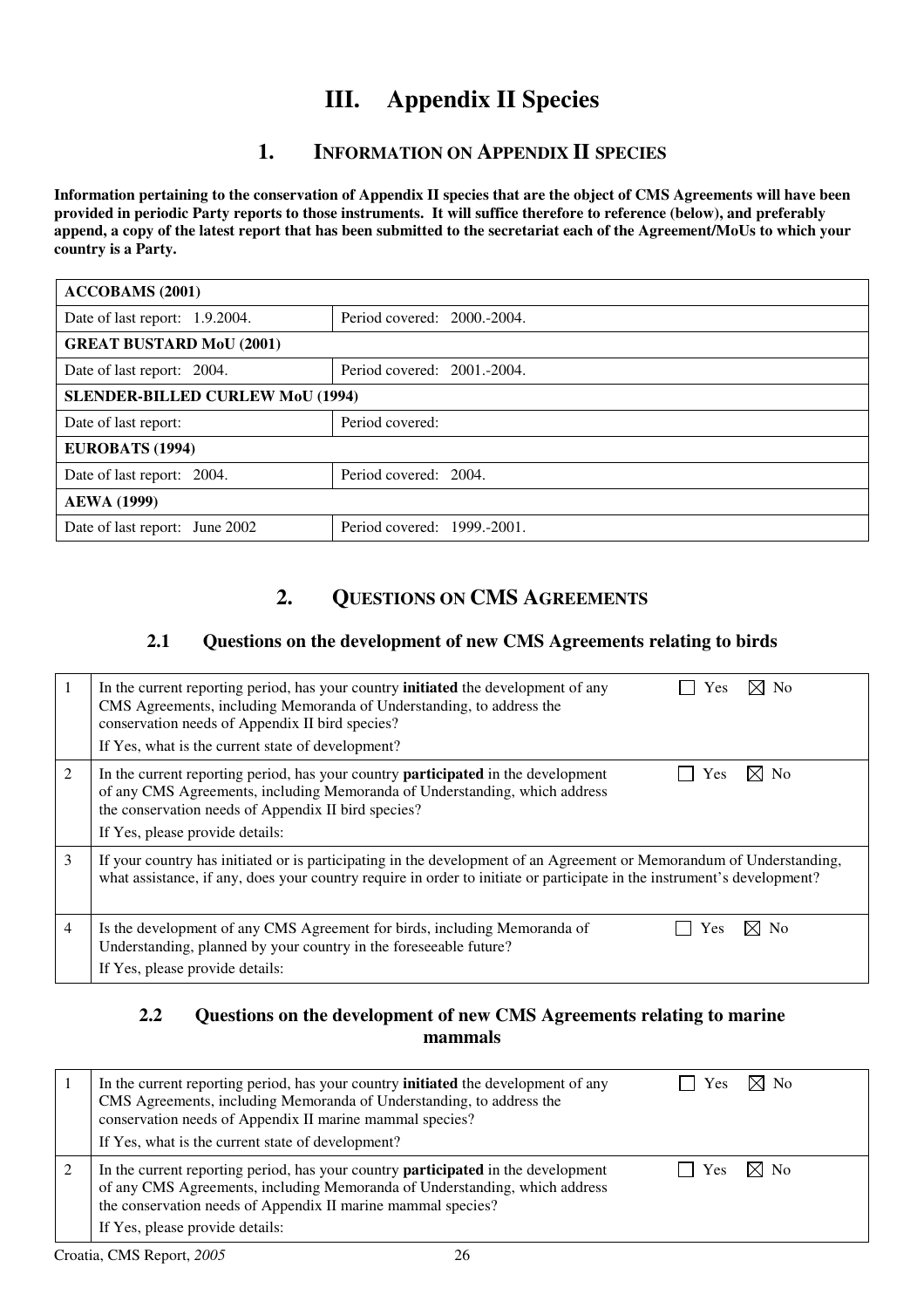| If your country has initiated or is participating in the development of an Agreement or Memorandum of Understanding,<br>what assistance, if any, does your country require in order to initiate or participate in the instrument's development? |
|-------------------------------------------------------------------------------------------------------------------------------------------------------------------------------------------------------------------------------------------------|
| $\vert$   Yes $\vert$ $\rtimes$ No<br>Is the development of any CMS Agreement for marine mammals, including<br>Memoranda of Understanding, planned by your country in the foreseeable future?<br>If Yes, please provide details:                |

### **2.3 Questions on the development of new CMS Agreements relating to marine turtles**

| 1 | $\boxtimes$ No<br>In the current reporting period, has your country <b>initiated</b> the development of any<br>Yes<br>CMS Agreements, including Memoranda of Understanding, to address the<br>conservation needs of Appendix II marine turtles?<br>If Yes, what is the current state of development? |
|---|------------------------------------------------------------------------------------------------------------------------------------------------------------------------------------------------------------------------------------------------------------------------------------------------------|
| 2 | In the current reporting period, has your country <b>participated</b> in the development<br><b>No</b><br>Yes<br>of any CMS Agreements, including Memoranda of Understanding, which address<br>the conservation needs of Appendix II marine turtles?<br>If Yes, please provide details:               |
| 3 | If your country has initiated or is participating in the development of an Agreement or Memorandum of Understanding,<br>what assistance, if any, does your country require in order to initiate or participate in the instrument's development?                                                      |
| 4 | Is the development of any CMS Agreement for marine turtles, including<br>No.<br>Yes<br>Memoranda of Understanding, planned by your country in the foreseeable future?<br>If Yes, please provide details:                                                                                             |

### **2.4 Questions on the development of new CMS Agreements relating to terrestrial mammals (other than bats)**

|   | $\boxtimes$ No<br>In the current reporting period, has your country <b>initiated</b> the development of any<br>Yes<br>CMS Agreements, including Memoranda of Understanding, to address the conservation<br>needs of Appendix II terrestrial mammal species (other than bats)?<br>If Yes, what is the current state of development? |
|---|------------------------------------------------------------------------------------------------------------------------------------------------------------------------------------------------------------------------------------------------------------------------------------------------------------------------------------|
| 2 | $\boxtimes$ No<br>In the current reporting period, has your country <b>participated</b> in the development<br>Yes<br>of any CMS Agreements, including Memoranda of Understanding, which address<br>the conservation needs of Appendix II terrestrial mammal species (other than bats)?<br>If Yes, please provide details:          |
| 3 | If your country has initiated or is participating in the development of an Agreement or Memorandum of Understanding,<br>what assistance, if any, does your country require in order to initiate or participate in the instrument's development?                                                                                    |
| 4 | N <sub>0</sub><br>Is the development of any CMS Agreement for terrestrial mammals (other than bats),<br>Yes<br>including Memoranda of Understanding, planned by your country in the foreseeable future?<br>If Yes, please provide details:                                                                                         |

### **2.5 Questions on the development of new CMS Agreements relating to bats**

| In the current reporting period, has your country <b>initiated</b> the development of any<br>CMS Agreements, including Memoranda of Understanding, to address the<br>conservation needs of Appendix II bat species?<br>If Yes, what is the current state of development? | Yes | $\times$ No    |
|--------------------------------------------------------------------------------------------------------------------------------------------------------------------------------------------------------------------------------------------------------------------------|-----|----------------|
| In the current reporting period, has your country <b>participated</b> in the development<br>of any CMS Agreements, including Memoranda of Understanding, which address<br>the conservation needs of Appendix II bat species?<br>If Yes, please provide details:          | Yes | $\boxtimes$ No |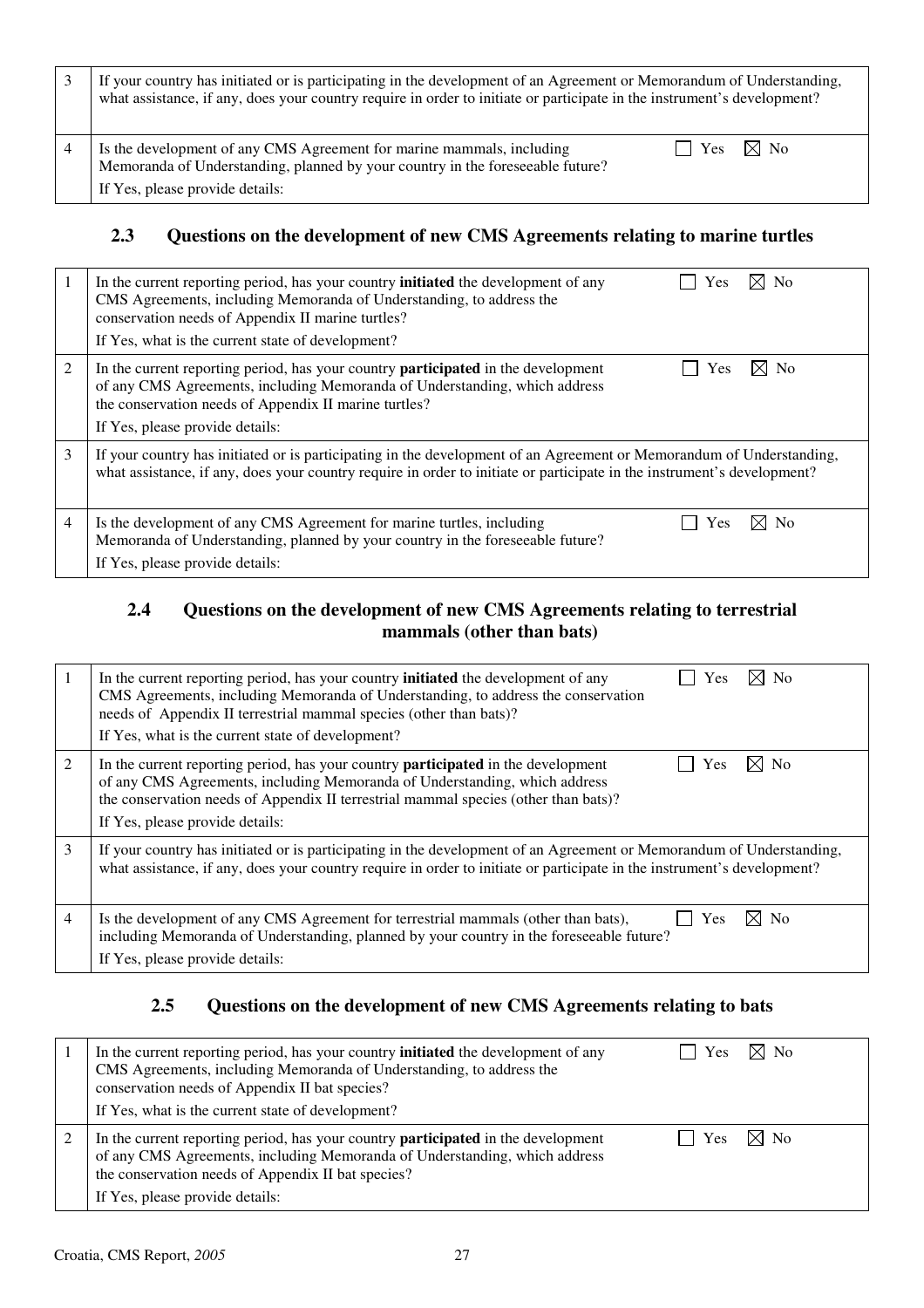| If your country has initiated or is participating in the development of an Agreement or Memorandum of Understanding,<br>what assistance, if any, does your country require in order to initiate or participate in the instrument's development? |
|-------------------------------------------------------------------------------------------------------------------------------------------------------------------------------------------------------------------------------------------------|
| $\boxtimes$ No<br>Is the development of any CMS Agreement for bats, including Memoranda of<br>l l Yes<br>Understanding, planned by your country in the future?<br>If Yes, please provide details:                                               |

## **2.6 Questions on the development of new CMS Agreements relating to other taxa**

|   | ⊠ No<br>In the current reporting period, has your country <b>initiated</b> the development of any<br>Yes<br>CMS Agreements, including Memoranda of Understanding, to address the<br>conservation needs of Appendix II species belonging to taxa not<br>included in sections 1-6 above?<br>If Yes, what is the current state of development? |
|---|---------------------------------------------------------------------------------------------------------------------------------------------------------------------------------------------------------------------------------------------------------------------------------------------------------------------------------------------|
| 2 | In the current reporting period, has your country <b>participated</b> in the development<br>⊠ No<br>Yes<br>of any CMS Agreements, including Memoranda of Understanding, which address<br>the conservation needs of species belonging to taxa not included in sections 1-6 above?<br>If Yes, please provide details:                         |
| 3 | If your country has initiated or is participating in the development of an Agreement or Memorandum of Understanding,<br>what assistance, if any, does your country require in order to initiate or participate in the instrument's development?                                                                                             |
| 4 | $\boxtimes$ No<br>Is the development of any CMS Agreement for other taxa, including Memoranda of<br>Yes<br>Understanding, planned by your country in the foreseeable future?<br>If Yes, please provide details:                                                                                                                             |

### **3. LISTING OF MIGRATORY SPECIES IN APPENDIX II**

|    | $\bowtie$ No<br>Is your country a Range State for any migratory species that has an unfavourable<br>Yes<br>conservation status, but is not currently listed in Appendix II and could benefit<br>from the conclusion of an Agreement for its conservation?<br>If Yes, please provide details: |
|----|----------------------------------------------------------------------------------------------------------------------------------------------------------------------------------------------------------------------------------------------------------------------------------------------|
| 1a | Is your country taking any steps to propose the listing of this/these species in Appendix II? $\Box$ Yes<br>$\boxtimes$ No<br>If Yes, please provide details:                                                                                                                                |
| 1b | What assistance, if any, does your country require to initiate the listing of this/these species?                                                                                                                                                                                            |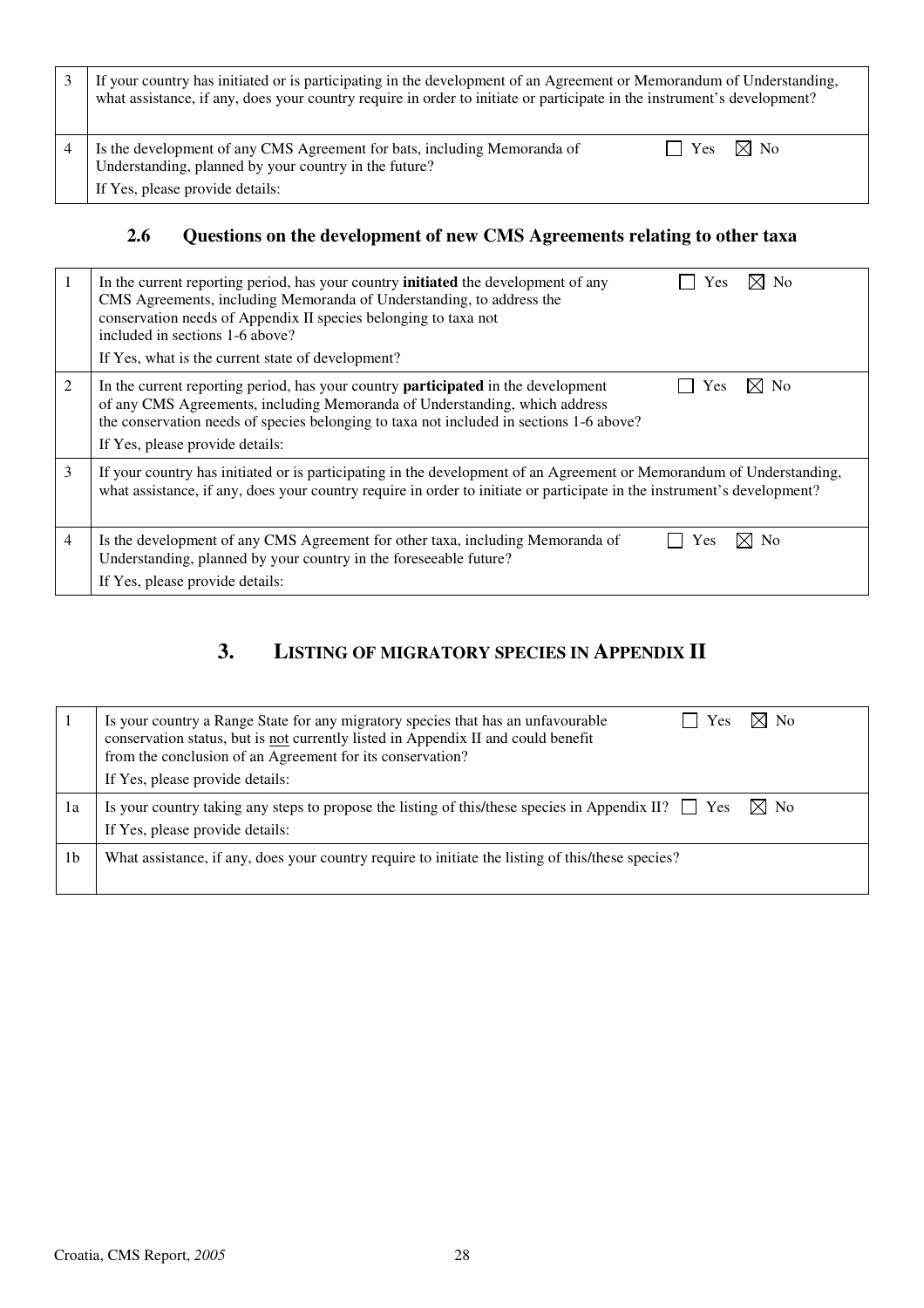# **IV. National and Regional Priorities**

| $\mathbf{1}$ | $\boxtimes$ Low<br>Medium<br>What priority does your country assign to the conservation and,<br>High<br>where applicable, sustainable use of migratory species in<br>comparison to other biodiversity-related issues?                                                                                                                                                                                                                                                                                                                                                                                                                                                                                                                                                                                                                                                                                                                                                                                                                                                                                                                                                                                                                                                                                                                                                                                                                                                                                                                                                                                                                                                                                                                                                                                                                                                                                                                                                                                                                                                                                                                                                                                                                                                                                                                 |
|--------------|---------------------------------------------------------------------------------------------------------------------------------------------------------------------------------------------------------------------------------------------------------------------------------------------------------------------------------------------------------------------------------------------------------------------------------------------------------------------------------------------------------------------------------------------------------------------------------------------------------------------------------------------------------------------------------------------------------------------------------------------------------------------------------------------------------------------------------------------------------------------------------------------------------------------------------------------------------------------------------------------------------------------------------------------------------------------------------------------------------------------------------------------------------------------------------------------------------------------------------------------------------------------------------------------------------------------------------------------------------------------------------------------------------------------------------------------------------------------------------------------------------------------------------------------------------------------------------------------------------------------------------------------------------------------------------------------------------------------------------------------------------------------------------------------------------------------------------------------------------------------------------------------------------------------------------------------------------------------------------------------------------------------------------------------------------------------------------------------------------------------------------------------------------------------------------------------------------------------------------------------------------------------------------------------------------------------------------------|
| 2            | $\boxtimes$ Yes<br>No<br>Are migratory species and their habitats addressed by your country's national<br>biodiversity strategy or action plan?                                                                                                                                                                                                                                                                                                                                                                                                                                                                                                                                                                                                                                                                                                                                                                                                                                                                                                                                                                                                                                                                                                                                                                                                                                                                                                                                                                                                                                                                                                                                                                                                                                                                                                                                                                                                                                                                                                                                                                                                                                                                                                                                                                                       |
|              | If Yes, please indicate and briefly describe the extent to which it addresses the following issues:<br>$\boxtimes$<br>Conservation, sustainable use and/or restoration of migratory species<br>$\boxtimes$<br>Conservation, sustainable use and/or restoration of the habitats of migratory species, including protected areas<br>$\boxtimes$<br>Actions to prevent, reduce or control factors that are endangering or are likely to further endanger migratory<br>pecies (e.g. alien invasive species or by-catch)<br>Minimising or eliminating barriers or obstacles to migration<br>Research and monitoring of migratory species<br>$\boxtimes$<br>Transboundary co-operation                                                                                                                                                                                                                                                                                                                                                                                                                                                                                                                                                                                                                                                                                                                                                                                                                                                                                                                                                                                                                                                                                                                                                                                                                                                                                                                                                                                                                                                                                                                                                                                                                                                      |
| 3            | $\boxtimes$<br>Does the conservation of migratory species currently feature in any other national<br>Yes<br>No<br>or regional policies/plans (apart from CMS Agreements)<br>If Yes, please provide details:                                                                                                                                                                                                                                                                                                                                                                                                                                                                                                                                                                                                                                                                                                                                                                                                                                                                                                                                                                                                                                                                                                                                                                                                                                                                                                                                                                                                                                                                                                                                                                                                                                                                                                                                                                                                                                                                                                                                                                                                                                                                                                                           |
|              | In 2002 project "Building-up the National Ecological Network as a Part of the Pan-European Ecological Network &<br>NATURA 2000 Network" (project acronym CRO-NEN) was chosen to be co-financed by the European Commission<br>Life II Fund. The project started in January 2003 and will be finished in May 2005. Implementation of this project is one<br>of the obligations Croatia has to meet in the accession process to the European Union. Concept of Ecological network<br>represents implementation of EU legislation according to the following guidelines: Conservation of wild birds (Council<br>Directive 79/409/EEC) and Conservation of natural habitats and wild fauna and flora (Council Directive 92/43/EEC).<br>Based on these Directives, Republic of Croatia will determine the areas important for conservation of threatened<br>European species and habitats which will then become a part of the EU ecological network NATURA2000.<br>Very important component of this project is the establishment of National Biodiversity Monitoring Programme which<br>will include a wide variety of associates-expert and amateur. This will ensure systematic gathering of data and<br>biodiversity monitoring in Croatia.<br>At the start project beneficiary was Ministry of Environmental Protection and Physical Planning (MEPPP) with OIKON<br>Itd as a partner organisation. European Centre for Nature Conservation (ECNC) participates in the Project as a consulting<br>agency. According to the bilateral agreement between MEPPP and State Institute for Nature Protection (SINP),<br>implementation of the project had been transferred to the SINP in December 2003. In February 2004 Ministry of Culture,<br>that in the meantime became responsible for nature protection in Croatia, entrusted SINP with complete implementation<br>of the project.<br>New nature protection law (NN 162/03) defines National ecological network (NEN) as network of nationally and<br>internationally important areas. NEN, once established, will be included in PEEN, that is developed by European Centre<br>for Nature Conservation. Within the project, ECNC is coordinating three workshops with the purpose of training<br>Croatian governmental "nature protection" staff on the issues of ecological network |
| 3a           | Do these policies/plans cover the following areas (if Yes, please provide details):                                                                                                                                                                                                                                                                                                                                                                                                                                                                                                                                                                                                                                                                                                                                                                                                                                                                                                                                                                                                                                                                                                                                                                                                                                                                                                                                                                                                                                                                                                                                                                                                                                                                                                                                                                                                                                                                                                                                                                                                                                                                                                                                                                                                                                                   |
|              | Yes<br>No<br>Exploitation of natural resources (e.g. fisheries, hunting, etc.)<br>Economic development<br>$\Box$<br>Land-use planning<br>$\Box$<br>Pollution control<br>$\boxtimes$<br>Designation and development of protected areas<br>$\boxtimes$<br>Development of ecological networks<br>Planning of powerlines<br>$\Box$<br>Planning of fences<br>Planning of dams<br>Other                                                                                                                                                                                                                                                                                                                                                                                                                                                                                                                                                                                                                                                                                                                                                                                                                                                                                                                                                                                                                                                                                                                                                                                                                                                                                                                                                                                                                                                                                                                                                                                                                                                                                                                                                                                                                                                                                                                                                     |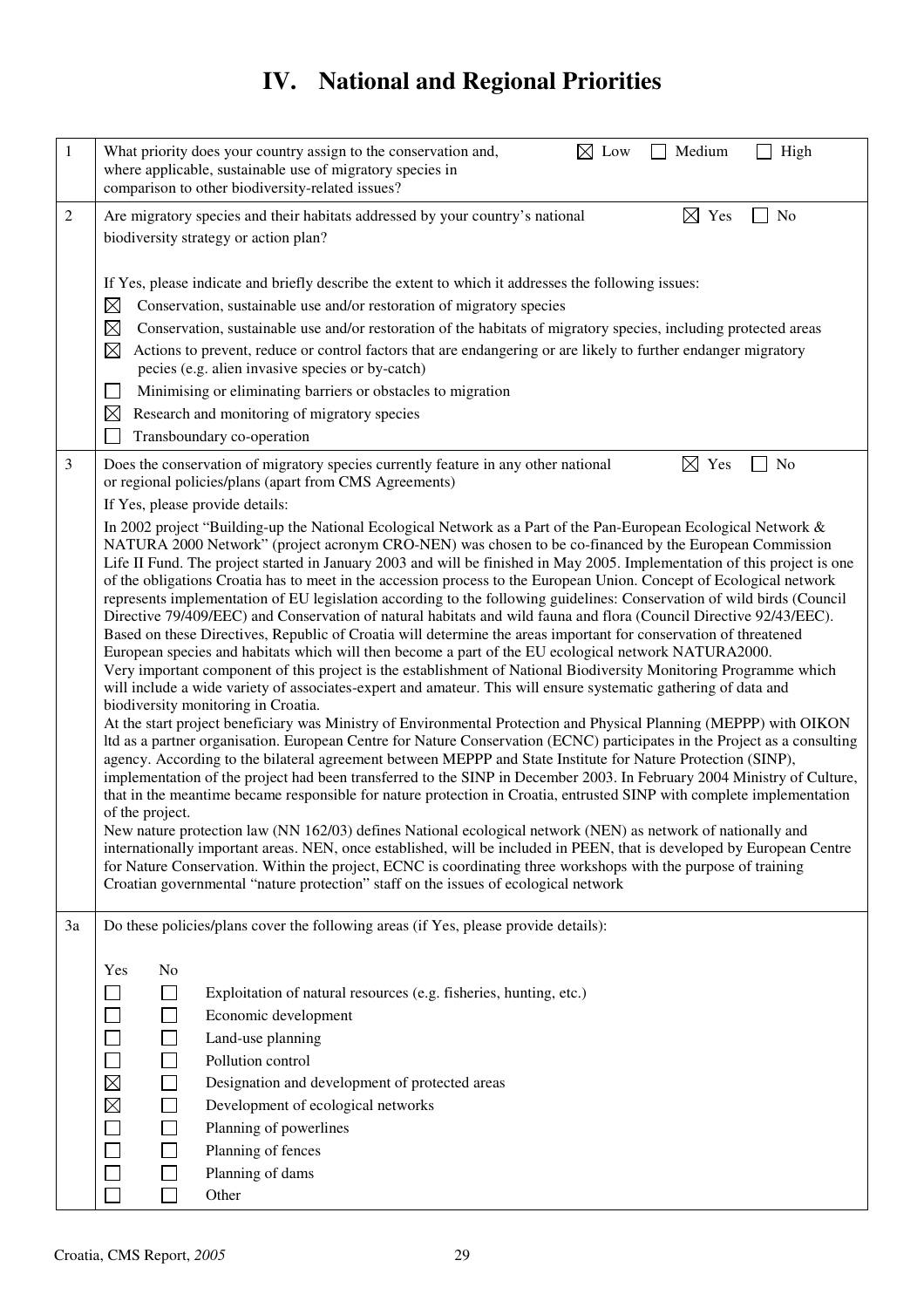## **V. Protected Areas**

| 1  | Are migratory species taken into account in the selection, establishment and<br>$\boxtimes$ Yes $\Box$ No<br>management of protected areas in your country?                                                                                                                                                                                                                                                                                           |
|----|-------------------------------------------------------------------------------------------------------------------------------------------------------------------------------------------------------------------------------------------------------------------------------------------------------------------------------------------------------------------------------------------------------------------------------------------------------|
|    | If Yes, please provide details:                                                                                                                                                                                                                                                                                                                                                                                                                       |
|    | Republic of Croatia has 2 strict nature reserves, 8 national parks, 10 multiple use management areas (nature parks), 79<br>managed nature reserves (special reserves), 108 protected landscapes, and 107 natural monuments. Most of this areas<br>were protected more than 10 years ago.                                                                                                                                                              |
|    | Important sites for some migratory birds are protected, f.e.                                                                                                                                                                                                                                                                                                                                                                                          |
|    | Ornithological reserve Crna Mlaka is breeding and stoppover site for Ferruginous Duck,                                                                                                                                                                                                                                                                                                                                                                |
|    | Nature Park Lonjsko Polje is important site for Corncrake, Lesser Spotted Eagle, Spoonbills and several<br>heron species,                                                                                                                                                                                                                                                                                                                             |
|    | Nature Park Kopački rit is important breeding site for several heron species and stopover site for<br>Spoonbills,                                                                                                                                                                                                                                                                                                                                     |
|    | breeding colonies of Griffon Vulture are protected as Ornith. Reserve (Otok Prvić, part of the island of<br>Cres, part of the island of Krk) etc.                                                                                                                                                                                                                                                                                                     |
|    | Establishment of special zoologiocal reserve in the area of Northern Adriatic dedicated to a community of bottlenose<br>dolphins (Tursiops truncatus) inhabiting the area has been initiated. The area has been identified as their critical habitat<br>and the process of establishment has been started with the responsible national authority, namely Ministry of Culture                                                                         |
| 1a | Do these protected areas cover the following areas? (If Yes, please provide details and include the amount of protected<br>areas coverage and the number of protected areas):                                                                                                                                                                                                                                                                         |
|    | No<br>Yes                                                                                                                                                                                                                                                                                                                                                                                                                                             |
|    | $\boxtimes$<br>$\Box$<br>Terrestrial - under revision*                                                                                                                                                                                                                                                                                                                                                                                                |
|    | $\boxtimes$<br>$\mathbf{I}$<br>Aquatic – under revision*                                                                                                                                                                                                                                                                                                                                                                                              |
|    | Marine<br>П<br>$\mathsf{L}$                                                                                                                                                                                                                                                                                                                                                                                                                           |
|    | * For the moment we are not able to provide the exact information on amount of protected areas coverage because those<br>data are under revision within the Nature Protection Directorate (NPD) of the Ministry of Culture. NPD is currently<br>working on establishment of the information system that will include all relevant data on protected areas. The official<br>data base will be open to the public, respectively before the end of 2005. |
| 1b | Identify the agency, department or organization responsible for leading on this action in your country:                                                                                                                                                                                                                                                                                                                                               |
|    | Ministry of Culture, Directorate for Nature Protection                                                                                                                                                                                                                                                                                                                                                                                                |
|    | Public Institutions for Management of National Parks and Nature Parks                                                                                                                                                                                                                                                                                                                                                                                 |
|    | Public Institutions for Management of Protected areas at county level                                                                                                                                                                                                                                                                                                                                                                                 |
|    | <b>State Institute for Nature Protection</b>                                                                                                                                                                                                                                                                                                                                                                                                          |
|    | Blue World Institute of Marine Research and Conservation                                                                                                                                                                                                                                                                                                                                                                                              |
|    |                                                                                                                                                                                                                                                                                                                                                                                                                                                       |

# **VI. Policies on Satellite Telemetry**

| 1 | $\boxtimes$ No<br>In the current reporting period, has your country undertaken<br>Yes<br>conservation/research projects that use satellite telemetry?                                                                                                                                                                                                                                                                                            |
|---|--------------------------------------------------------------------------------------------------------------------------------------------------------------------------------------------------------------------------------------------------------------------------------------------------------------------------------------------------------------------------------------------------------------------------------------------------|
|   | An project proposal was entitled "Movements, behaviour and habitat utilization of the loggerhead sea turtle (Caretta<br>caretta) in the Adriatic Sea" [Implementing agency: Department of Zoology, Croatian Natural History Museum; Total<br>project cost: $$120,000$ (for 8 units); Budget requested from CMS: $$42,600$ (35.5 %)] was submitted to CMS for co-<br>funding in August 2002, but it was rejected by the CMS Scientific Committee. |
|   | If Yes, please provide details (Indicate inter alia the scientific justification for the research, describe briefly the measures<br>taken to ensure that risks to the welfare of individual animals and $-$ in the case of severely depleted populations $-$ to the<br>species are minimised, and summarise the results obtained):                                                                                                               |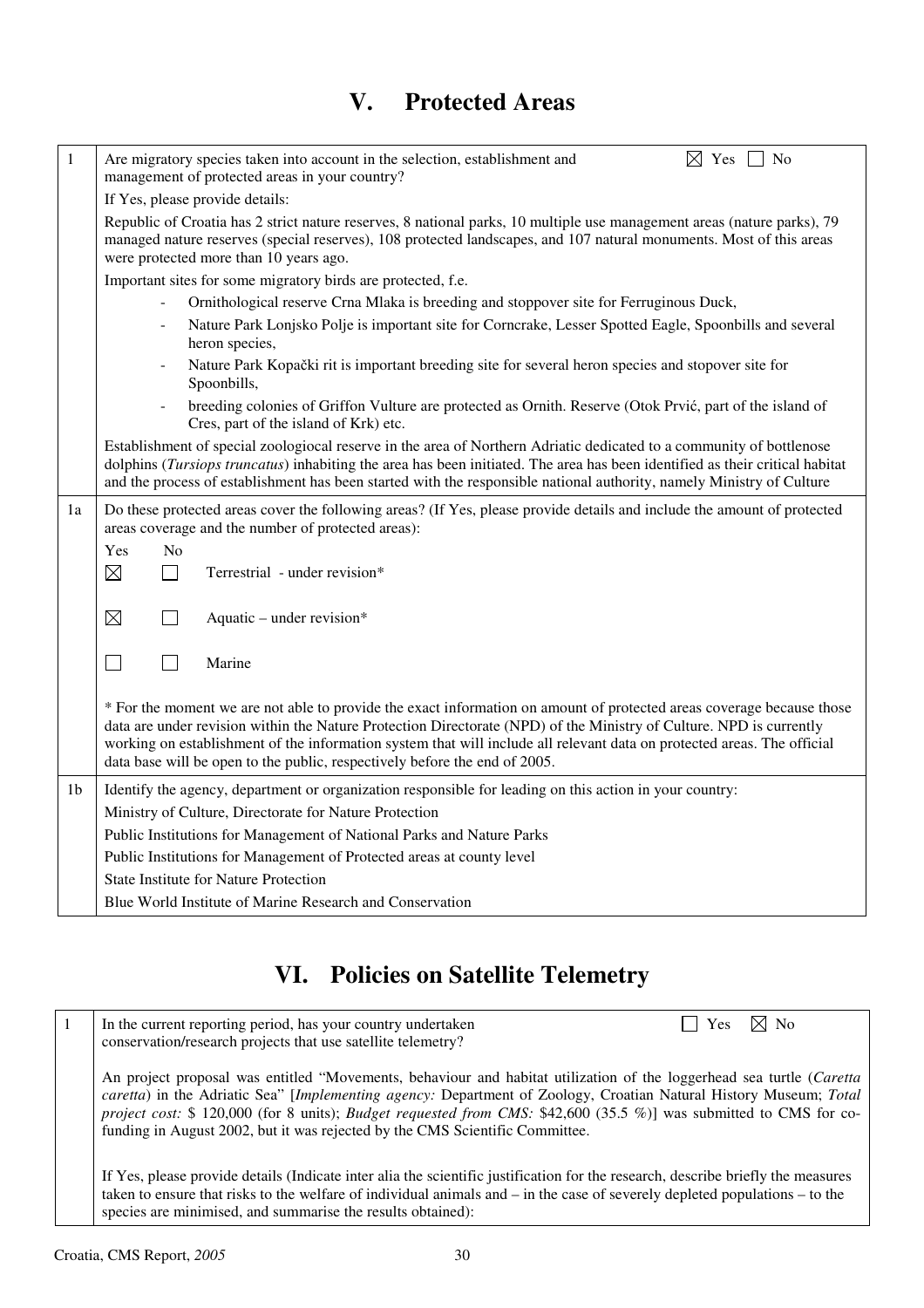| Are any future conservation/research projects planned that will use<br>satellite telemetry? |                                                                                                                                                                                                                                                                                                                                                                                                                                                                                                                           | $\boxtimes$ Yes | $\Box$ No |
|---------------------------------------------------------------------------------------------|---------------------------------------------------------------------------------------------------------------------------------------------------------------------------------------------------------------------------------------------------------------------------------------------------------------------------------------------------------------------------------------------------------------------------------------------------------------------------------------------------------------------------|-----------------|-----------|
|                                                                                             | If Yes, please provide details (including the expected timeframe for these projects):                                                                                                                                                                                                                                                                                                                                                                                                                                     |                 |           |
| CMS Secretariat in 2005 for co-funding.                                                     | All the results of research projects carried out on loggerhead sea turtles in the Adriatic Sea stressed an urgent need for the<br>implementation of satellite telemetry in order to gain real-time 3-D data on movements, behaviour and habitat utilization<br>of the species in the Adriatic. These data, along with on-going studies on fisheries interactions, are crucial perquisite for<br>planning a conservation strategy for loggerheads in these waters. Therefore, the project proposal will be re-submitted to |                 |           |
| Title of the proposed project:                                                              | Movements, behaviour and habitat utilization of the loggerhead sea turtle (Caretta<br>caretta) in the Adriatic Sea.                                                                                                                                                                                                                                                                                                                                                                                                       |                 |           |
| Implementing agency:                                                                        | Department of Zoology, Croatian Natural History Museum.                                                                                                                                                                                                                                                                                                                                                                                                                                                                   |                 |           |
| Collaborating agencies:                                                                     | Marine Biology Station, National Institute of Biology, Slovenia<br>Marine Turtle Research Group, University of Exeter, U.K.<br>Blue World Institute of Marine Research and Conservation<br>Aquarium Piran, Slovenia<br>Marine Turtle Rescue Center, Aquarium Pula, Croatia                                                                                                                                                                                                                                                |                 |           |
| Duration of the project:                                                                    | Two years (January 2006 - December 2008).                                                                                                                                                                                                                                                                                                                                                                                                                                                                                 |                 |           |
| Total project cost:                                                                         | \$120,000 (for 8 units)                                                                                                                                                                                                                                                                                                                                                                                                                                                                                                   |                 |           |
| Funds obtained:                                                                             | \$77,400(64.5%)                                                                                                                                                                                                                                                                                                                                                                                                                                                                                                           |                 |           |
| <b>Budget requested from CMS:</b>                                                           | $$42,600(35.5\%)$                                                                                                                                                                                                                                                                                                                                                                                                                                                                                                         |                 |           |

# **VII. Membership**

|     | $\boxtimes$ No<br>Have actions been taken by your country to encourage non-Parties<br>Yes<br>to join CMS and its related Agreements?                                                          |
|-----|-----------------------------------------------------------------------------------------------------------------------------------------------------------------------------------------------|
|     | If Yes, please provide details. (In particular, describe actions taken to recruit the non-Parties that have been identified by<br>the Standing Committee as high priorities for recruitment.) |
| l a | Identify the agency, department or organization responsible for leading on this action in your country:                                                                                       |
|     | Ministry of Environmental Protection and Physical Planning.                                                                                                                                   |

# **VIII. Global and National Importance of CMS**

| -1 | Yes<br>Have actions been taken by your country to increase national, regional<br>and/or global awareness of the relevance of CMS and its global importance<br>in the context of biodiversity conservation? |  |  |  |  |  |  |  |  |  |
|----|------------------------------------------------------------------------------------------------------------------------------------------------------------------------------------------------------------|--|--|--|--|--|--|--|--|--|
|    | If Yes, please provide details:                                                                                                                                                                            |  |  |  |  |  |  |  |  |  |
|    | Celebration of the International Wetlands Day (February 2003, 2004 and 2005)                                                                                                                               |  |  |  |  |  |  |  |  |  |
|    | In 2003 organized by the Ministry of Environmental Protection and Physical Planning<br>$\overline{\phantom{a}}$                                                                                            |  |  |  |  |  |  |  |  |  |
|    | In 2004 and 2005 organized by the Ministry of Culture, Nature Protection Directorate and the State Institute<br>$\overline{\phantom{a}}$<br>for Nature Protection                                          |  |  |  |  |  |  |  |  |  |
|    | the aim is to raise awareness among wider public about the importance of wetlands, species connected with<br>$\sim$<br>it and to promote the need for their protection                                     |  |  |  |  |  |  |  |  |  |
|    | the celebration is always open to the press and presented in media<br>۰.                                                                                                                                   |  |  |  |  |  |  |  |  |  |
|    | publishing of a promotional posters/leaflets/stickers was financed from the state budget<br>۰.                                                                                                             |  |  |  |  |  |  |  |  |  |
|    | Celebration of the Migratory Waterbirds Day (April 2005)                                                                                                                                                   |  |  |  |  |  |  |  |  |  |
|    | organized in cooperation of the Ministry of Culture, Nature Protection Directorate and Croatian Hunting<br>Association                                                                                     |  |  |  |  |  |  |  |  |  |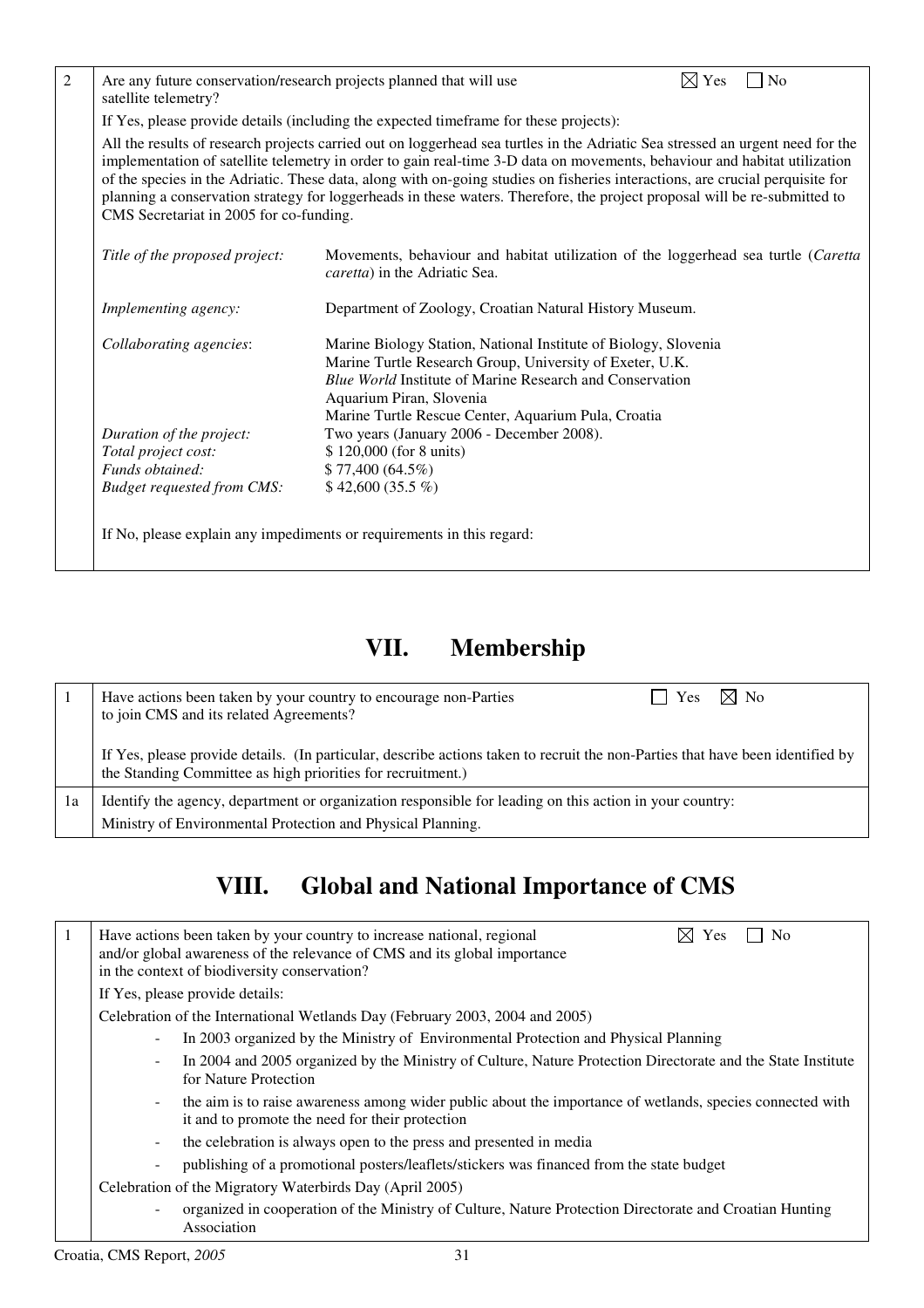|   | the aim was to promote the importance of conservation of migratory waterbirds and their habitats among<br>the hunters                                                                                                                                                                                                        |  |  |  |  |  |  |  |
|---|------------------------------------------------------------------------------------------------------------------------------------------------------------------------------------------------------------------------------------------------------------------------------------------------------------------------------|--|--|--|--|--|--|--|
|   | publishing of a poster was financed by the AEWA Secretariat                                                                                                                                                                                                                                                                  |  |  |  |  |  |  |  |
|   | Presentation of a poster and leaflet "Protection of Great Bustard (Otis tarda)" (April 2005)                                                                                                                                                                                                                                 |  |  |  |  |  |  |  |
|   | organized in cooperation of the Ministry of Culture, Nature Protection Directorate and Croatian Hunting<br>Association                                                                                                                                                                                                       |  |  |  |  |  |  |  |
|   | the aim was to promote MoU on protection and management of the Middle-European population of Great<br>Bustard, to raise awareness among members of the Hunting Association and to call for cooperation in regard<br>to information on occasional appearance of the Great Bustard on the territory of the Republic of Croatia |  |  |  |  |  |  |  |
|   | publishing of a poster (200) and leaflets (2000) was financed from the state budget                                                                                                                                                                                                                                          |  |  |  |  |  |  |  |
| 2 | Identify the agency, department or organization responsible for leading on this action in your country:                                                                                                                                                                                                                      |  |  |  |  |  |  |  |
|   | Ministry of Culture, Nature Protection Directorate.                                                                                                                                                                                                                                                                          |  |  |  |  |  |  |  |

# **IX. Mobilization of Resources**

| $\mathbf{1}$ | Yes<br>Has your country made financial resources available for conservation activities having<br>$\bowtie$<br>No<br>direct benefits for migratory species in your country?                                                                                                                                                                                      |  |  |  |  |  |  |  |  |  |
|--------------|-----------------------------------------------------------------------------------------------------------------------------------------------------------------------------------------------------------------------------------------------------------------------------------------------------------------------------------------------------------------|--|--|--|--|--|--|--|--|--|
|              | If Yes, please provide details (Indicate the migratory species that have benefited from these activities):                                                                                                                                                                                                                                                      |  |  |  |  |  |  |  |  |  |
|              | The Ministry of Environmental Protection and Physical Planning (since December 2003), the Ministry of Science and<br>Technology, as well as the Department for NGOs of the Croatian Government, have financed several projects that have<br>been implemented by scientific institutions or NGOs for the research, monitoring and conservation of the following: |  |  |  |  |  |  |  |  |  |
|              | bats (Croatian Natural History Museum)<br>$\bullet$                                                                                                                                                                                                                                                                                                             |  |  |  |  |  |  |  |  |  |
|              | dolphins (Croatian Natural History Museum, Veterinarian Faculty, Blue World Institute of Marine Research and<br>$\bullet$<br>Conservation)                                                                                                                                                                                                                      |  |  |  |  |  |  |  |  |  |
|              | monk seal, Monachus monachus (NGO Monk Seal)<br>$\bullet$                                                                                                                                                                                                                                                                                                       |  |  |  |  |  |  |  |  |  |
|              | birds (Institute of Ornithology, Croatian Ornithological Society, Eco-Centre Caput Insulae, Beli)<br>٠                                                                                                                                                                                                                                                          |  |  |  |  |  |  |  |  |  |
|              | loggerhead turtle, Caretta caretta (Croatian Natural History Museum).<br>$\bullet$                                                                                                                                                                                                                                                                              |  |  |  |  |  |  |  |  |  |
| 2            | $\boxtimes$ No<br>Has your country made voluntary contributions to the CMS Trust Fund to support<br>Yes<br>requests from developing countries and countries with economies in transition?<br>If Yes, please provide details:                                                                                                                                    |  |  |  |  |  |  |  |  |  |
| 3            | $\boxtimes$ No<br>Has your country made other voluntary financial contributions to support<br>Yes<br>conservation activities having direct benefits for migratory species in other<br>countries (particularly developing countries)?                                                                                                                            |  |  |  |  |  |  |  |  |  |
|              | If Yes, please provide details (Indicate the migratory species that have benefited from these activities):                                                                                                                                                                                                                                                      |  |  |  |  |  |  |  |  |  |
| 4            | $\boxtimes$ No<br>Has your country provided technical and/or scientific assistance to<br>Yes<br>developing countries to facilitate initiatives for the benefit of migratory<br>species?                                                                                                                                                                         |  |  |  |  |  |  |  |  |  |
|              | If Yes, please provide details (Indicate the migratory species that have benefited from these activities):                                                                                                                                                                                                                                                      |  |  |  |  |  |  |  |  |  |
| 5            | Has your country received financial assistance/support from the CMS Trust<br>$\boxtimes$<br>No<br>Yes<br>Fund, via the CMS Secretariat, for national conservation activities having<br>direct benefits for migratory species in your country?                                                                                                                   |  |  |  |  |  |  |  |  |  |
|              | If Yes, please provide details (Indicate the migratory species that have benefited from these activities):                                                                                                                                                                                                                                                      |  |  |  |  |  |  |  |  |  |
| 6            | Has your country received financial assistance/support from sources other<br>$\boxtimes$ Yes<br>No<br>than the CMS Secretariat for conservation activities having direct benefit for<br>migratory species in your country?                                                                                                                                      |  |  |  |  |  |  |  |  |  |
|              | If Yes, please provide details (Indicate the migratory species that have benefited from these activities):                                                                                                                                                                                                                                                      |  |  |  |  |  |  |  |  |  |
|              | In 2002. the Principality of Monaco granted 20,000 Euro for the project "The identification of critical habitats and the<br>analysis of the management procedures for the future Lošinj-Cres marine protected area" carried out by Blue World<br>Institute of Marine Research and Conservation                                                                  |  |  |  |  |  |  |  |  |  |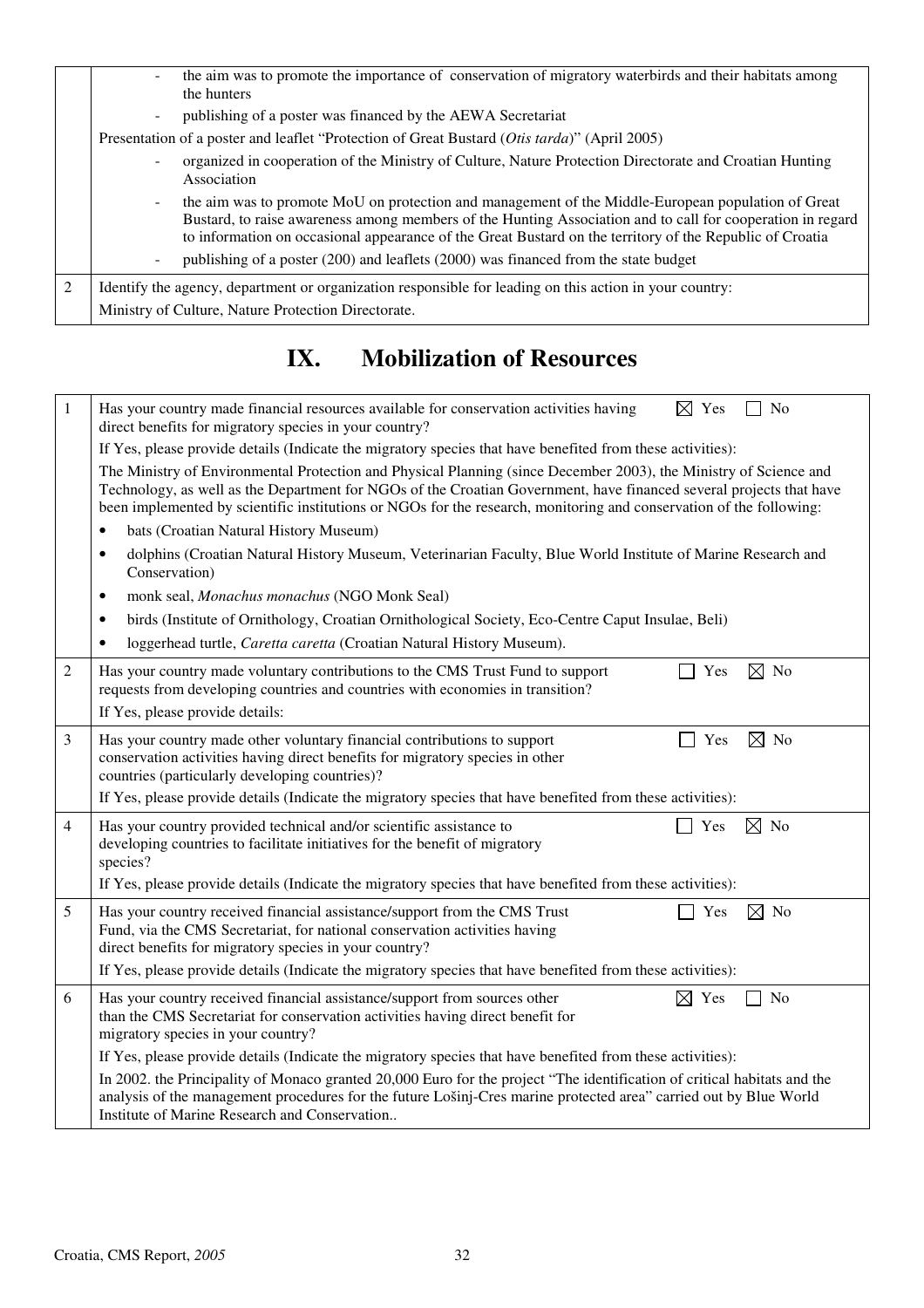## **X. Implementation of COP Resolutions and Recommendations**

**Please summarize the measures undertaken by your country to implement the substantive, operational Resolutions and Recommendations adopted by the Conference of the Parties, where these have not been mentioned elsewhere in this report, giving particular emphasis to those identified below (as appropriate).** 

**Resolutions** 

Resolution 6.2 – By-catch, and Recommendation 7.2 – Implementation of Resolution 6.2 on By-catch:

Resolution 6.3 – Southern Hemisphere Albatross Conservation:

Resolution 7.2 – Impact Assessment and Migratory Species:

Resolution 7.3 – Oil Pollution and Migratory Species:

Resolution 7.4 – Electrocution of Migratory Birds:

Resolution 7.5 – Wind Turbines and Migratory Species:

Resolution 7.9 – Cooperation with Other Bodies and Processes:

Resolution 7.15 – Future Action on the Antarctic Minke, Bryde's and Pygmy Right Whales under the Convention on Migratory Species:

#### **Recommendations**

Recommendation 7.5 – Range State Agreement for Dugong (*Dugong dugon*) Conservation:

Recommendation 7.6 – Improving the Conservation Status of the Leatherback Turtle (*Dermochelys coriacea*):

Recommendation 7.7 – America Pacific Flyway Programme:

#### **Other resolutions/recommendations:**

No specific measures have been taken for implementation of Resolutions and Recommendations adopted by the Sixth Conference of the Parties.

#### **Other remarks:**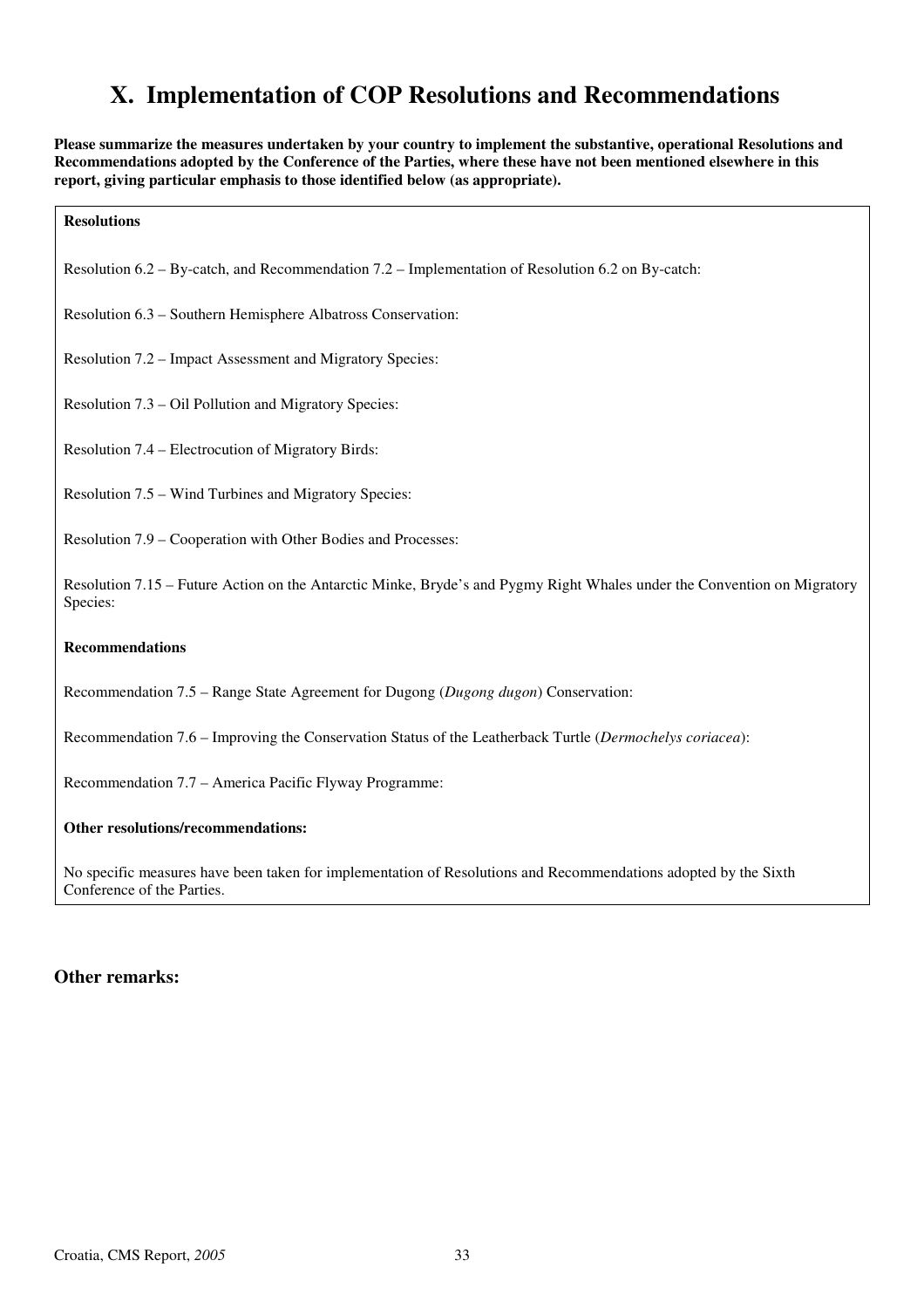## **Annex: Questions on specific Appendix II species**

**The tables below contain the list of all species listed in Appendix II. Boxes have been checked to indicate the species for which your country is considered to be a Range State. Please amend the boxes where appropriate. (If you wish to provide further information on any of these species, please attach as an annex.) Please also provide published distribution references where available.** 

| Species                                                  | Range<br><b>State</b> | Not a<br><b>Range State</b> | Extinct                     | N <sub>o</sub><br>information<br>available | Published distribution reference                                                                                                    |
|----------------------------------------------------------|-----------------------|-----------------------------|-----------------------------|--------------------------------------------|-------------------------------------------------------------------------------------------------------------------------------------|
|                                                          |                       |                             | <b>CHIROPTERA</b>           |                                            |                                                                                                                                     |
| Rhinolophus ferrumequinum<br>(only European populations) | $\boxtimes$           |                             |                             |                                            | Tvrtkovic, N. (2005): Red Data<br>Book of Croatia - Mammals. State<br><b>Institute for Nature Protection</b><br>Zagreb. (In print.) |
| Rhinolophus hipposideros<br>(only European populations)  | ⊠                     |                             |                             |                                            | Tvrtkovic, N. (2005): Red Data<br>Book of Croatia - Mammals. State<br>Institute for Nature Protection,<br>Zagreb. (In print.)       |
| Rhinolophus euryale<br>(only European populations)       | $\boxtimes$           |                             |                             |                                            | Tvrtkovic, N. (2005): Red Data<br>Book of Croatia - Mammals. State<br>Institute for Nature Protection,<br>Zagreb. (In print.)       |
| Rhinolophus mehelyi<br>(only European populations)       |                       |                             | $\boxtimes$                 | $\mathbf{L}$                               | Tvrtkovic, N. (2005): Red Data<br>Book of Croatia - Mammals. State<br>Institute for Nature Protection,<br>Zagreb. (In print.)       |
| Rhinolophus blasii<br>(only European populations)        | $\boxtimes$           |                             |                             |                                            | Tvrtkovic, N. (2005): Red Data<br>Book of Croatia - Mammals. State<br>Institute for Nature Protection,<br>Zagreb. (In print.)       |
| Myotis bechsteini<br>(only European populations)         | $\boxtimes$           |                             |                             |                                            | Tvrtkovic, N. (2005): Red Data<br>Book of Croatia - Mammals. State<br>Institute for Nature Protection,<br>Zagreb. (In print.)       |
| Myotis blythi<br>(only European populations)             | $\boxtimes$           |                             |                             |                                            | Tvrtkovic, N. (2002): The First<br>National Report to EUROBATS.                                                                     |
| Myotis brandtii<br>(only European populations)           | $\boxtimes$           |                             |                             | ┌                                          | Tvrtkovic, N. (2002): The First<br>National Report to EUROBATS.                                                                     |
| Myotis capaccinii<br>(only European populations)         | $\boxtimes$           |                             |                             |                                            | Tvrtkovic, N. (2005): Red Data<br>Book of Croatia - Mammals. State<br>Institute for Nature Protection,<br>Zagreb. (In print.)       |
| Myotis dasycneme<br>(only European populations)          | $\boxtimes$           |                             |                             |                                            | Tvrtkovic, N. (2005): Red Data<br>Book of Croatia – Mammals. State<br>Institute for Nature Protection,<br>Zagreb. (In print.)       |
| Myotis daubentoni<br>(only European populations)         | ⊠                     |                             | $\mathcal{L}_{\mathcal{A}}$ | П                                          | Tvrtkovic, N. (2002): The First<br>National Report to EUROBATS.                                                                     |
| Myotis emarginatus<br>(only European populations)        | $\boxtimes$           |                             |                             |                                            | Tvrtkovic, N. (2005): Red Data<br>Book of Croatia - Mammals. State<br>Institute for Nature Protection,<br>Zagreb. (In print.)       |
| Myotis myotis<br>(only European populations)             | $\boxtimes$           |                             |                             | $\mathbf{L}$                               | Tvrtkovic, N. (2005): Red Data<br>Book of Croatia - Mammals. State<br>Institute for Nature Protection,<br>Zagreb. (In print.)       |
| Myotis mystacinus<br>(only European populations)         | $\boxtimes$           |                             |                             | $\mathbf{I}$                               | Tvrtkovic, N. (2005): The First<br>National Report to EUROBATS.                                                                     |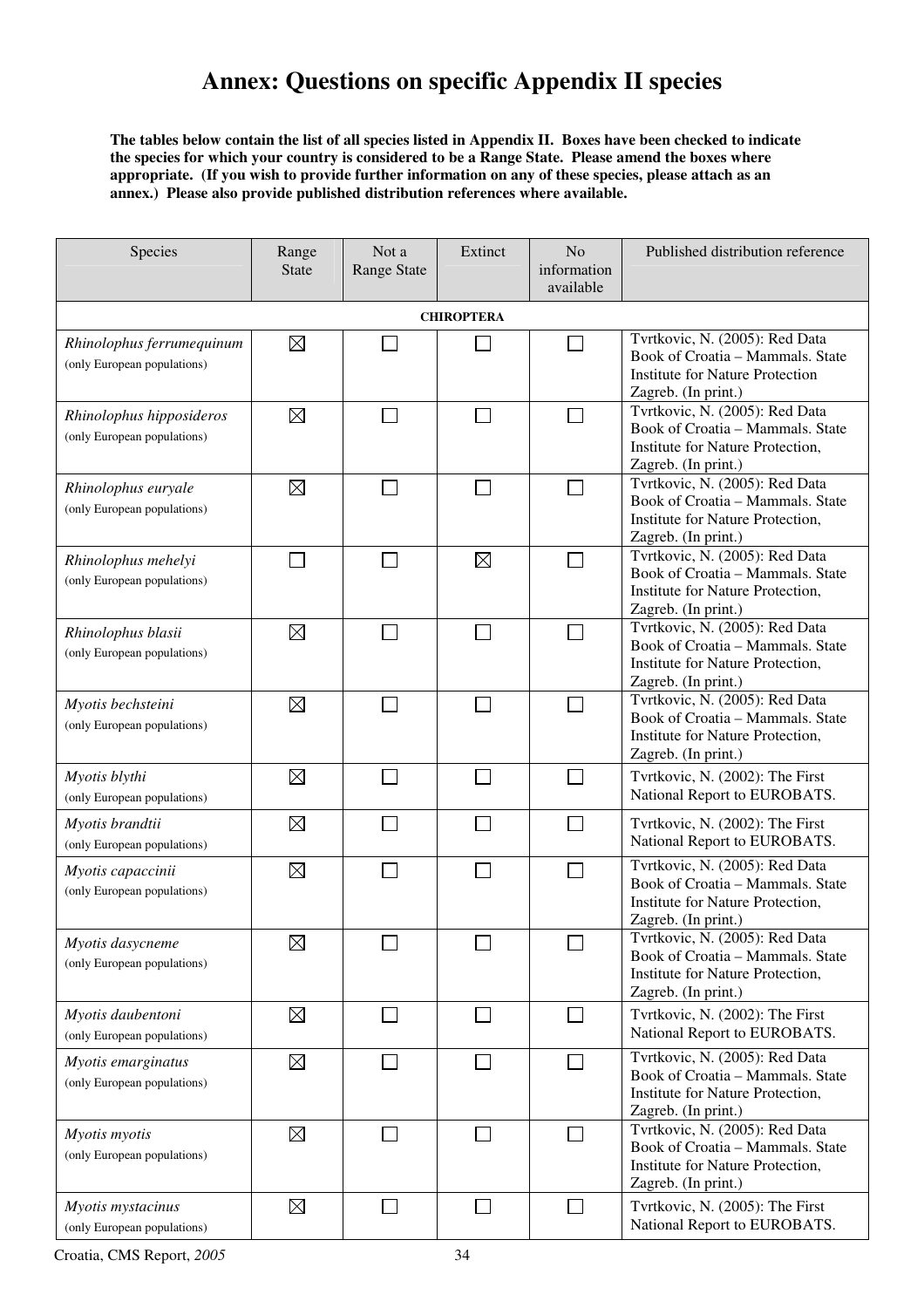| Species                                                  | Range<br><b>State</b> | Not a<br><b>Range State</b> | Extinct | N <sub>o</sub><br>information<br>available | Published distribution reference                                                                                              |  |  |  |
|----------------------------------------------------------|-----------------------|-----------------------------|---------|--------------------------------------------|-------------------------------------------------------------------------------------------------------------------------------|--|--|--|
| Myotis nattereri<br>(only European populations)          | ⊠                     |                             |         |                                            | Tvrtkovic, N. (2002): The First<br>National Report to EUROBATS.                                                               |  |  |  |
| Pipistrellus kuhli<br>(only European populations)        | $\boxtimes$           |                             |         |                                            | Tvrtkovic, N. (2002): The First<br>National Report to EUROBATS.                                                               |  |  |  |
| Pipistrellus nathusii<br>(only European populations)     | $\boxtimes$           |                             |         | Π                                          | Tvrtkovic, N. (2002): The First<br>National Report to EUROBATS.                                                               |  |  |  |
| Pipistrellus pipistrellus<br>(only European populations) | $\boxtimes$           |                             |         | $\overline{\phantom{a}}$                   | Tvrtkovic, N. (2002): The First<br>National Report to EUROBATS.                                                               |  |  |  |
| Pipistrellus savii<br>(only European populations)        | $\sim$                | $\boxtimes$                 |         |                                            | Tvrtkovic, N. (2005): Red Data<br>Book of Croatia - Mammals. State<br>Institute for Nature Protection,<br>Zagreb. (In print.) |  |  |  |
| Nyctalus lasiopterus<br>(only European populations)      | ⊠                     |                             |         |                                            | Tvrtkovic, N. (2005): Red Data<br>Book of Croatia - Mammals. State<br>Institute for Nature Protection,<br>Zagreb. (In print.) |  |  |  |
| Nyctalus leisleri<br>(only European populations)         | $\boxtimes$           |                             |         |                                            | Tvrtkovic, N. (2005): Red Data<br>Book of Croatia - Mammals. State<br>Institute for Nature Protection,<br>Zagreb. (In print.) |  |  |  |
| Nyctalus noctula<br>(only European populations)          | $\boxtimes$           |                             |         | ÷.                                         | Tvrtkovic, N. (2002): The First<br>National Report to EUROBATS.                                                               |  |  |  |
| Eptesicus nilssonii<br>(only European populations)       | ⊠                     |                             |         |                                            | Tvrtkovic, N. (2002): The First<br>National Report to EUROBATS.                                                               |  |  |  |
| Eptesicus serotinus<br>(only European populations)       | $\boxtimes$           |                             |         |                                            | Tvrtkovic, N. (2002): The First<br>National Report to EUROBATS.                                                               |  |  |  |
| Vespertilio murinus<br>(only European populations)       | $\boxtimes$           |                             |         |                                            | Tvrtkovic, N. (2002): The First<br>National Report to EUROBATS.                                                               |  |  |  |
| Barbastella barbastellus<br>(only European populations)  | $\boxtimes$           |                             |         |                                            | Tvrtkovic, N. (2005): Red Data<br>Book of Croatia - Mammals. State<br>Institute for Nature Protection,<br>Zagreb. (In print.) |  |  |  |
| Plecotus auritus<br>(only European populations)          | ⊠                     |                             |         | $\mathbf{L}$                               | Tvrtkovic, N. (2002): The First<br>National Report to EUROBATS.                                                               |  |  |  |
| Plecotus austriacus<br>(only European populations)       | $\boxtimes$           |                             |         | П                                          | Tvrtkovic, N. (2002): The First<br>National Report to EUROBATS.                                                               |  |  |  |
| Miniopterus schreibersii<br>(only European populations)  | $\boxtimes$           |                             |         | $\Box$                                     | Tvrtkovic, N. (2005): Red Data<br>Book of Croatia - Mammals. State<br>Institute for Nature Protection,<br>Zagreb. (In print.) |  |  |  |
| Tadarida teniotis                                        | ⊠                     |                             |         | $\Box$                                     | Tvrtkovic, N. (2002): The First<br>National Report to EUROBATS.                                                               |  |  |  |
| <b>CETACEA</b>                                           |                       |                             |         |                                            |                                                                                                                               |  |  |  |
| Physeter macrocephalus                                   | ⊠                     |                             |         | $\sim$                                     | Holcer D. 1994: Prospective of<br>cetology in Croatia. In "European<br>Research on Cetaceans 8, 120-121,<br>Montpellier       |  |  |  |
| Platanista gangetica<br>gangetica                        |                       | $\boxtimes$                 |         |                                            |                                                                                                                               |  |  |  |
| Pontoporia blainvillei                                   |                       | $\boxtimes$                 |         |                                            |                                                                                                                               |  |  |  |
| Inia geoffrensis                                         |                       | $\boxtimes$                 |         |                                            |                                                                                                                               |  |  |  |
| Delphinapterus leucas                                    |                       | $\boxtimes$                 |         |                                            |                                                                                                                               |  |  |  |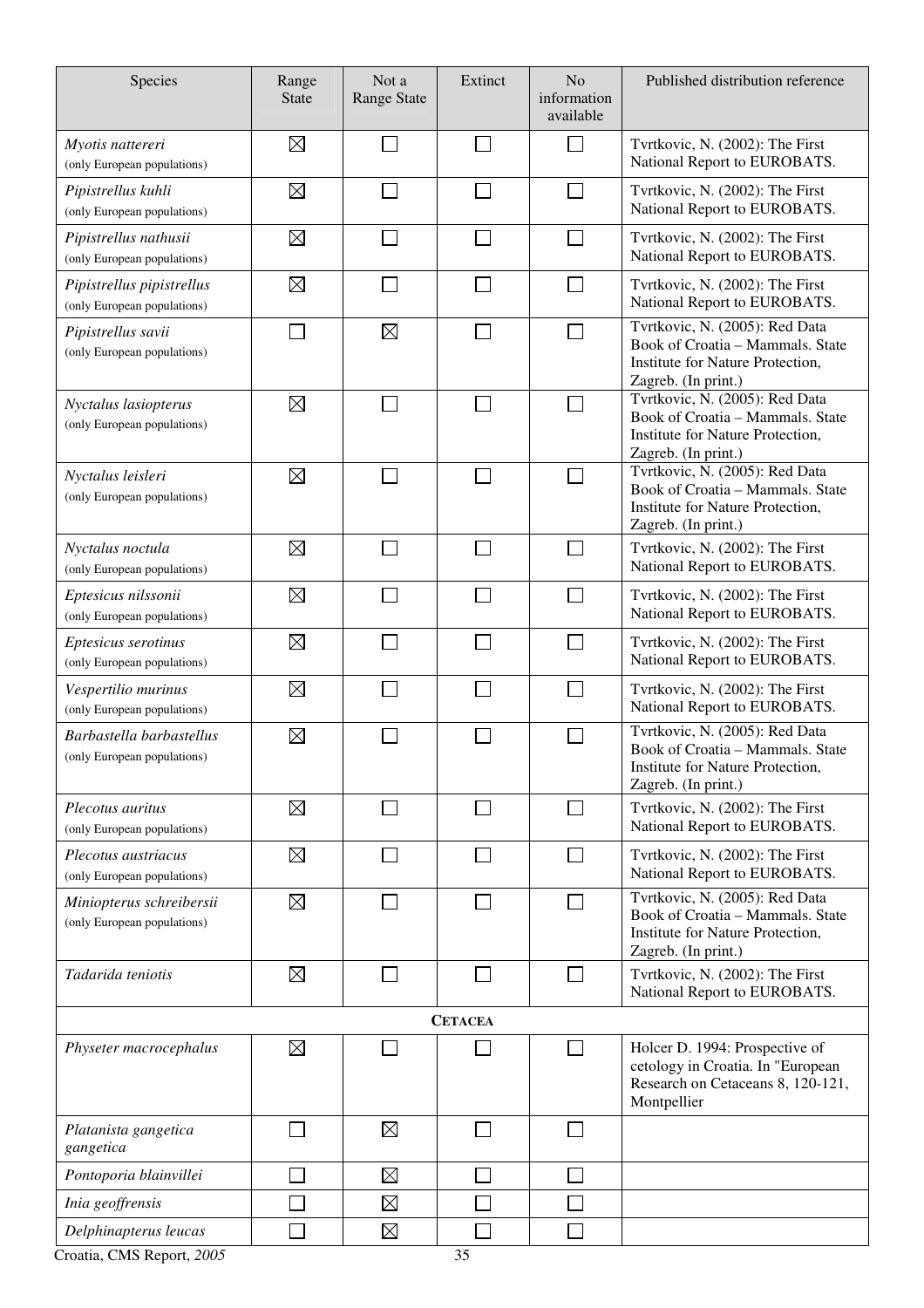| Species                                                                  | Range<br><b>State</b> | Not a<br><b>Range State</b> | Extinct | N <sub>o</sub><br>information<br>available | Published distribution reference                                                                                              |
|--------------------------------------------------------------------------|-----------------------|-----------------------------|---------|--------------------------------------------|-------------------------------------------------------------------------------------------------------------------------------|
| Monodon monoceros                                                        |                       | $\boxtimes$                 | $\sim$  |                                            |                                                                                                                               |
| Phocoena phocoena<br>(North and Baltic Sea populations)                  |                       | $\boxtimes$                 |         |                                            |                                                                                                                               |
| Phocoena phocoena<br>(western North Atlantic population)                 |                       | $\boxtimes$                 |         |                                            |                                                                                                                               |
| Phocoena phocoena<br>(Black Sea population)                              |                       | $\boxtimes$                 |         |                                            |                                                                                                                               |
| Neophocaena phocaenoides                                                 |                       | $\boxtimes$                 |         |                                            |                                                                                                                               |
| Phocoenoides dalli                                                       |                       | $\boxtimes$                 |         |                                            |                                                                                                                               |
| Phocoena spinipinnis                                                     |                       | $\boxtimes$                 |         |                                            |                                                                                                                               |
| Phocoena dioptrica                                                       |                       | $\boxtimes$                 |         |                                            |                                                                                                                               |
| Sousa chinensis                                                          |                       | $\boxtimes$                 |         |                                            |                                                                                                                               |
| Sousa teuszii                                                            |                       | $\boxtimes$                 |         |                                            |                                                                                                                               |
| Sotalia fluviatilis                                                      |                       | $\boxtimes$                 |         |                                            |                                                                                                                               |
| Lagenorhynchus albirostris<br>(only North and Baltic Sea<br>populations) |                       | $\boxtimes$                 |         |                                            |                                                                                                                               |
| Lagenorhynchus acutus<br>(only North and Baltic Sea<br>populations)      |                       | $\boxtimes$                 |         |                                            |                                                                                                                               |
| Lagenorhynchus australis                                                 |                       | $\boxtimes$                 |         |                                            |                                                                                                                               |
| Lagenorhynchus obscurus                                                  |                       | $\boxtimes$                 |         |                                            |                                                                                                                               |
| Grampus griseus<br>(only North and Baltic Sea<br>populations)            |                       | $\boxtimes$                 |         |                                            |                                                                                                                               |
| Tursiops aduncus<br>(Arafura/Timor Sea populations)                      |                       | $\boxtimes$                 |         |                                            |                                                                                                                               |
| Tursiops truncatus<br>(North and Baltic Sea populations)                 |                       | $\boxtimes$                 |         |                                            |                                                                                                                               |
| Tursiops truncatus<br>(western Mediterranean<br>population)              | $\boxtimes$           |                             |         |                                            | Tvrtkovic, N. (2005): Red Data<br>Book of Croatia - Mammals. State<br>Institute for Nature Protection,<br>Zagreb. (In print.) |
| Tursiops truncatus<br>(Black Sea population)                             |                       | $\boxtimes$                 |         |                                            | Tvrtkovic, N. (2005): Red Data<br>Book of Croatia - Mammals.<br>State Institute for Nature Protection,<br>Zagreb. (In print.) |
| Stenella attenuata<br>(eastern tropical Pacific population)              |                       | $\boxtimes$                 | $\sim$  |                                            |                                                                                                                               |
| Stenella attenuata<br>(Southeast Asian populations)                      |                       | $\boxtimes$                 |         |                                            |                                                                                                                               |
| Stenella longirostris<br>(eastern tropical Pacific<br>populations)       |                       | $\boxtimes$                 |         |                                            |                                                                                                                               |
| Stenella longirostris<br>(Southeast Asian populations)                   |                       | $\boxtimes$                 |         |                                            |                                                                                                                               |
| Stenella coeruleoalba<br>(eastern tropical Pacific population)           | $\sim$                | $\boxtimes$                 | $\Box$  |                                            |                                                                                                                               |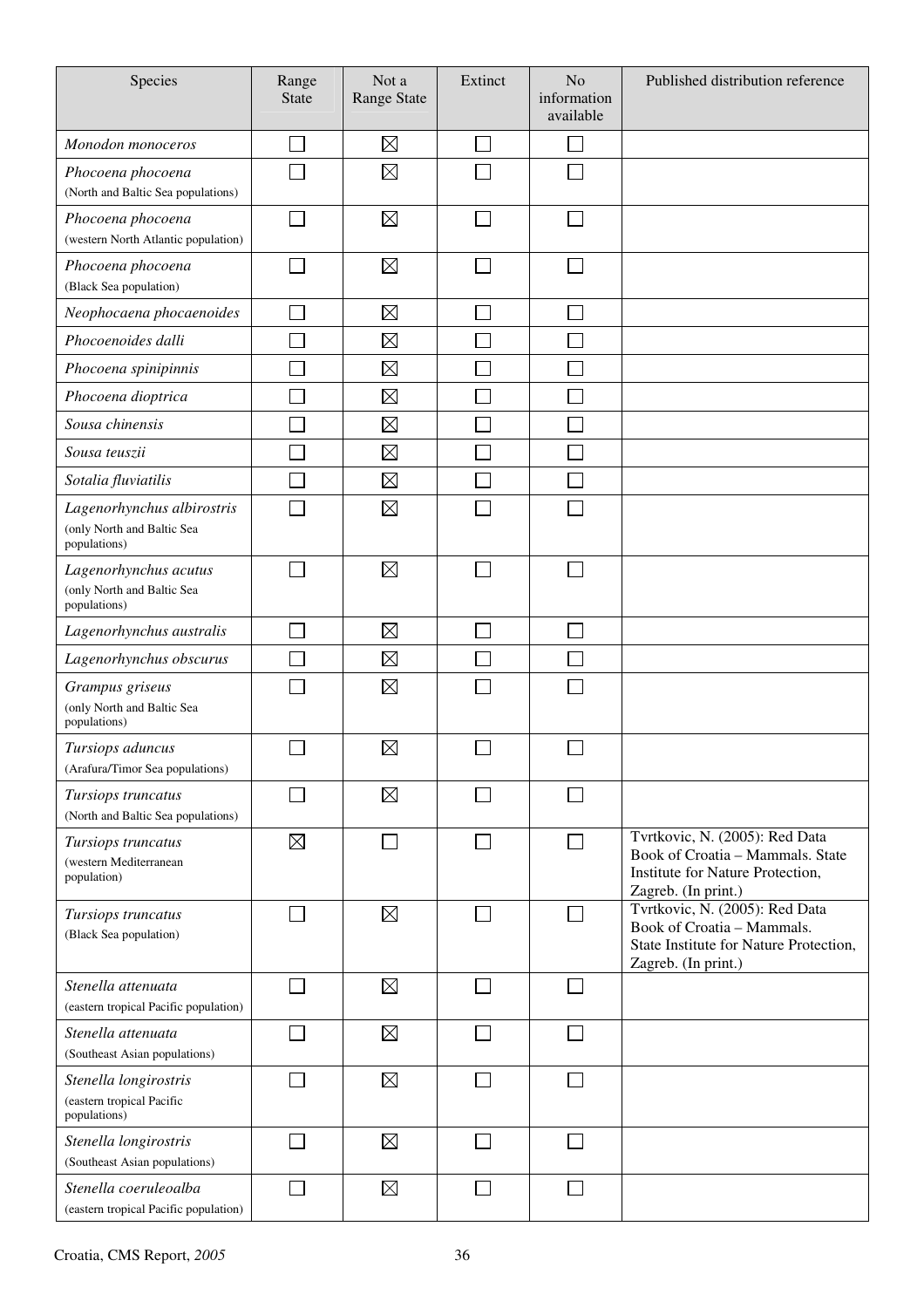| Species                                                          | Range<br><b>State</b> | Not a<br><b>Range State</b> | Extinct          | N <sub>o</sub><br>information<br>available | Published distribution reference                                                                                                                                                                                                                                                                                                                                                                            |
|------------------------------------------------------------------|-----------------------|-----------------------------|------------------|--------------------------------------------|-------------------------------------------------------------------------------------------------------------------------------------------------------------------------------------------------------------------------------------------------------------------------------------------------------------------------------------------------------------------------------------------------------------|
| Stenella coeruleoalba<br>(western Mediterranean<br>population)   | $\boxtimes$           |                             |                  |                                            | Holcer D. 1994: Prospective of<br>cetology in Croatia. European<br>Research on Cetaceans 8, 120-121,<br>Montpellier.                                                                                                                                                                                                                                                                                        |
| Delphinus delphis<br>(North and Baltic Sea populations)          |                       | $\boxtimes$                 |                  |                                            |                                                                                                                                                                                                                                                                                                                                                                                                             |
| Delphinus delphis<br>(western Mediterranean<br>population)       | $\boxtimes$           |                             |                  |                                            | Tvrtkovic, N. (2005): Red Data<br>Book of Croatia - Mammals.<br>State Institute for Nature Protection,<br>Zagreb. (In print.)                                                                                                                                                                                                                                                                               |
| Delphinus delphis<br>(Black Sea population)                      |                       | $\boxtimes$                 |                  |                                            |                                                                                                                                                                                                                                                                                                                                                                                                             |
| Delphinus delphis<br>(eastern tropical Pacific population)       |                       | $\boxtimes$                 |                  |                                            |                                                                                                                                                                                                                                                                                                                                                                                                             |
| Lagenodelphis hosei<br>(Southeast Asian populations)             |                       | $\boxtimes$                 |                  |                                            |                                                                                                                                                                                                                                                                                                                                                                                                             |
| Orcaella brevirostris                                            |                       | $\boxtimes$                 |                  |                                            |                                                                                                                                                                                                                                                                                                                                                                                                             |
| Cephalorhynchus<br>commersonii<br>(South American population)    |                       | $\boxtimes$                 |                  |                                            |                                                                                                                                                                                                                                                                                                                                                                                                             |
| Cephalorhynchus eutropia                                         |                       | $\boxtimes$                 |                  |                                            |                                                                                                                                                                                                                                                                                                                                                                                                             |
| Cephalorhynchus heavisidii                                       |                       | $\boxtimes$                 |                  |                                            |                                                                                                                                                                                                                                                                                                                                                                                                             |
| Orcinus orca                                                     |                       | $\boxtimes$                 |                  |                                            |                                                                                                                                                                                                                                                                                                                                                                                                             |
| Globicephala melas<br>(only North and Baltic Sea<br>populations) |                       | $\boxtimes$                 |                  |                                            |                                                                                                                                                                                                                                                                                                                                                                                                             |
| Berardius bairdii                                                |                       | $\boxtimes$                 |                  |                                            |                                                                                                                                                                                                                                                                                                                                                                                                             |
| Hyperoodon ampullatus                                            | $\boxtimes$           |                             |                  |                                            | Holcer, D., Notarbartolo di Sciara,<br>G., Fortuna, C.M., Onofri, V.,<br>Lazar, B., and Tvrtković, N. 2003.<br>The occurence of cuvier's beaked<br>whale (Ziphius cavirostris) in<br>Croatian waters: historical and<br>recent findings. In: Besendorfer, V.,<br>Kopjar, N. (Eds) Proceedings of<br>abstracts of the 8th Croatian<br><b>Biological Congress, Croatian</b><br><b>Biological Society: 256</b> |
| Balaenoptera bonaerensis                                         |                       | $\boxtimes$                 |                  |                                            |                                                                                                                                                                                                                                                                                                                                                                                                             |
| Balaenoptera edeni                                               |                       | $\boxtimes$                 |                  |                                            |                                                                                                                                                                                                                                                                                                                                                                                                             |
| Balaenoptera borealis                                            |                       | $\boxtimes$                 |                  |                                            |                                                                                                                                                                                                                                                                                                                                                                                                             |
| Balaenoptera physalus                                            | $\boxtimes$           |                             |                  |                                            | Holcer D. 1994: Prospective of<br>cetology in Croatia. European<br>Research on Cetaceans 8, 120-121,<br>Montpellier                                                                                                                                                                                                                                                                                         |
| Caperea marginata                                                |                       | $\boxtimes$                 |                  | ×                                          |                                                                                                                                                                                                                                                                                                                                                                                                             |
|                                                                  |                       |                             | <b>CARNIVORA</b> |                                            |                                                                                                                                                                                                                                                                                                                                                                                                             |
| Arctocephalus australis                                          |                       | $\boxtimes$                 |                  |                                            |                                                                                                                                                                                                                                                                                                                                                                                                             |
| Otaria flavescens                                                |                       | $\boxtimes$                 |                  |                                            |                                                                                                                                                                                                                                                                                                                                                                                                             |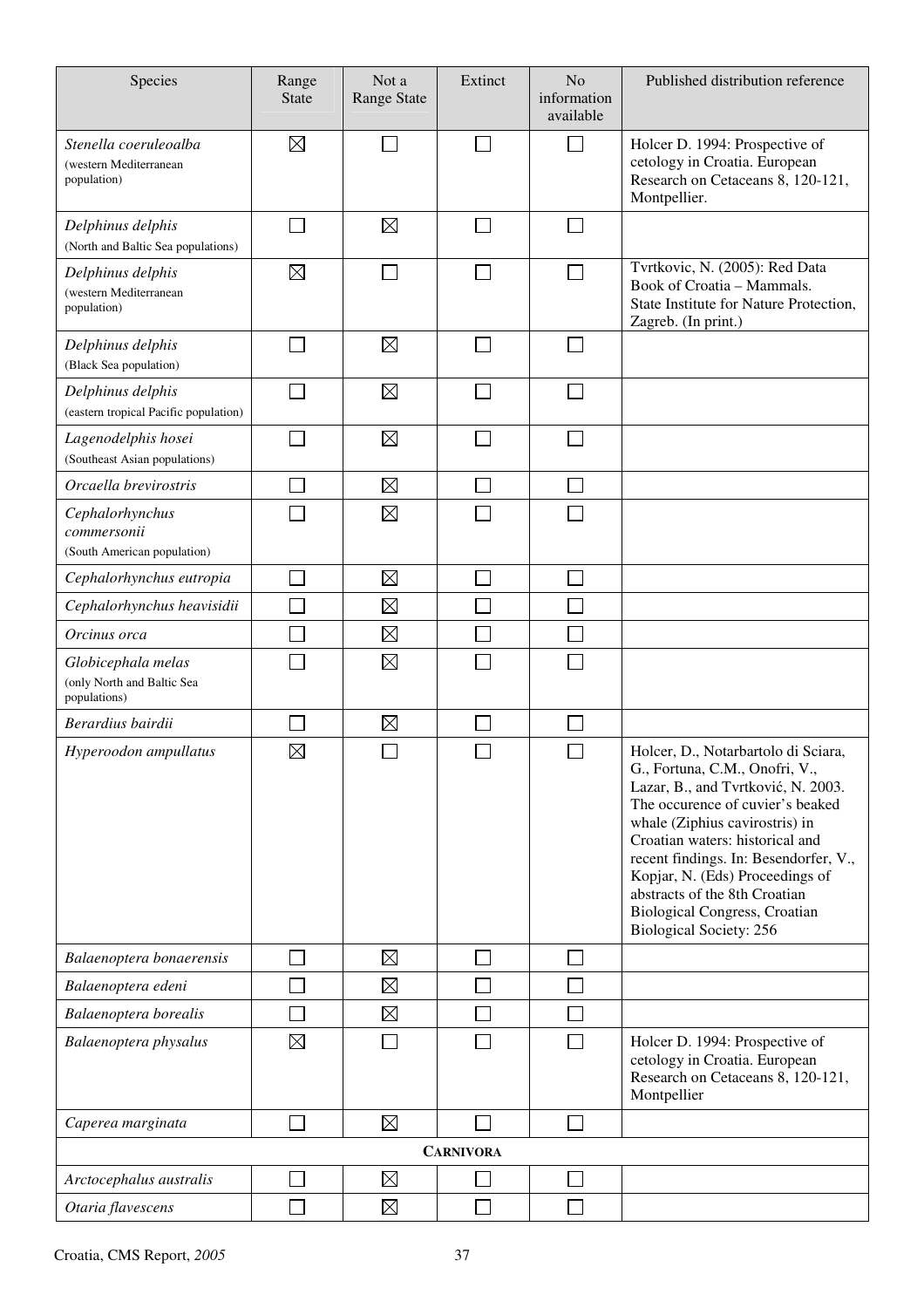| Species                                                                      | Range<br><b>State</b> | Not a<br>Range State | Extinct               | N <sub>o</sub><br>information<br>available | Published distribution reference                                                                                                                                                                                                          |
|------------------------------------------------------------------------------|-----------------------|----------------------|-----------------------|--------------------------------------------|-------------------------------------------------------------------------------------------------------------------------------------------------------------------------------------------------------------------------------------------|
| Phoca vitulina<br>(only Baltic and Wadden Sea<br>populations)                |                       | $\boxtimes$          |                       |                                            |                                                                                                                                                                                                                                           |
| Halichoerus grypus<br>(only Baltic Sea populations)                          |                       | $\boxtimes$          |                       |                                            |                                                                                                                                                                                                                                           |
| Monachus monachus                                                            | $\boxtimes$           |                      |                       | $\Box$                                     | Tvrtkovic, N. et al. (2005): Red<br>Data Book of Croatia - Mammals.<br>State Institute for Nature Protection,<br>Zagreb. (In print.)                                                                                                      |
|                                                                              |                       |                      | <b>PROBOSCIDEA</b>    |                                            |                                                                                                                                                                                                                                           |
| Loxodonta africana                                                           |                       | $\boxtimes$          |                       | $\mathcal{L}$                              |                                                                                                                                                                                                                                           |
|                                                                              |                       |                      | <b>SIRENIA</b>        |                                            |                                                                                                                                                                                                                                           |
| Trichechus manatus<br>(populations between Honduras<br>and Panama)           |                       | $\boxtimes$          |                       |                                            |                                                                                                                                                                                                                                           |
| Trichechus senegalensis                                                      |                       | $\boxtimes$          |                       |                                            |                                                                                                                                                                                                                                           |
| Trichechus inunguis                                                          |                       | $\boxtimes$          |                       |                                            |                                                                                                                                                                                                                                           |
| Dugong dugon                                                                 |                       | $\boxtimes$          |                       |                                            |                                                                                                                                                                                                                                           |
|                                                                              |                       |                      | <b>PERISSODACTYLA</b> |                                            |                                                                                                                                                                                                                                           |
| Equus hemionus<br>(includes Equus hemionus, Equus<br>onager and Equus kiang) |                       |                      |                       |                                            |                                                                                                                                                                                                                                           |
|                                                                              |                       |                      | <b>ARTIODACTYLA</b>   |                                            |                                                                                                                                                                                                                                           |
| Vicugna vicugna                                                              |                       | $\boxtimes$          |                       |                                            |                                                                                                                                                                                                                                           |
| Oryx dammah                                                                  |                       | $\boxtimes$          |                       |                                            |                                                                                                                                                                                                                                           |
| Gazella gazella<br>(only Asian populations)                                  |                       | $\boxtimes$          |                       |                                            |                                                                                                                                                                                                                                           |
| Gazella subgutturosa                                                         |                       | $\boxtimes$          |                       |                                            |                                                                                                                                                                                                                                           |
| Procapra gutturosa                                                           |                       | $\boxtimes$          |                       |                                            |                                                                                                                                                                                                                                           |
| Saiga tatarica tatarica                                                      |                       | $\boxtimes$          |                       |                                            |                                                                                                                                                                                                                                           |
|                                                                              |                       |                      | <b>GAVIIFORMES</b>    |                                            |                                                                                                                                                                                                                                           |
| Gavia stellata<br>(Western Palearctic populations)                           | $\boxtimes$           |                      |                       | $\sim$                                     | Radovic, D. (1998): National<br><b>Biodiversity and Landscape Strategy</b><br>and Action Plan - An Overview of<br>Croatian Ornthofauna. Ministry of<br><b>Environmental Protection and</b><br>Physical Planning, Zagreb.<br>(Manuscript.) |
| Gavia arctica arctica                                                        | $\boxtimes$           |                      |                       |                                            | Radovic, D. et al. (2003): Red Data<br>Book of Birds of Croatia. Ministry<br>of Environmental Protection and<br>Physical Planning, Zagreb, 179 pp.                                                                                        |
| Gavia arctica suschkini                                                      |                       | $\boxtimes$          |                       |                                            |                                                                                                                                                                                                                                           |
| Gavia immer immer<br>(Northwest European population)                         |                       | $\boxtimes$          |                       |                                            |                                                                                                                                                                                                                                           |
| Gavia adamsii<br>(Western Palearctic population)                             |                       | $\boxtimes$          |                       |                                            |                                                                                                                                                                                                                                           |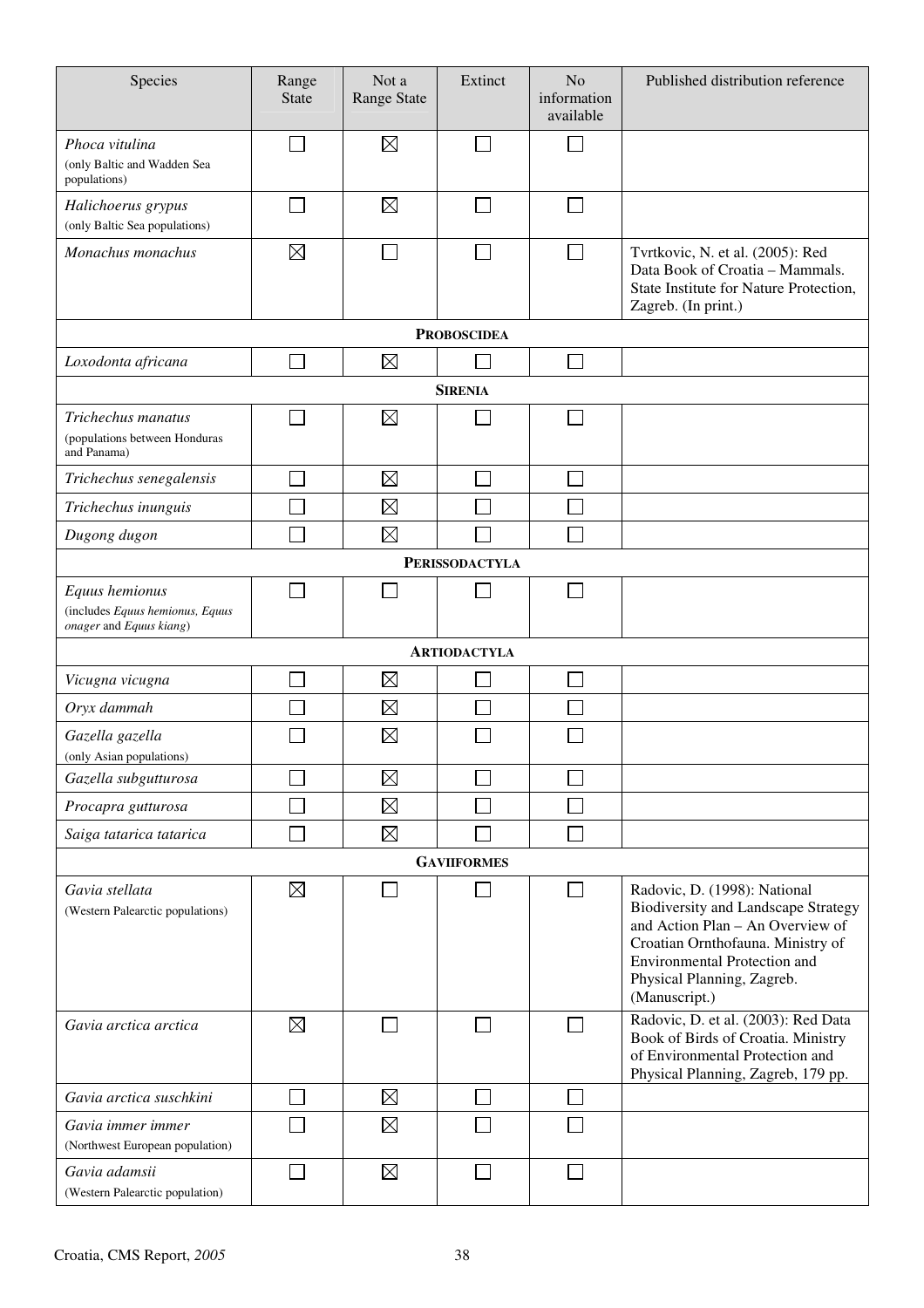| Species                                                                        | Range<br><b>State</b>    | Not a<br><b>Range State</b> | Extinct                 | N <sub>o</sub><br>information<br>available | Published distribution reference                                                                                                                                                                                                   |
|--------------------------------------------------------------------------------|--------------------------|-----------------------------|-------------------------|--------------------------------------------|------------------------------------------------------------------------------------------------------------------------------------------------------------------------------------------------------------------------------------|
|                                                                                |                          |                             | <b>PODICIPEDIFORMES</b> |                                            |                                                                                                                                                                                                                                    |
| Podiceps grisegena<br>grisegena                                                | $\boxtimes$              |                             |                         |                                            | Radovic, D. et al. (2003): Red Data<br>Book of Birds of Croatia. Ministry<br>of Environmental Protection and<br>Physical Planning, Zagreb, 179 pp.                                                                                 |
| Podiceps auritus<br>(Western Palearctic populations)                           | $\boxtimes$              |                             |                         |                                            | Radovic, D. (1998): National<br><b>Biodiversity and Landscape Strategy</b><br>and Action Plan - An Overview of<br>Croatian Ornthofauna. Ministry of<br>Environmental Protection and<br>Physical Planning, Zagreb.<br>(Manuscript.) |
|                                                                                |                          |                             | <b>PELECANIFORMES</b>   |                                            |                                                                                                                                                                                                                                    |
| Phalacrocorax nigrogularis                                                     |                          | $\boxtimes$                 |                         |                                            |                                                                                                                                                                                                                                    |
| Phalacrocorax pygmeus                                                          | $\boxtimes$              |                             |                         |                                            | Radovic, D. et al. (2003): Red Data<br>Book of Birds of Croatia. Ministry<br>of Environmental Protection and<br>Physical Planning, Zagreb, 179 pp.                                                                                 |
| Pelecanus onocrotalus<br>(Western Palearctic populations)                      | $\boxtimes$              |                             |                         |                                            | Kralj, J.& Radovic, D. (2002.):<br>Rare Birds in Croatia (1 <sup>st</sup> Report of<br>the Croatian Rarities Committee.<br>Larus 48: 73-83.                                                                                        |
| Pelecanus crispus                                                              |                          |                             | $\boxtimes$             |                                            | Radovic, D. et al. (2003): Red Data<br>Book of Birds of Croatia. Ministry<br>of Environmental Protection and<br>Physical Planning, Zagreb, 179 pp.                                                                                 |
|                                                                                |                          |                             | <b>CICONIIFORMES</b>    |                                            |                                                                                                                                                                                                                                    |
| Botaurus stellaris stellaris<br>(Western Palearctic populations)               | $\boxtimes$              |                             |                         |                                            | Radovic, D. et al. (2003): Red Data<br>Book of Birds of Croatia. Ministry<br>of Environmental Protection and<br>Physical Planning, Zagreb, 179 pp.                                                                                 |
| Ixobrychus minutus minutus<br>(Western Palearctic populations)                 | $\boxtimes$              | $\Box$                      | $\Box$                  | П                                          | Radovic, D. et al. (2003): Red Data<br>Book of Birds of Croatia. Ministry<br>of Environmental Protection and<br>Physical Planning, Zagreb, 179 pp.                                                                                 |
| Ixobrychus sturmii                                                             |                          | $\boxtimes$                 |                         |                                            |                                                                                                                                                                                                                                    |
| Ardeola rufiventris                                                            |                          | $\boxtimes$                 |                         |                                            |                                                                                                                                                                                                                                    |
| Ardeola idae                                                                   |                          | $\boxtimes$                 |                         |                                            |                                                                                                                                                                                                                                    |
| Egretta vinaceigula                                                            | $\overline{\phantom{a}}$ | $\boxtimes$                 |                         |                                            |                                                                                                                                                                                                                                    |
| Casmerodius albus albus<br>(Western Palearctic populations)                    | $\boxtimes$              |                             |                         |                                            | Radovic, D. et al. (2003): Red Data<br>Book of Birds of Croatia. Ministry<br>of Environmental Protection and<br>Physical Planning, Zagreb, 179 pp.                                                                                 |
| Ardea purpurea purpurea<br>(populations breeding in the<br>Western Palearctic) | $\boxtimes$              |                             |                         |                                            | Radovic, D. et al. (2003): Red Data<br>Book of Birds of Croatia. Ministry<br>of Environmental Protection and<br>Physical Planning, Zagreb, 179 pp.                                                                                 |
| Mycteria ibis                                                                  | $\sim$                   | $\boxtimes$                 |                         |                                            |                                                                                                                                                                                                                                    |
| Ciconia nigra                                                                  | $\boxtimes$              |                             |                         |                                            | Radovic, D. et al. (2003): Red Data<br>Book of Birds of Croatia. Ministry<br>of Environmental Protection and<br>Physical Planning, Zagreb, 179 pp.                                                                                 |
| Ciconia episcopus<br>microscelis                                               | $\mathcal{L}$            | $\boxtimes$                 |                         | $\mathcal{L}_{\mathcal{A}}$                |                                                                                                                                                                                                                                    |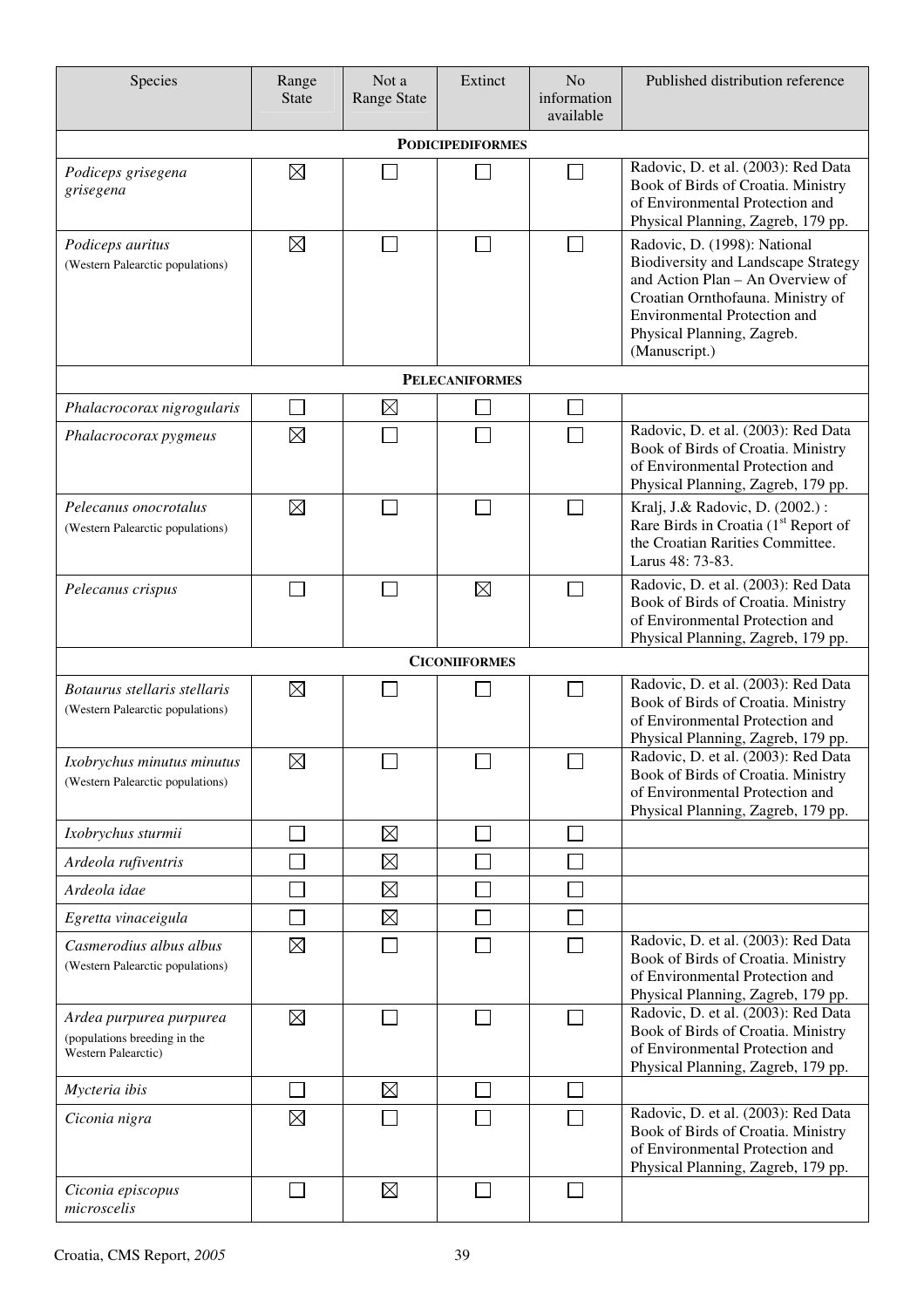| Species                                          | Range<br><b>State</b> | Not a<br><b>Range State</b> | Extinct             | N <sub>o</sub><br>information<br>available | Published distribution reference                                                                                                                                                                                                          |
|--------------------------------------------------|-----------------------|-----------------------------|---------------------|--------------------------------------------|-------------------------------------------------------------------------------------------------------------------------------------------------------------------------------------------------------------------------------------------|
| Ciconia ciconia                                  | $\boxtimes$           |                             | $\sim$              |                                            | Radovic, D. et al. (2003): Red Data<br>Book of Birds of Croatia. Ministry<br>of Environmental Protection and<br>Physical Planning, Zagreb, 179 pp.                                                                                        |
| Plegadis falcinellus                             | $\boxtimes$           |                             |                     |                                            | Radovic, D. et al. (2003): Red Data<br>Book of Birds of Croatia. Ministry<br>of Environmental Protection and<br>Physical Planning, Zagreb, 179 pp.                                                                                        |
| Geronticus eremita                               |                       |                             | $\boxtimes$         |                                            | Radovic, D. et al. (2003): Red Data<br>Book of Birds of Croatia. Ministry<br>of Environmental Protection and<br>Physical Planning, Zagreb, 179 pp.                                                                                        |
| Threskiornis aethiopicus<br>aethiopicus          |                       | $\boxtimes$                 |                     |                                            |                                                                                                                                                                                                                                           |
| Platalea alba<br>(excluding Malagasy population) |                       | $\boxtimes$                 |                     |                                            |                                                                                                                                                                                                                                           |
| Platalea leucorodia                              | $\boxtimes$           |                             |                     |                                            | Radovic, D. et al. (2003): Red Data<br>Book of Birds of Croatia. Ministry<br>of Environmental Protection and<br>Physical Planning, Zagreb, 179 pp.                                                                                        |
| Phoenicopterus ruber                             |                       | $\boxtimes$                 |                     |                                            |                                                                                                                                                                                                                                           |
| Phoenicopterus minor                             |                       | $\boxtimes$                 |                     |                                            |                                                                                                                                                                                                                                           |
|                                                  |                       |                             | <b>ANSERIFORMES</b> |                                            |                                                                                                                                                                                                                                           |
| Dendrocygna bicolor                              |                       | $\boxtimes$                 |                     |                                            |                                                                                                                                                                                                                                           |
| Dendrocygna viduata                              |                       | $\boxtimes$                 |                     |                                            |                                                                                                                                                                                                                                           |
| Thalassornis leuconotus                          |                       | $\boxtimes$                 |                     |                                            |                                                                                                                                                                                                                                           |
| Oxyura leucocephala                              |                       |                             | $\boxtimes$         |                                            | Radovic, D. et al. (2003): Red Data<br>Book of Birds of Croatia. Ministry<br>of Environmental Protection and<br>Physical Planning, Zagreb, 179 pp.                                                                                        |
| Cygnus olor                                      | $\boxtimes$           |                             |                     |                                            | Radovic, D. (1998): National<br><b>Biodiversity and Landscape Strategy</b><br>and Action Plan - An Overview of<br>Croatian Ornthofauna. Ministry of<br><b>Environmental Protection and</b><br>Physical Planning, Zagreb.<br>(Manuscript.) |
| Cygnus cygnus                                    | $\boxtimes$           |                             |                     |                                            | Radovic, D. (1998): National<br><b>Biodiversity and Landscape Strategy</b><br>and Action Plan - An Overview of<br>Croatian Ornthofauna. Ministry of<br><b>Environmental Protection and</b><br>Physical Planning, Zagreb.<br>(Manuscript.) |
| Cygnus columbianus                               |                       | $\boxtimes$                 |                     |                                            |                                                                                                                                                                                                                                           |
| Anser brachyrhynchus                             |                       | $\boxtimes$                 |                     |                                            |                                                                                                                                                                                                                                           |
| Anser fabalis                                    | $\boxtimes$           |                             |                     |                                            | Radovic, D. et al. (2003): Red Data<br>Book of Birds of Croatia. Ministry<br>of Environmental Protection and<br>Physical Planning, Zagreb, 179 pp.                                                                                        |
| Anser albifrons                                  | $\boxtimes$           |                             |                     |                                            | Radovic, D. et al. (2003): Red Data<br>Book of Birds of Croatia. Ministry<br>of Environmental Protection and<br>Physical Planning, Zagreb, 179 pp.                                                                                        |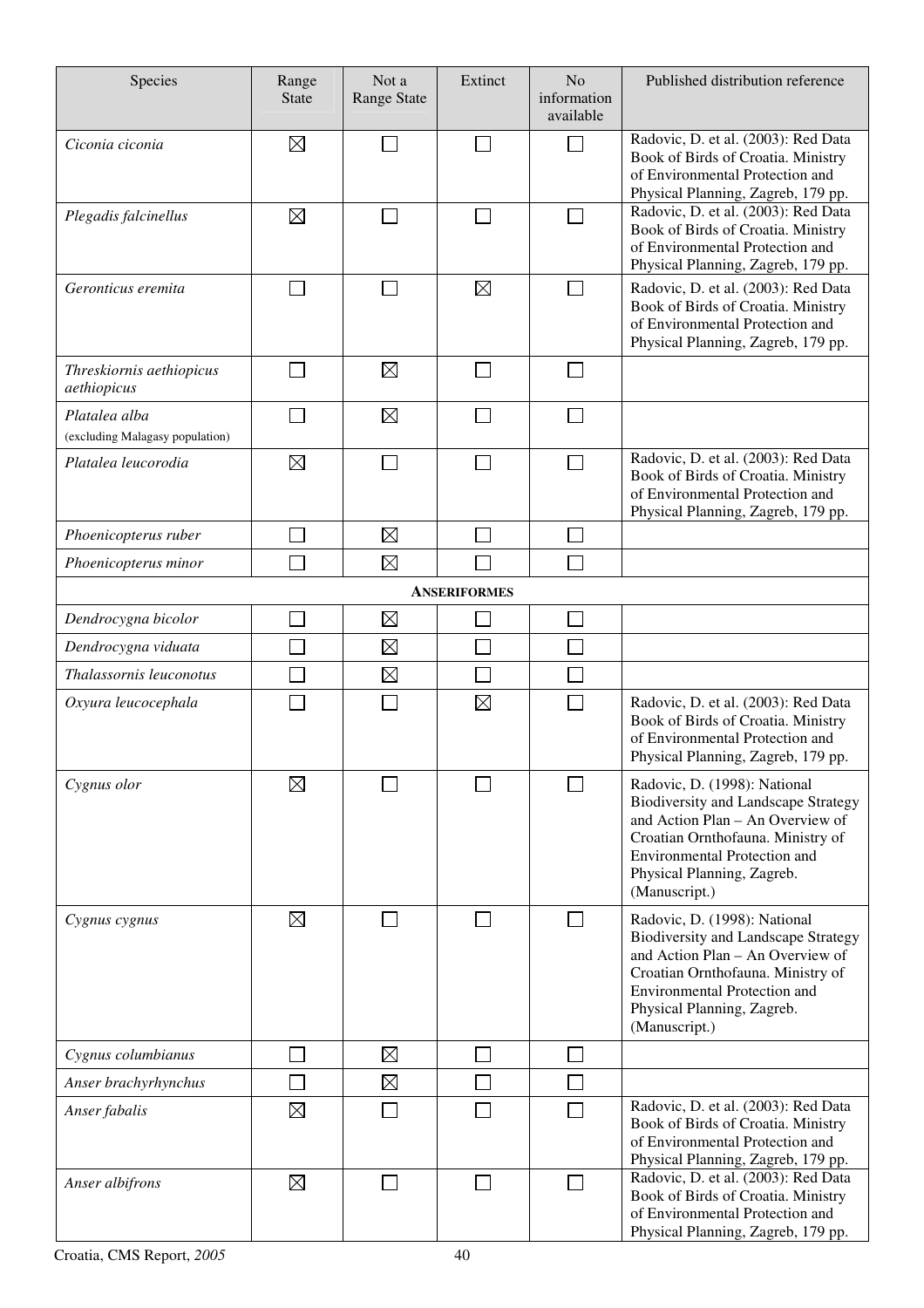| Species                        | Range<br><b>State</b> | Not a<br><b>Range State</b> | Extinct        | N <sub>o</sub><br>information<br>available | Published distribution reference                                                                                                                                                                                                          |
|--------------------------------|-----------------------|-----------------------------|----------------|--------------------------------------------|-------------------------------------------------------------------------------------------------------------------------------------------------------------------------------------------------------------------------------------------|
| Anser erythropus               |                       | $\boxtimes$                 |                |                                            |                                                                                                                                                                                                                                           |
| Anser anser                    | $\boxtimes$           |                             |                |                                            | Radovic, D. et al. (2003): Red Data<br>Book of Birds of Croatia. Ministry<br>of Environmental Protection and<br>Physical Planning, Zagreb, 179 pp.                                                                                        |
| Branta leucopsis               |                       | $\boxtimes$                 |                |                                            |                                                                                                                                                                                                                                           |
| Branta bernicla                |                       | $\boxtimes$                 |                |                                            |                                                                                                                                                                                                                                           |
| Branta ruficollis              |                       | $\boxtimes$                 |                |                                            |                                                                                                                                                                                                                                           |
| Alopochen aegyptiacus          |                       | $\boxtimes$                 |                |                                            |                                                                                                                                                                                                                                           |
| Tadorna ferruginea             |                       | $\boxtimes$                 |                |                                            |                                                                                                                                                                                                                                           |
| Tadorna cana                   |                       | $\boxtimes$                 |                |                                            |                                                                                                                                                                                                                                           |
| Tadorna tadorna                | $\boxtimes$           |                             |                |                                            |                                                                                                                                                                                                                                           |
| Plectropterus gambensis        |                       | $\boxtimes$                 |                |                                            |                                                                                                                                                                                                                                           |
| Sarkidiornis melanotos         |                       | $\boxtimes$                 |                |                                            |                                                                                                                                                                                                                                           |
| Nettapus auritus               |                       | $\boxtimes$                 |                |                                            |                                                                                                                                                                                                                                           |
| Anas penelope                  | $\boxtimes$           |                             |                |                                            | Radovic, D. et al. (2003): Red Data<br>Book of Birds of Croatia. Ministry<br>of Environmental Protection and<br>Physical Planning, Zagreb, 179 pp.                                                                                        |
| Anas strepera                  | $\boxtimes$           |                             |                |                                            | Radovic, D. et al. (2003): Red Data<br>Book of Birds of Croatia. Ministry<br>of Environmental Protection and<br>Physical Planning, Zagreb, 179 pp.                                                                                        |
| Anas crecca                    | $\boxtimes$           |                             |                |                                            | Radovic, D. et al. (2003): Red Data<br>Book of Birds of Croatia. Ministry<br>of Environmental Protection and<br>Physical Planning, Zagreb, 179 pp.                                                                                        |
| Anas capensis                  |                       | $\boxtimes$                 |                |                                            |                                                                                                                                                                                                                                           |
| Anas platyrhynchos             | $\boxtimes$           |                             |                |                                            | Radovic, D. (1998): National<br><b>Biodiversity and Landscape Strategy</b><br>and Action Plan - An Overview of<br>Croatian Ornthofauna. Ministry of<br><b>Environmental Protection and</b><br>Physical Planning, Zagreb.<br>(Manuscript.) |
| Anas undulata                  |                       | $\boxtimes$                 |                |                                            |                                                                                                                                                                                                                                           |
| Anas acuta                     | $\boxtimes$           |                             |                |                                            | Radovic, D. et al. (2003): Red Data<br>Book of Birds of Croatia. Ministry<br>of Environmental Protection and<br>Physical Planning, Zagreb, 179 pp.                                                                                        |
| Anas erythrorhyncha            |                       | $\boxtimes$                 |                | ×                                          |                                                                                                                                                                                                                                           |
| Anas hottentota                |                       | $\boxtimes$                 |                |                                            |                                                                                                                                                                                                                                           |
| Anas querquedula               | $\boxtimes$           |                             |                |                                            | Radovic, D. et al. (2003): Red Data<br>Book of Birds of Croatia. Ministry<br>of Environmental Protection and<br>Physical Planning, Zagreb, 179 pp.                                                                                        |
| Anas clypeata                  | ⊠                     |                             |                |                                            | Radovic, D. et al. (2003): Red Data<br>Book of Birds of Croatia. Ministry<br>of Environmental Protection and<br>Physical Planning, Zagreb, 179 pp.                                                                                        |
| Marmaronetta<br>angustirostris | $\sim$                | $\boxtimes$                 | $\blacksquare$ | $\sim$                                     |                                                                                                                                                                                                                                           |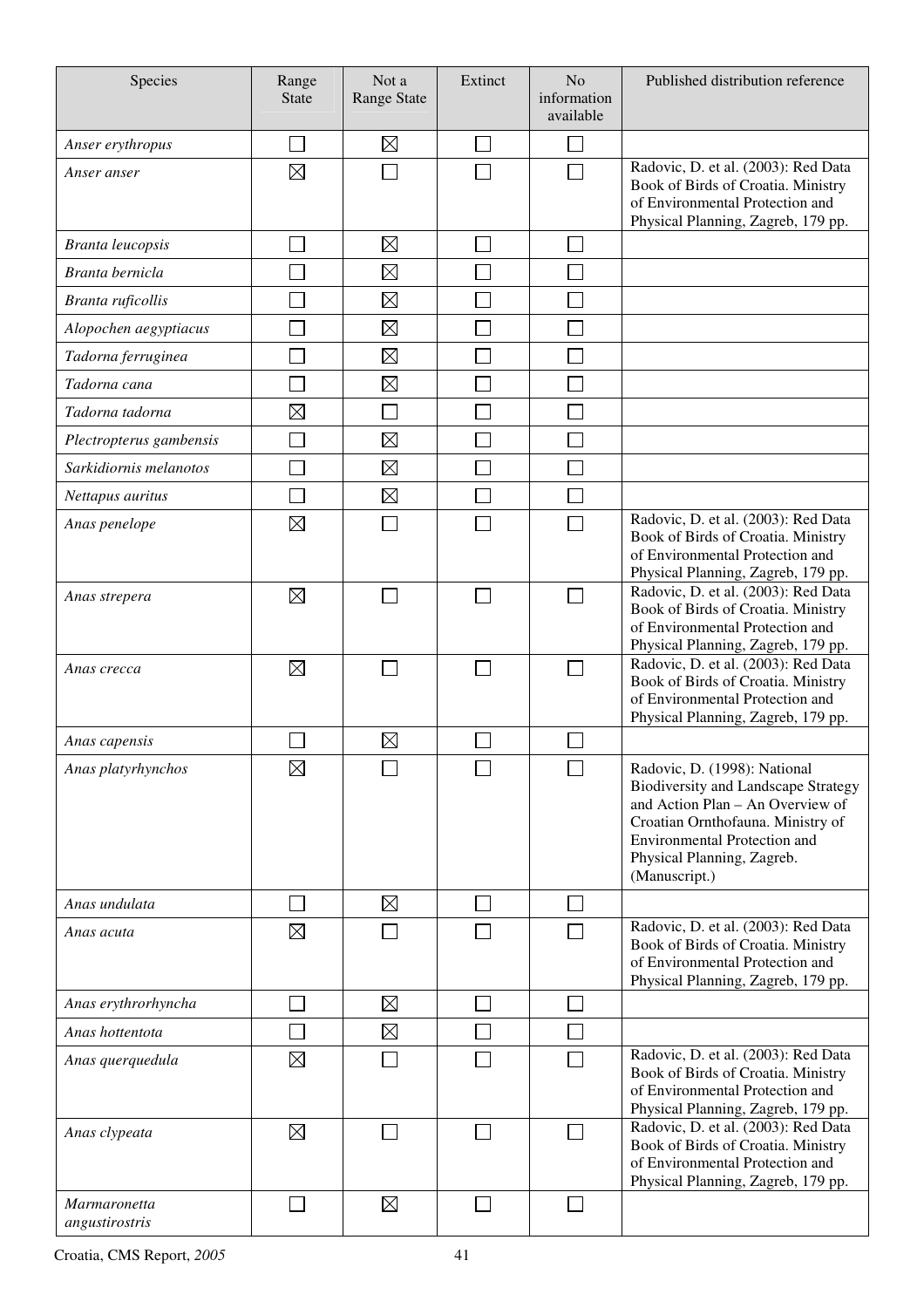| Species               | Range<br><b>State</b> | Not a<br><b>Range State</b> | Extinct | N <sub>o</sub><br>information<br>available | Published distribution reference                                                                                                                                                                                                          |
|-----------------------|-----------------------|-----------------------------|---------|--------------------------------------------|-------------------------------------------------------------------------------------------------------------------------------------------------------------------------------------------------------------------------------------------|
| Netta rufina          | $\boxtimes$           |                             |         | a i                                        | Radovic, D. et al. (2003): Red Data<br>Book of Birds of Croatia. Ministry<br>of Environmental Protection and<br>Physical Planning, Zagreb, 179 pp.                                                                                        |
| Netta erythrophthalma |                       | $\boxtimes$                 |         |                                            |                                                                                                                                                                                                                                           |
| Aythya ferina         | $\boxtimes$           |                             |         |                                            | Radovic, D. et al. (2003): Red Data<br>Book of Birds of Croatia. Ministry<br>of Environmental Protection and<br>Physical Planning, Zagreb, 179 pp.                                                                                        |
| Aythya nyroca         | $\boxtimes$           |                             |         |                                            | Radovic, D. et al. (2003): Red Data<br>Book of Birds of Croatia. Ministry<br>of Environmental Protection and<br>Physical Planning, Zagreb, 179 pp.                                                                                        |
| Aythya fuligula       | $\boxtimes$           |                             |         | a l                                        | Radovic, D. et al. (2003): Red Data<br>Book of Birds of Croatia. Ministry<br>of Environmental Protection and<br>Physical Planning, Zagreb, 179 pp.                                                                                        |
| Aythya marila         | $\boxtimes$           |                             |         | a i                                        | Radovic, D. (1998): National<br><b>Biodiversity and Landscape Strategy</b><br>and Action Plan - An Overview of<br>Croatian Ornthofauna. Ministry of<br><b>Environmental Protection and</b><br>Physical Planning, Zagreb.<br>(Manuscript.) |
| Somateria mollissima  |                       | $\boxtimes$                 |         |                                            |                                                                                                                                                                                                                                           |
| Somateria spectabilis |                       | $\boxtimes$                 |         |                                            |                                                                                                                                                                                                                                           |
| Polysticta stelleri   |                       | $\boxtimes$                 |         |                                            |                                                                                                                                                                                                                                           |
| Clangula hyemalis     |                       | $\boxtimes$                 |         |                                            |                                                                                                                                                                                                                                           |
| Melanitta nigra       |                       | $\boxtimes$                 |         |                                            |                                                                                                                                                                                                                                           |
| Melanitta fusca       | $\boxtimes$           |                             |         |                                            | Radovic, D. (1998): National<br><b>Biodiversity and Landscape Strategy</b><br>and Action Plan - An Overview of<br>Croatian Ornthofauna. Ministry of<br><b>Environmental Protection and</b><br>Physical Planning, Zagreb.<br>(Manuscript.) |
| Bucephala clangula    | $\boxtimes$           |                             |         |                                            | Radovic, D. et al. (2003): Red Data<br>Book of Birds of Croatia. Ministry<br>of Environmental Protection and<br>Physical Planning, Zagreb, 179 pp.                                                                                        |
| Mergellus albellus    | $\boxtimes$           |                             |         | $\sim$                                     | Radovic, D. (1998): National<br><b>Biodiversity and Landscape Strategy</b><br>and Action Plan - An Overview of<br>Croatian Ornthofauna. Ministry of<br>Environmental Protection and<br>Physical Planning, Zagreb.<br>(Manuscript.)        |
| Mergus serrator       | $\boxtimes$           |                             |         |                                            | Radovic, D. et al. (2003): Red Data<br>Book of Birds of Croatia. Ministry<br>of Environmental Protection and<br>Physical Planning, Zagreb, 179 pp.                                                                                        |
| Mergus merganser      | $\boxtimes$           |                             |         |                                            | Radovic, D. et al. (2003): Red Data<br>Book of Birds of Croatia. Ministry<br>of Environmental Protection and<br>Physical Planning, Zagreb, 179 pp.                                                                                        |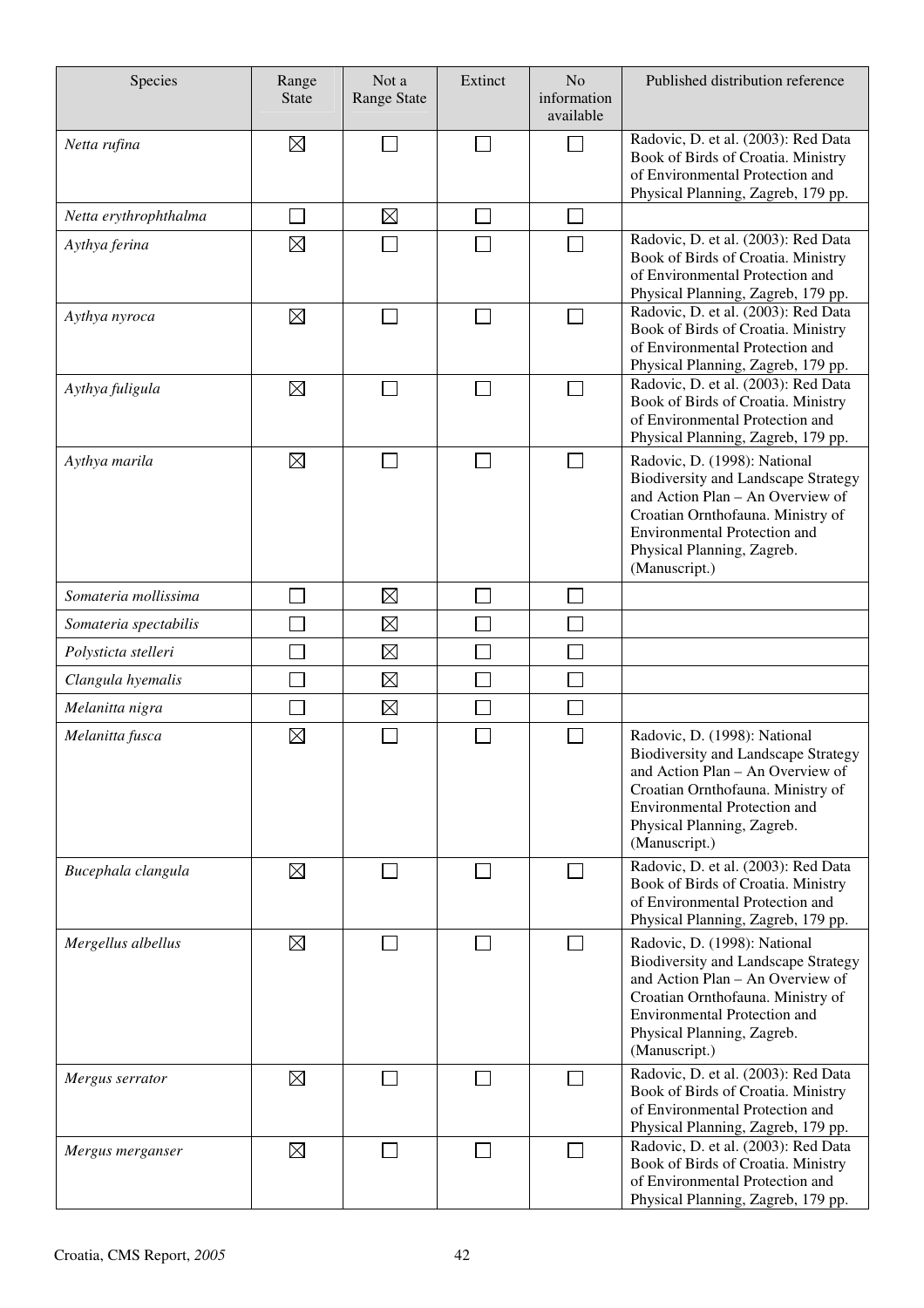| Species                                                                | Range<br><b>State</b> | Not a<br><b>Range State</b> | Extinct                  | N <sub>o</sub><br>information<br>available | Published distribution reference                                                                                                                   |  |  |  |
|------------------------------------------------------------------------|-----------------------|-----------------------------|--------------------------|--------------------------------------------|----------------------------------------------------------------------------------------------------------------------------------------------------|--|--|--|
| <b>FALCONIFORMES</b>                                                   |                       |                             |                          |                                            |                                                                                                                                                    |  |  |  |
| Pandion haliaetus                                                      | $\boxtimes$           |                             |                          |                                            | Radovic, D. et al. (2003): Red Data<br>Book of Birds of Croatia. Ministry<br>of Environmental Protection and<br>Physical Planning, Zagreb, 179 pp. |  |  |  |
|                                                                        |                       |                             | <b>GALLIFORMES</b>       |                                            |                                                                                                                                                    |  |  |  |
| Coturnix coturnix coturnix                                             | $\boxtimes$           |                             |                          |                                            | Radovic, D. et al. (2003): Red Data<br>Book of Birds of Croatia. Ministry<br>of Environmental Protection and<br>Physical Planning, Zagreb, 179 pp. |  |  |  |
|                                                                        |                       |                             | <b>SPHENISCIFORMES</b>   |                                            |                                                                                                                                                    |  |  |  |
| Spheniscus demersus                                                    |                       | $\boxtimes$                 |                          |                                            |                                                                                                                                                    |  |  |  |
|                                                                        |                       |                             | <b>PROCELLARIIFORMES</b> |                                            |                                                                                                                                                    |  |  |  |
| Diomedea exulans                                                       |                       | $\boxtimes$                 |                          |                                            |                                                                                                                                                    |  |  |  |
| Diomedea epomophora                                                    |                       | $\boxtimes$                 |                          |                                            |                                                                                                                                                    |  |  |  |
| Diomedea irrorata                                                      |                       | $\boxtimes$                 |                          |                                            |                                                                                                                                                    |  |  |  |
| Diomedea nigripes                                                      |                       | $\boxtimes$                 |                          |                                            |                                                                                                                                                    |  |  |  |
| Diomedea immutabilis                                                   |                       | $\boxtimes$                 |                          |                                            |                                                                                                                                                    |  |  |  |
| Diomedea melanophris                                                   |                       | $\boxtimes$                 |                          |                                            |                                                                                                                                                    |  |  |  |
| Diomedea bulleri                                                       |                       | $\boxtimes$                 |                          |                                            |                                                                                                                                                    |  |  |  |
| Diomedea cauta                                                         |                       | $\boxtimes$                 |                          |                                            |                                                                                                                                                    |  |  |  |
| Diomedea chlororhynchos                                                |                       | $\boxtimes$                 |                          |                                            |                                                                                                                                                    |  |  |  |
| Diomedea chrysostoma                                                   |                       | $\boxtimes$                 |                          |                                            |                                                                                                                                                    |  |  |  |
| Phoebetria fusca                                                       |                       | $\boxtimes$                 |                          |                                            |                                                                                                                                                    |  |  |  |
| Phoebetria palpebrata                                                  |                       | $\boxtimes$                 |                          |                                            |                                                                                                                                                    |  |  |  |
| Macronectes giganteus                                                  |                       | $\boxtimes$                 |                          |                                            |                                                                                                                                                    |  |  |  |
| Macronectes halli                                                      |                       | $\boxtimes$                 |                          |                                            |                                                                                                                                                    |  |  |  |
| Procellaria cinerea                                                    |                       | $\boxtimes$                 |                          |                                            |                                                                                                                                                    |  |  |  |
| Procellaria aequinoctialis                                             |                       | $\boxtimes$                 |                          |                                            |                                                                                                                                                    |  |  |  |
| Procellaria aequinoctialis<br>conspicillata                            |                       | $\boxtimes$                 |                          |                                            |                                                                                                                                                    |  |  |  |
| Procellaria parkinsoni                                                 |                       | $\boxtimes$                 |                          |                                            |                                                                                                                                                    |  |  |  |
| Procellaria westlandica                                                |                       | $\boxtimes$                 |                          |                                            |                                                                                                                                                    |  |  |  |
| <b>GRUIFORMES</b>                                                      |                       |                             |                          |                                            |                                                                                                                                                    |  |  |  |
| Porzana porzana<br>(populations breeding in the<br>Western Palearctic) | $\boxtimes$           |                             |                          |                                            | Radovic, D. et al. (2003): Red Data<br>Book of Birds of Croatia. Ministry<br>of Environmental Protection and<br>Physical Planning, Zagreb, 179 pp. |  |  |  |
| Porzana parva parva                                                    | $\boxtimes$           |                             |                          |                                            | Radovic, D. et al. (2003): Red Data<br>Book of Birds of Croatia. Ministry<br>of Environmental Protection and<br>Physical Planning, Zagreb, 179 pp. |  |  |  |
| Porzana pusilla intermedia                                             | $\boxtimes$           |                             |                          |                                            | Radovic, D. et al. (2003): Red Data<br>Book of Birds of Croatia. Ministry<br>of Environmental Protection and<br>Physical Planning, Zagreb, 179 pp. |  |  |  |
| Fulica atra atra                                                       | $\boxtimes$           |                             |                          |                                            | Radovic, D. et al. (2003): Red Data<br>Dools of Divide of Crootic Minister                                                                         |  |  |  |
|                                                                        |                       |                             |                          |                                            |                                                                                                                                                    |  |  |  |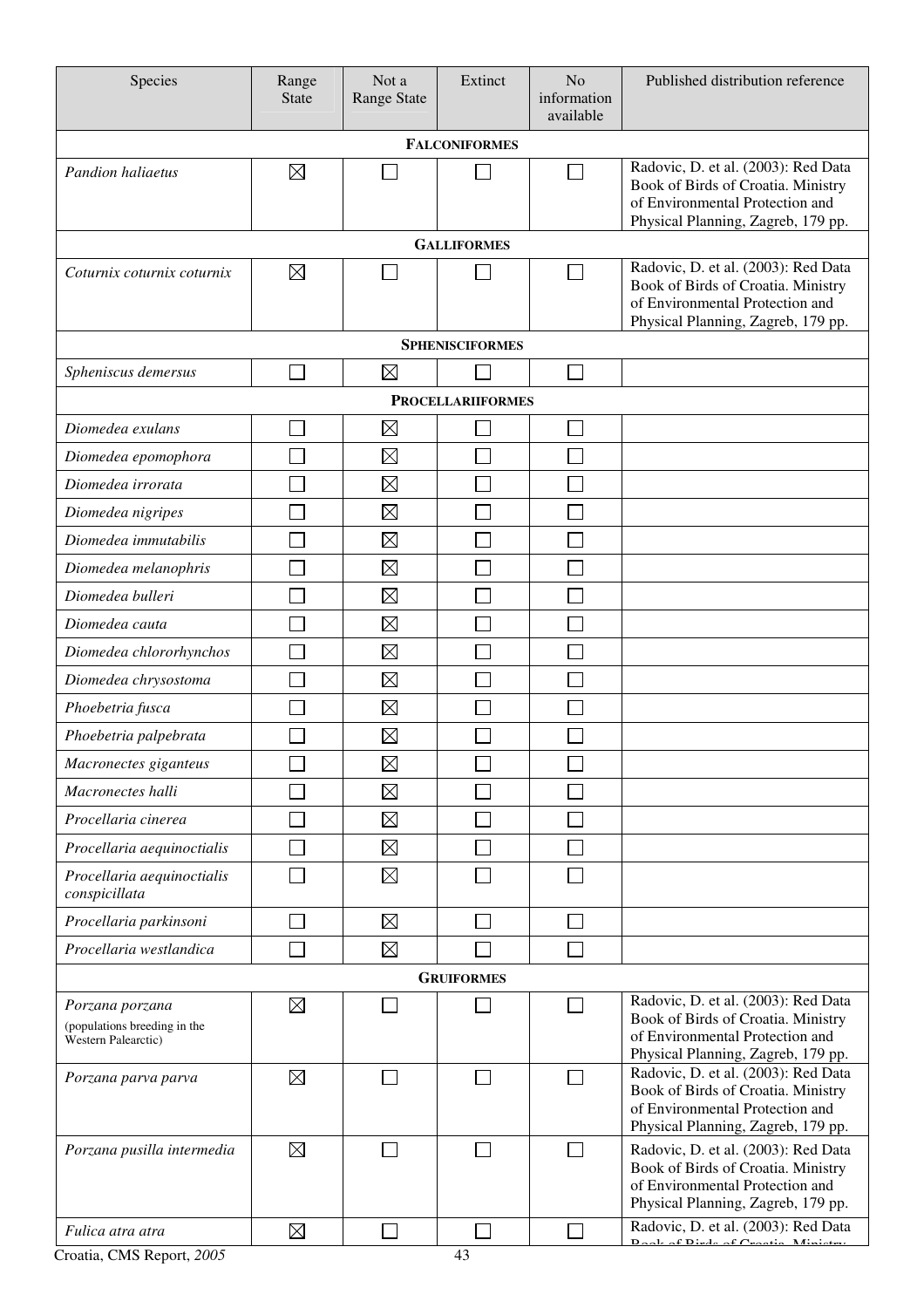| Species                                          | Range<br><b>State</b> | Not a<br><b>Range State</b> | Extinct                | N <sub>o</sub><br>information<br>available | Published distribution reference                                                                                                                                                                                                          |
|--------------------------------------------------|-----------------------|-----------------------------|------------------------|--------------------------------------------|-------------------------------------------------------------------------------------------------------------------------------------------------------------------------------------------------------------------------------------------|
| (Mediterranean and Black Sea<br>populations)     |                       |                             |                        |                                            | Book of Birds of Croatia. Ministry<br>of Environmental Protection and<br>Physical Planning, Zagreb, 179 pp.                                                                                                                               |
| Aenigmatolimnas<br>marginalis                    |                       | $\boxtimes$                 |                        |                                            |                                                                                                                                                                                                                                           |
| Sarothrura boehmi                                |                       | $\boxtimes$                 |                        |                                            |                                                                                                                                                                                                                                           |
| Sarothrura ayresi                                |                       | $\boxtimes$                 |                        |                                            |                                                                                                                                                                                                                                           |
| Crex crex                                        | $\boxtimes$           |                             |                        |                                            | Radovic, D. et al. (2003): Red Data<br>Book of Birds of Croatia. Ministry<br>of Environmental Protection and<br>Physical Planning, Zagreb, 179 pp.                                                                                        |
| Grus leucogeranus                                |                       | $\boxtimes$                 |                        |                                            |                                                                                                                                                                                                                                           |
| Grus virgo (Syn.<br>Anthropoides virgo)          |                       | $\boxtimes$                 |                        |                                            |                                                                                                                                                                                                                                           |
| Grus paradisea                                   |                       | $\boxtimes$                 |                        |                                            |                                                                                                                                                                                                                                           |
| Grus carunculatus                                |                       | $\boxtimes$                 |                        |                                            |                                                                                                                                                                                                                                           |
| Grus grus                                        | $\boxtimes$           |                             |                        |                                            | Radovic, D. et al. (2003): Red Data<br>Book of Birds of Croatia. Ministry<br>of Environmental Protection and<br>Physical Planning, Zagreb, 179 pp.                                                                                        |
| Chlamydotis undulata<br>(only Asian populations) |                       | $\boxtimes$                 |                        |                                            |                                                                                                                                                                                                                                           |
| Otis tarda                                       | ⊠                     |                             |                        |                                            | Radovic, D. et al. (2003): Red Data<br>Book of Birds of Croatia. Ministry<br>of Environmental Protection and<br>Physical Planning, Zagreb, 179 pp.                                                                                        |
|                                                  |                       |                             | <b>CHARADRIIFORMES</b> |                                            |                                                                                                                                                                                                                                           |
| Himantopus himantopus                            | $\boxtimes$           |                             |                        |                                            | Radovic, D. et al. (2003): Red Data<br>Book of Birds of Croatia. Ministry<br>of Environmental Protection and<br>Physical Planning, Zagreb, 179 pp.                                                                                        |
| Recurvirostra avosetta                           | ⊠                     |                             |                        |                                            | Radovic, D. (1998): National<br><b>Biodiversity and Landscape Strategy</b><br>and Action Plan - An Overview of<br>Croatian Ornthofauna. Ministry of<br>Environmental Protection and<br>Physical Planning, Zagreb.<br>(Manuscript.)        |
| Dromas ardeola                                   |                       | $\boxtimes$                 |                        |                                            |                                                                                                                                                                                                                                           |
| <b>Burhinus oedicnemus</b>                       | ⊠                     |                             |                        |                                            | Radovic, D. et al. (2003): Red Data<br>Book of Birds of Croatia. Ministry<br>of Environmental Protection and<br>Physical Planning, Zagreb, 179 pp.                                                                                        |
| Glareola pratincola                              | $\boxtimes$           |                             |                        | $\mathcal{L}_{\mathcal{A}}$                | Radovic, D. (1998): National<br><b>Biodiversity and Landscape Strategy</b><br>and Action Plan - An Overview of<br>Croatian Ornthofauna. Ministry of<br><b>Environmental Protection and</b><br>Physical Planning, Zagreb.<br>(Manuscript.) |
| Glareola nordmanni                               |                       | $\boxtimes$                 |                        |                                            |                                                                                                                                                                                                                                           |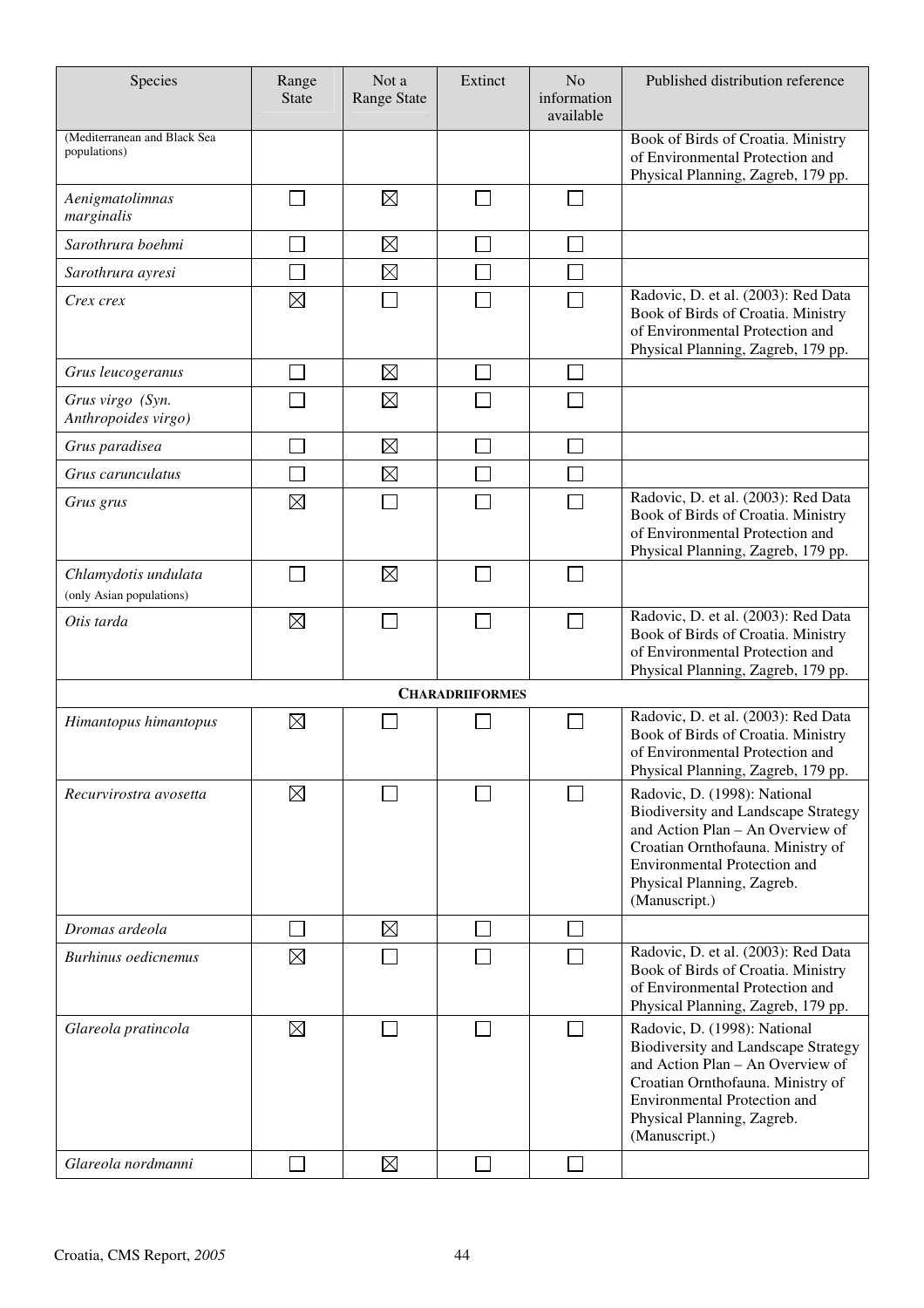| Species                                        | Range<br><b>State</b> | Not a<br><b>Range State</b> | Extinct | N <sub>o</sub><br>information<br>available | Published distribution reference                                                                                                                                                                                                          |
|------------------------------------------------|-----------------------|-----------------------------|---------|--------------------------------------------|-------------------------------------------------------------------------------------------------------------------------------------------------------------------------------------------------------------------------------------------|
| Pluvialis apricaria                            | ⊠                     |                             |         | $\Box$                                     | Radovic, D. (1998): National<br>Biodiversity and Landscape Strategy<br>and Action Plan - An Overview of<br>Croatian Ornthofauna. Ministry of<br><b>Environmental Protection and</b><br>Physical Planning, Zagreb.<br>(Manuscript.)        |
| Pluvialis squatarola                           | ⊠                     |                             |         | $\Box$                                     | Radovic, D. et al. (2003): Red Data<br>Book of Birds of Croatia. Ministry<br>of Environmental Protection and<br>Physical Planning, Zagreb, 179 pp.                                                                                        |
| Charadrius hiaticula                           | ⊠                     |                             |         | $\mathbf{L}$                               | Radovic, D. (1998): National<br><b>Biodiversity and Landscape Strategy</b><br>and Action Plan - An Overview of<br>Croatian Ornthofauna. Ministry of<br><b>Environmental Protection and</b><br>Physical Planning, Zagreb.<br>(Manuscript.) |
| Charadrius dubius                              | ⊠                     |                             |         |                                            | Radovic, D. et al. (2003): Red Data<br>Book of Birds of Croatia. Ministry<br>of Environmental Protection and<br>Physical Planning, Zagreb, 179 pp.                                                                                        |
| Charadrius pecuarius                           |                       | $\boxtimes$                 |         | L.                                         |                                                                                                                                                                                                                                           |
| Charadrius tricollaris                         |                       | $\boxtimes$                 |         |                                            |                                                                                                                                                                                                                                           |
| Charadrius forbesi                             |                       | $\boxtimes$                 |         |                                            |                                                                                                                                                                                                                                           |
| Charadrius pallidus                            |                       | $\boxtimes$                 |         |                                            |                                                                                                                                                                                                                                           |
| Charadrius alexandrinus                        | $\boxtimes$           |                             |         |                                            | Radovic, D. et al. (2003): Red Data<br>Book of Birds of Croatia. Ministry<br>of Environmental Protection and<br>Physical Planning, Zagreb, 179 pp.                                                                                        |
| Charadrius marginatus                          |                       | $\boxtimes$                 |         |                                            |                                                                                                                                                                                                                                           |
| Charadrius mongulus                            |                       | $\boxtimes$                 |         |                                            |                                                                                                                                                                                                                                           |
| Charadrius leschenaultii                       |                       | $\boxtimes$                 |         |                                            |                                                                                                                                                                                                                                           |
| Charadrius asiaticus                           |                       | $\boxtimes$                 |         |                                            |                                                                                                                                                                                                                                           |
| Eudromias morinellus                           | $\boxtimes$           |                             |         |                                            |                                                                                                                                                                                                                                           |
| Vanellus vanellus                              | ⊠                     |                             |         |                                            | Radovic, D. et al. (2003): Red Data<br>Book of Birds of Croatia. Ministry<br>of Environmental Protection and<br>Physical Planning, Zagreb, 179 pp.                                                                                        |
| Vanellus spinosus                              |                       | $\boxtimes$                 |         |                                            |                                                                                                                                                                                                                                           |
| Vanellus albiceps                              |                       | $\boxtimes$                 |         |                                            |                                                                                                                                                                                                                                           |
| Vanellus senegallus                            |                       | $\boxtimes$                 |         |                                            |                                                                                                                                                                                                                                           |
| Vanellus lugubris                              |                       | $\boxtimes$                 |         |                                            |                                                                                                                                                                                                                                           |
| Vanellus melanopterus                          |                       | $\boxtimes$                 |         |                                            |                                                                                                                                                                                                                                           |
| Vanellus coronatus                             |                       | $\boxtimes$                 |         |                                            |                                                                                                                                                                                                                                           |
| Vanellus superciliosus                         |                       | $\boxtimes$                 |         |                                            |                                                                                                                                                                                                                                           |
| Vanellus gregarius (Syn<br>Chettusia gregaria) |                       | $\boxtimes$                 |         |                                            |                                                                                                                                                                                                                                           |
| Vanellus leucurus                              |                       | $\boxtimes$                 |         |                                            |                                                                                                                                                                                                                                           |
| Gallinago media                                | $\boxtimes$           |                             |         |                                            | Radovic, D. (1998): National                                                                                                                                                                                                              |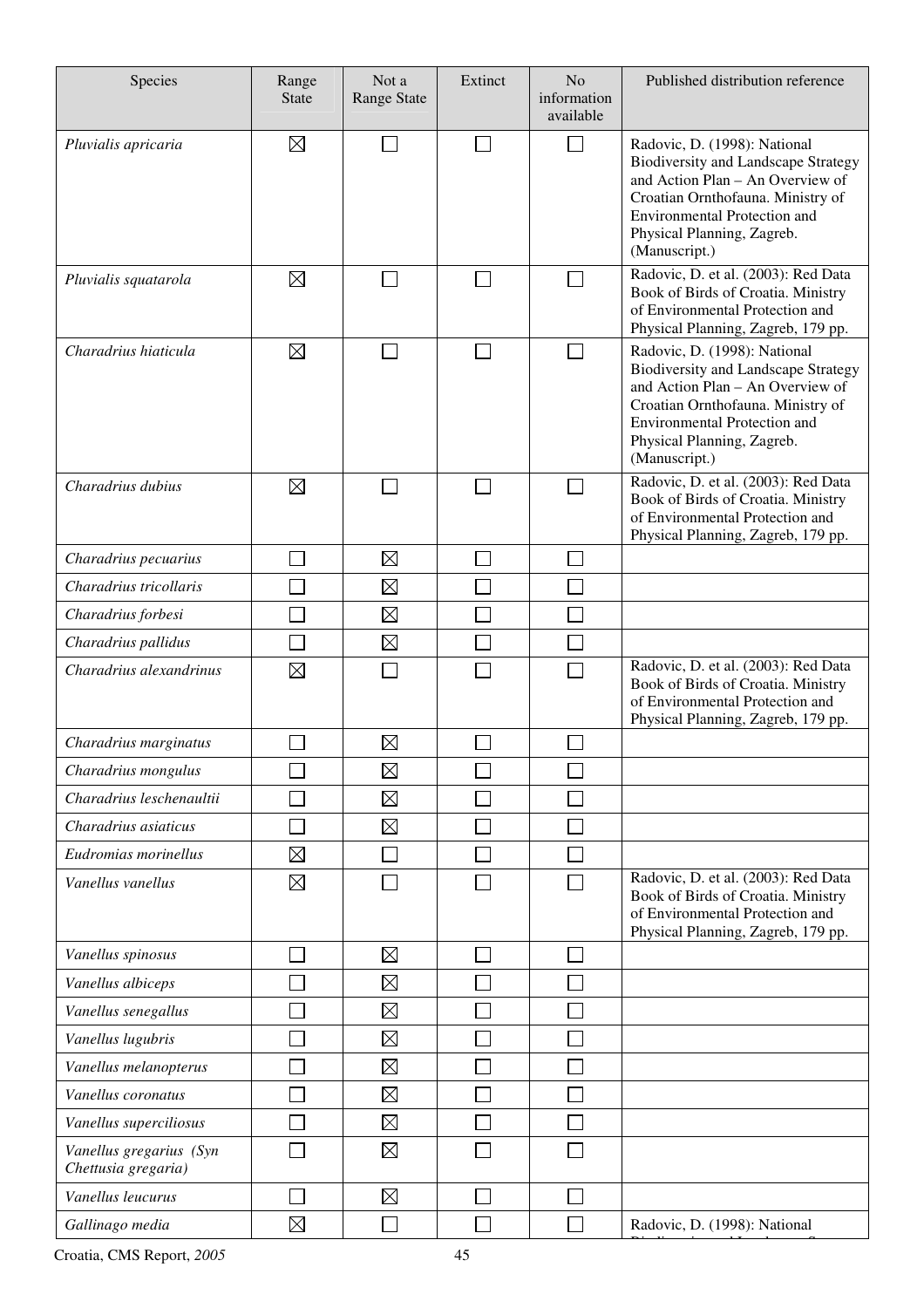| Species               | Range<br><b>State</b> | Not a<br><b>Range State</b> | Extinct | N <sub>o</sub><br>information<br>available | Published distribution reference                                                                                                                                                                                                          |
|-----------------------|-----------------------|-----------------------------|---------|--------------------------------------------|-------------------------------------------------------------------------------------------------------------------------------------------------------------------------------------------------------------------------------------------|
|                       |                       |                             |         |                                            | <b>Biodiversity and Landscape Strategy</b><br>and Action Plan - An Overview of<br>Croatian Ornthofauna. Ministry of<br><b>Environmental Protection and</b><br>Physical Planning, Zagreb.<br>(Manuscript.                                  |
| Gallinago gallinago   | $\boxtimes$           | $\mathcal{L}_{\mathcal{A}}$ | $\sim$  | $\sim$                                     | Radovic, D. et al. (2003): Red Data<br>Book of Birds of Croatia. Ministry<br>of Environmental Protection and<br>Physical Planning, Zagreb, 179 pp.                                                                                        |
| Lymnocryptes minimus  | $\boxtimes$           | $\sim$                      | $\Box$  |                                            | Radovic, D. et al. (2003): Red Data<br>Book of Birds of Croatia. Ministry<br>of Environmental Protection and<br>Physical Planning, Zagreb, 179 pp.                                                                                        |
| Limosa limosa         | $\boxtimes$           |                             |         |                                            | Radovic, D. et al. (2003): Red Data<br>Book of Birds of Croatia. Ministry<br>of Environmental Protection and<br>Physical Planning, Zagreb, 179 pp.                                                                                        |
| Limosa lapponica      | $\boxtimes$           | $\mathcal{L}_{\mathcal{A}}$ | $\Box$  | $\mathcal{L}_{\mathcal{A}}$                | Radovic, D. (1998): National<br><b>Biodiversity and Landscape Strategy</b><br>and Action Plan - An Overview of<br>Croatian Ornthofauna. Ministry of<br><b>Environmental Protection and</b><br>Physical Planning, Zagreb.<br>(Manuscript.) |
| Numenius phaeopus     | $\boxtimes$           |                             | $\sim$  |                                            | Radovic, D. et al. (2003): Red Data<br>Book of Birds of Croatia. Ministry<br>of Environmental Protection and<br>Physical Planning, Zagreb, 179 pp.                                                                                        |
| Numenius tenuirostris | $\boxtimes$           |                             |         |                                            | Radovic, D. et al. (2003): Red Data<br>Book of Birds of Croatia. Ministry<br>of Environmental Protection and<br>Physical Planning, Zagreb, 179 pp.                                                                                        |
| Numenius arquata      | $\boxtimes$           |                             |         |                                            | Radovic, D. et al. (2003): Red Data<br>Book of Birds of Croatia. Ministry<br>of Environmental Protection and<br>Physical Planning, Zagreb, 179 pp.                                                                                        |
| Tringa erythropus     | ⊠                     |                             |         |                                            | Radovic, D. et al. (2003): Red Data<br>Book of Birds of Croatia. Ministry<br>of Environmental Protection and<br>Physical Planning, Zagreb, 179 pp.                                                                                        |
| Tringa totanus        | $\boxtimes$           |                             | M.      |                                            | Radovic, D. et al. (2003): Red Data<br>Book of Birds of Croatia. Ministry<br>of Environmental Protection and<br>Physical Planning, Zagreb, 179 pp.                                                                                        |
| Tringa stagnatilis    | $\boxtimes$           |                             |         |                                            | Radovic, D. (1998): National<br><b>Biodiversity and Landscape Strategy</b><br>and Action Plan - An Overview of<br>Croatian Ornthofauna. Ministry of<br><b>Environmental Protection and</b><br>Physical Planning, Zagreb.<br>(Manuscript.) |
| Tringa nebularia      | $\boxtimes$           |                             | $\sim$  | $\sim$                                     | Radovic, D. et al. (2003): Red Data<br>Book of Birds of Croatia. Ministry<br>of Environmental Protection and<br>Physical Planning, Zagreb, 179 pp.                                                                                        |
| Tringa ochropus       | $\boxtimes$           |                             |         |                                            | Radovic, D. (1998): National<br><b>Biodiversity and Landscape Strategy</b><br>and Action Plan - An Overview of<br>Croatian Ornthofauna. Ministry of                                                                                       |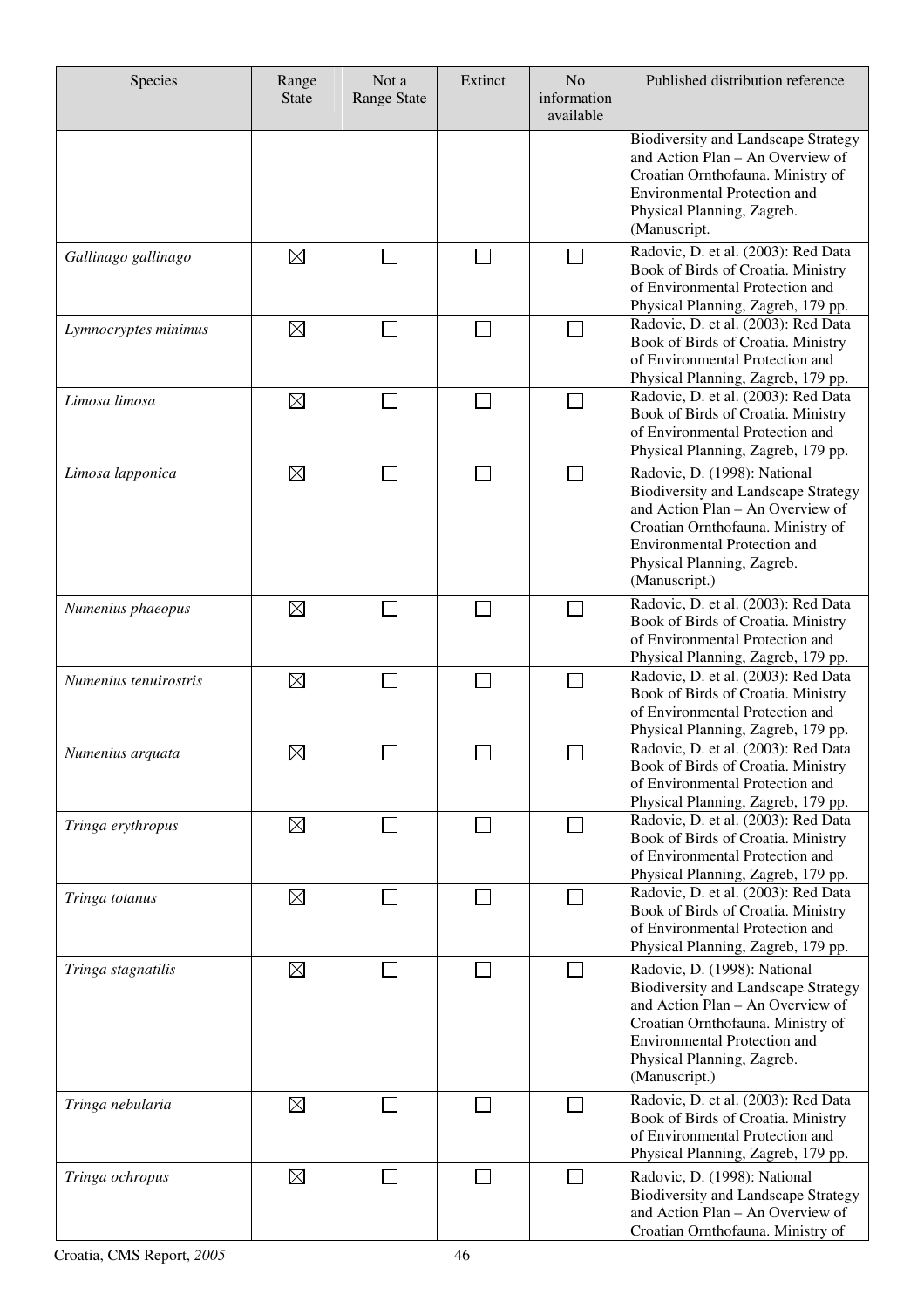| Species               | Range<br><b>State</b>       | Not a<br><b>Range State</b> | Extinct                     | N <sub>o</sub><br>information<br>available | Published distribution reference                                                                                                                                                                                                          |
|-----------------------|-----------------------------|-----------------------------|-----------------------------|--------------------------------------------|-------------------------------------------------------------------------------------------------------------------------------------------------------------------------------------------------------------------------------------------|
|                       |                             |                             |                             |                                            | <b>Environmental Protection and</b><br>Physical Planning, Zagreb.<br>(Manuscript.)                                                                                                                                                        |
| Tringa glareola       | $\boxtimes$                 | ٦                           | $\Box$                      | $\sim$                                     | Radovic, D. et al. (2003): Red Data<br>Book of Birds of Croatia. Ministry<br>of Environmental Protection and<br>Physical Planning, Zagreb, 179 pp.                                                                                        |
| Tringa cinerea        | $\mathcal{L}_{\mathcal{A}}$ | $\boxtimes$                 | II.                         | ri                                         |                                                                                                                                                                                                                                           |
| Tringa hypoleucos     | $\boxtimes$                 |                             |                             |                                            | Radovic, D. et al. (2003): Red Data<br>Book of Birds of Croatia. Ministry<br>of Environmental Protection and<br>Physical Planning, Zagreb, 179 pp.                                                                                        |
| Arenaria interpres    | $\boxtimes$                 |                             | $\mathcal{L}_{\mathcal{A}}$ | $\vert \ \ \vert$                          | Radovic, D. (1998): National<br><b>Biodiversity and Landscape Strategy</b><br>and Action Plan - An Overview of<br>Croatian Ornthofauna. Ministry of<br><b>Environmental Protection and</b><br>Physical Planning, Zagreb.<br>(Manuscript.) |
| Calidris tenuirostris |                             | $\boxtimes$                 | $\overline{\phantom{a}}$    |                                            |                                                                                                                                                                                                                                           |
| Calidris canutus      | $\boxtimes$                 |                             |                             |                                            | Radovic, D. (1998): National<br><b>Biodiversity and Landscape Strategy</b><br>and Action Plan - An Overview of<br>Croatian Ornthofauna. Ministry of<br><b>Environmental Protection and</b><br>Physical Planning, Zagreb.<br>(Manuscript.) |
| Calidris alba         | ⊠                           |                             |                             |                                            | Radovic, D. (1998): National<br><b>Biodiversity and Landscape Strategy</b><br>and Action Plan - An Overview of<br>Croatian Ornthofauna. Ministry of<br><b>Environmental Protection and</b><br>Physical Planning, Zagreb.<br>(Manuscript.) |
| Calidris minuta       | ⊠                           |                             | $\Box$                      |                                            | Radovic, D. et al. (2003): Red Data<br>Book of Birds of Croatia. Ministry<br>of Environmental Protection and<br>Physical Planning, Zagreb, 179 pp.                                                                                        |
| Calidris temminckii   | $\boxtimes$                 |                             | $\Box$                      |                                            | Radovic, D. et al. (2003): Red Data<br>Book of Birds of Croatia. Ministry<br>of Environmental Protection and<br>Physical Planning, Zagreb, 179 pp.                                                                                        |
| Calidris maritima     |                             | $\boxtimes$                 |                             |                                            |                                                                                                                                                                                                                                           |
| Calidris alpina       | $\boxtimes$                 |                             |                             |                                            | Radovic, D. et al. (2003): Red Data<br>Book of Birds of Croatia. Ministry<br>of Environmental Protection and<br>Physical Planning, Zagreb, 179 pp.                                                                                        |
| Calidris ferruginea   | $\boxtimes$                 |                             | $\Box$                      |                                            | Radovic, D. et al. (2003): Red Data<br>Book of Birds of Croatia. Ministry<br>of Environmental Protection and<br>Physical Planning, Zagreb, 179 pp.                                                                                        |
| Limicola falcinellus  | ⊠                           |                             | $\Box$                      |                                            | Radovic, D. (1998): National<br><b>Biodiversity and Landscape Strategy</b><br>and Action Plan - An Overview of<br>Croatian Ornthofauna. Ministry of<br><b>Environmental Protection and</b><br>Physical Planning, Zagreb.                  |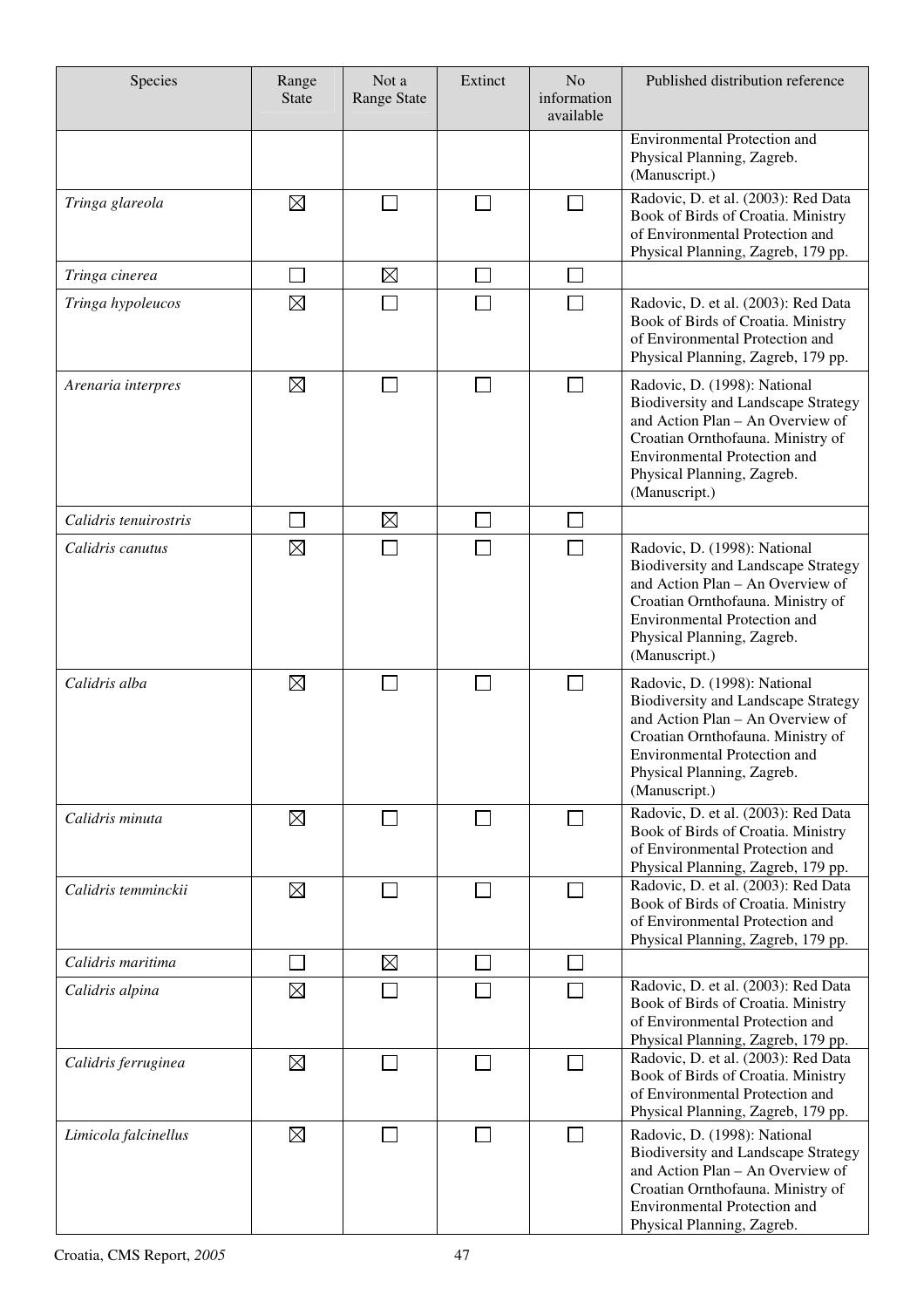| Species                                                                                                     | Range<br><b>State</b> | Not a<br><b>Range State</b> | Extinct                     | N <sub>o</sub><br>information<br>available | Published distribution reference                                                                                                                                                                                                          |
|-------------------------------------------------------------------------------------------------------------|-----------------------|-----------------------------|-----------------------------|--------------------------------------------|-------------------------------------------------------------------------------------------------------------------------------------------------------------------------------------------------------------------------------------------|
|                                                                                                             |                       |                             |                             |                                            | (Manuscript.)                                                                                                                                                                                                                             |
| Philomachus pugnax                                                                                          | ⊠                     |                             |                             | $\Box$                                     | Radovic, D. (1998): National<br><b>Biodiversity and Landscape Strategy</b><br>and Action Plan - An Overview of<br>Croatian Ornthofauna. Ministry of<br>Environmental Protection and<br>Physical Planning, Zagreb.<br>(Manuscript.)        |
| Phalaropus lobatus                                                                                          |                       | $\boxtimes$                 | $\mathcal{L}_{\mathcal{A}}$ | ri                                         |                                                                                                                                                                                                                                           |
| Phalaropus fulicaria                                                                                        |                       | $\boxtimes$                 |                             |                                            |                                                                                                                                                                                                                                           |
| Larus hemprichii                                                                                            |                       | $\boxtimes$                 |                             | ri                                         |                                                                                                                                                                                                                                           |
| Larus leucophthalmus                                                                                        |                       | $\boxtimes$                 | T.                          | Π                                          |                                                                                                                                                                                                                                           |
| Larus ichthyaetus<br>(West Eurasian and African<br>population)                                              |                       | $\boxtimes$                 |                             | T.                                         |                                                                                                                                                                                                                                           |
| Larus melanocephalus                                                                                        | ⊠                     |                             |                             | П                                          | Radovic, D. (1998): National<br><b>Biodiversity and Landscape Strategy</b><br>and Action Plan - An Overview of<br>Croatian Ornthofauna. Ministry of<br><b>Environmental Protection and</b><br>Physical Planning, Zagreb.<br>(Manuscript.) |
| Larus genei                                                                                                 |                       | $\boxtimes$                 |                             | ×                                          |                                                                                                                                                                                                                                           |
| Larus audouinii                                                                                             | $\boxtimes$           |                             |                             |                                            | Radovic, D. et al. (2003): Red Data<br>Book of Birds of Croatia. Ministry<br>of Environmental Protection and<br>Physical Planning, Zagreb, 179 pp.                                                                                        |
| Larus armenicus                                                                                             |                       | $\boxtimes$                 |                             |                                            |                                                                                                                                                                                                                                           |
| Sterna nilotica nilotica<br>(West Eurasian and African<br>populations)                                      | $\boxtimes$           |                             |                             |                                            | Radovic, D. et al. (2003): Red Data<br>Book of Birds of Croatia. Ministry<br>of Environmental Protection and<br>Physical Planning, Zagreb, 179 pp.                                                                                        |
| Sterna caspia<br>(West Eurasian and African<br>populations)                                                 | $\boxtimes$           |                             |                             |                                            | Radovic, D. (1998): National<br><b>Biodiversity and Landscape Strategy</b><br>and Action Plan - An Overview of<br>Croatian Ornthofauna. Ministry of<br>Environmental Protection and<br>Physical Planning, Zagreb.<br>(Manuscript.)        |
| Sterna maxima albidorsalis                                                                                  |                       | $\boxtimes$                 |                             |                                            |                                                                                                                                                                                                                                           |
| Sterna bergii<br>(African and Southwest Asian<br>populations)                                               |                       | $\boxtimes$                 |                             |                                            |                                                                                                                                                                                                                                           |
| Sterna bengalensis<br>(African and Southwest Asian<br>populations)                                          |                       | $\boxtimes$                 |                             |                                            |                                                                                                                                                                                                                                           |
| Sterna sandvicensis<br>sandvicensis                                                                         | ⊠                     |                             |                             | $\sim$                                     | Radovic, D. et al. (2003): Red Data<br>Book of Birds of Croatia. Ministry<br>of Environmental Protection and<br>Physical Planning, Zagreb, 179 pp.                                                                                        |
| Sterna dougallii<br>(Atlantic population)                                                                   |                       | $\boxtimes$                 |                             |                                            |                                                                                                                                                                                                                                           |
| Sterna hirundo hirundo<br>(populations breeding in the<br>$C_{\text{most}}$ $CMC$ $D_{\text{const}}$ $2005$ | $\boxtimes$           |                             | $\overline{A}$              | $\mathbf{L}$                               | Radovic, D. et al. (2003): Red Data<br>Book of Birds of Croatia. Ministry                                                                                                                                                                 |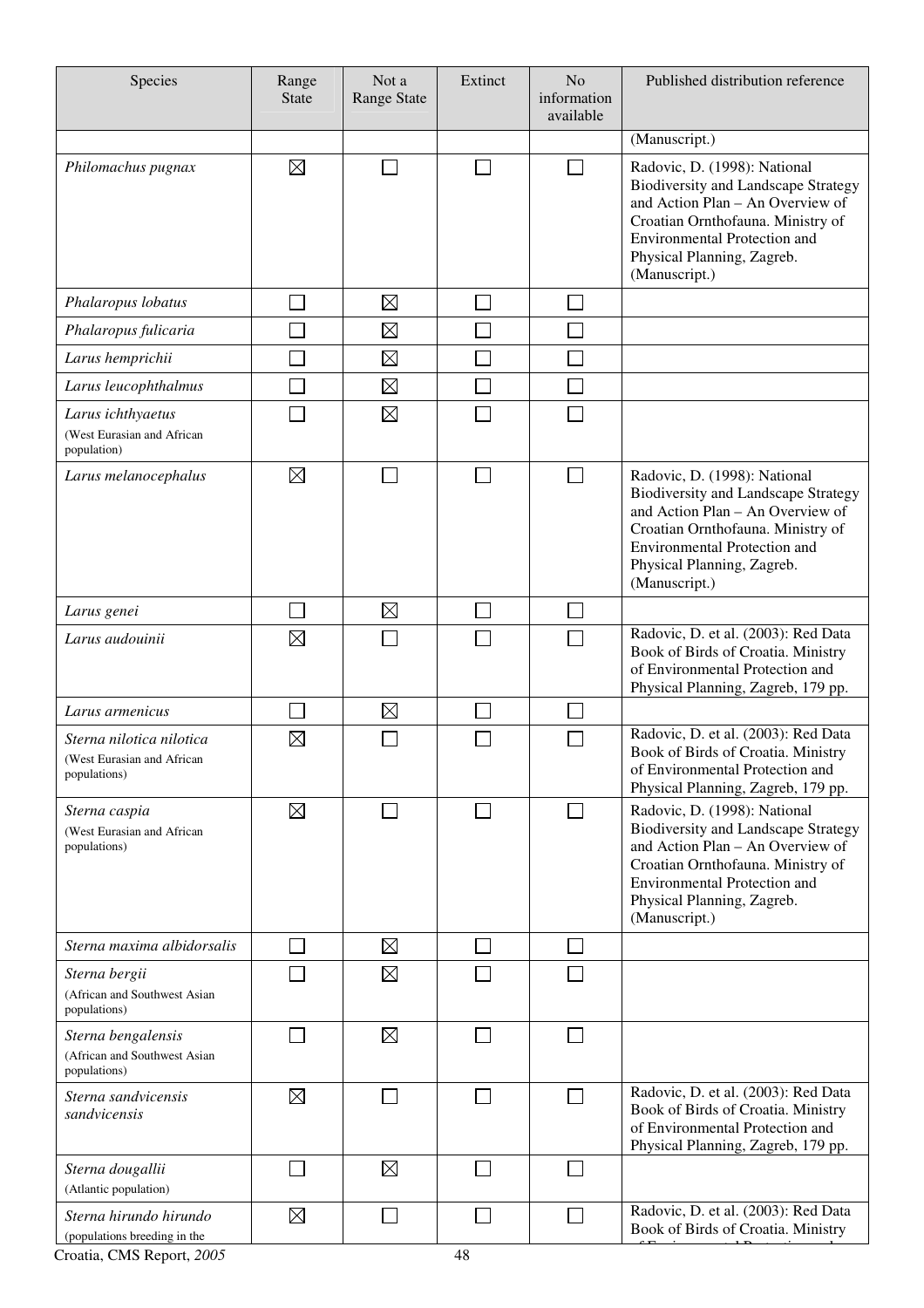| Species                                                             | Range<br><b>State</b>       | Not a<br><b>Range State</b> | Extinct               | N <sub>o</sub><br>information<br>available | Published distribution reference                                                                                                                                                                                                          |
|---------------------------------------------------------------------|-----------------------------|-----------------------------|-----------------------|--------------------------------------------|-------------------------------------------------------------------------------------------------------------------------------------------------------------------------------------------------------------------------------------------|
| Western Palearctic)                                                 |                             |                             |                       |                                            | of Environmental Protection and<br>Physical Planning, Zagreb, 179 pp.                                                                                                                                                                     |
| Sterna paradisaea<br>(Atlantic populations)                         |                             | $\boxtimes$                 |                       |                                            |                                                                                                                                                                                                                                           |
| Sterna albifrons                                                    | $\boxtimes$                 |                             |                       |                                            | Radovic, D. et al. (2003): Red Data<br>Book of Birds of Croatia. Ministry<br>of Environmental Protection and<br>Physical Planning, Zagreb, 179 pp.                                                                                        |
| Sterna saundersi                                                    |                             | $\boxtimes$                 |                       |                                            |                                                                                                                                                                                                                                           |
| Sterna balaenarum                                                   |                             | $\boxtimes$                 |                       |                                            |                                                                                                                                                                                                                                           |
| Sterna repressa                                                     |                             | $\boxtimes$                 |                       |                                            |                                                                                                                                                                                                                                           |
| Chlidonias niger niger                                              | $\boxtimes$                 |                             |                       |                                            | Radovic, D. et al. (2003): Red Data<br>Book of Birds of Croatia. Ministry<br>of Environmental Protection and<br>Physical Planning, Zagreb, 179 pp.                                                                                        |
| Chlidonias leucopterus<br>(West Eurasian and African<br>population) | $\boxtimes$                 |                             |                       |                                            | Radovic, D. (1998): National<br><b>Biodiversity and Landscape Strategy</b><br>and Action Plan - An Overview of<br>Croatian Ornthofauna. Ministry of<br><b>Environmental Protection and</b><br>Physical Planning, Zagreb.<br>(Manuscript.) |
|                                                                     |                             |                             | <b>COLUMBIFORMES</b>  |                                            |                                                                                                                                                                                                                                           |
| Streptopelia turtur turtur                                          | $\boxtimes$                 |                             |                       |                                            | Radovic, D. et al. (2003): Red Data<br>Book of Birds of Croatia. Ministry<br>of Environmental Protection and<br>Physical Planning, Zagreb, 179 pp                                                                                         |
|                                                                     |                             |                             | <b>CORACIIFORMES</b>  |                                            |                                                                                                                                                                                                                                           |
| Merops apiaster                                                     | $\boxtimes$                 |                             |                       |                                            | Radovic, D. et al. (2003): Red Data<br>Book of Birds of Croatia. Ministry<br>of Environmental Protection and<br>Physical Planning, Zagreb, 179 pp.                                                                                        |
| Coracias garrulus                                                   | $\boxtimes$                 |                             |                       |                                            | Radovic, D. et al. (2003): Red Data<br>Book of Birds of Croatia. Ministry<br>of Environmental Protection and<br>Physical Planning, Zagreb, 179 pp.                                                                                        |
|                                                                     |                             |                             | <b>PSITTACIFORMES</b> |                                            |                                                                                                                                                                                                                                           |
| Amazona tucumana                                                    |                             | $\boxtimes$                 |                       | $\sim$                                     |                                                                                                                                                                                                                                           |
|                                                                     |                             |                             | <b>PASSERIFORMES</b>  |                                            |                                                                                                                                                                                                                                           |
| Hirundo atrocaerulea                                                |                             | $\boxtimes$                 |                       |                                            |                                                                                                                                                                                                                                           |
| Pseudocolopteryx<br>dinellianus                                     |                             | $\boxtimes$                 |                       |                                            |                                                                                                                                                                                                                                           |
| Polystictus pectoralis<br>pectoralis                                |                             | $\boxtimes$                 |                       |                                            |                                                                                                                                                                                                                                           |
| Sporophila ruficollis                                               | $\mathcal{L}_{\mathcal{A}}$ | $\boxtimes$                 |                       |                                            |                                                                                                                                                                                                                                           |
| Acrocephalus paludicola                                             | $\boxtimes$                 |                             |                       |                                            | Radovic, D. (1998): National<br><b>Biodiversity and Landscape Strategy</b><br>and Action Plan - An Overview of<br>Croatian Ornthofauna. Ministry of<br><b>Environmental Protection and</b><br>Physical Planning, Zagreb.<br>(Manuscript.) |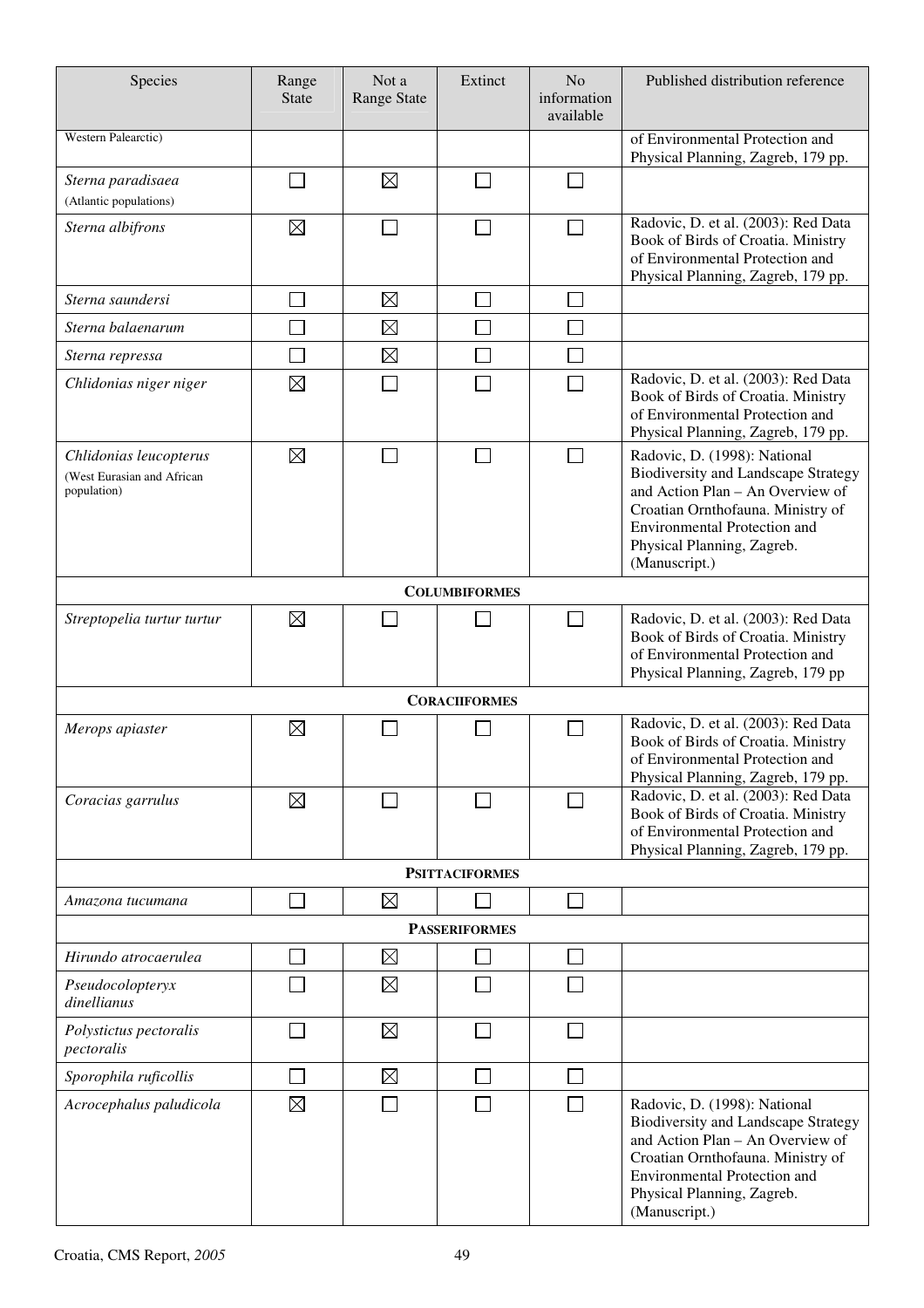| Species                      | Range<br><b>State</b> | Not a<br><b>Range State</b> | Extinct                 | N <sub>o</sub><br>information<br>available | Published distribution reference                                                                                                                                                                                                                                                                                                                                                                                                                                                                                                          |  |  |  |  |
|------------------------------|-----------------------|-----------------------------|-------------------------|--------------------------------------------|-------------------------------------------------------------------------------------------------------------------------------------------------------------------------------------------------------------------------------------------------------------------------------------------------------------------------------------------------------------------------------------------------------------------------------------------------------------------------------------------------------------------------------------------|--|--|--|--|
| <b>TESTUDINATA</b>           |                       |                             |                         |                                            |                                                                                                                                                                                                                                                                                                                                                                                                                                                                                                                                           |  |  |  |  |
| Chelonia depressa            | $\sim$                | $\boxtimes$                 |                         | $\Box$                                     |                                                                                                                                                                                                                                                                                                                                                                                                                                                                                                                                           |  |  |  |  |
| Chelonia mydas               | ⊠                     |                             |                         | $\mathcal{L}_{\mathcal{A}}$                | Lazar, B. et al. (2004): The presence<br>of green sea turtle Chelonia mydas<br>in the Adriatic Sea. Herpetological<br>Journal 14: 143-147.<br>Tvrtkovic, N. et al. (2005): Red<br>Data Book of Croatia - Amphibians<br>and Reptiles. State Institute for<br>Nature Protection, Zagreb. In print.                                                                                                                                                                                                                                          |  |  |  |  |
| Caretta caretta              | $\boxtimes$           |                             |                         |                                            | Lazar, B. et al. (2003): Temporal<br>and spatial distribution of the<br>loggerhead sea turtle Caretta caretta<br>in the eastern Adriatic Sea: a<br>seasonal migration pathway? Pages<br>283-284. In: Seminoff J.A. (Ed)<br>Proceedings of the Twenty-second<br>Annual Symposium on Sea Turtle<br><b>Biology and Conservation. NOAA</b><br>Tech. Memo. NMFS-SEFSC-503,<br>Miami, USA<br>Tvrtkovic, N. et al. (2005): Red<br>Data Book of Croatia - Amphibians<br>and Reptiles. State Institute for<br>Nature Protection, Zagreb. In print. |  |  |  |  |
| Eretmochelys imbricata       |                       | $\boxtimes$                 |                         |                                            |                                                                                                                                                                                                                                                                                                                                                                                                                                                                                                                                           |  |  |  |  |
| Lepidochelys kempii          |                       | $\boxtimes$                 |                         |                                            |                                                                                                                                                                                                                                                                                                                                                                                                                                                                                                                                           |  |  |  |  |
| Lepidochelys olivacea        |                       | $\boxtimes$                 |                         |                                            |                                                                                                                                                                                                                                                                                                                                                                                                                                                                                                                                           |  |  |  |  |
| Dermochelys coriacea         | $\boxtimes$           |                             |                         |                                            | Lazar, B. et al. (2005): Occurrence<br>of leatherback turtle Dermochelys<br>coriacea in the eastern Adriatic Sea.<br>Journal of the Marine Biological<br>Association U.K. (in review                                                                                                                                                                                                                                                                                                                                                      |  |  |  |  |
| Podocnemis expansa           |                       | $\boxtimes$                 |                         |                                            |                                                                                                                                                                                                                                                                                                                                                                                                                                                                                                                                           |  |  |  |  |
|                              |                       |                             | <b>CROCODYLIA</b>       |                                            |                                                                                                                                                                                                                                                                                                                                                                                                                                                                                                                                           |  |  |  |  |
| Crocodylus porosus           |                       | $\boxtimes$                 |                         |                                            |                                                                                                                                                                                                                                                                                                                                                                                                                                                                                                                                           |  |  |  |  |
|                              |                       |                             | <b>ACIPENSERIFORMES</b> |                                            |                                                                                                                                                                                                                                                                                                                                                                                                                                                                                                                                           |  |  |  |  |
| Huso huso                    | $\boxtimes$           |                             |                         |                                            | Mrakovcic, M. (2005): Red Data<br>Book of Croatia - Freshwater<br>Fishes. State Institute for Nature<br>Protection, Zagreb. (In print.)                                                                                                                                                                                                                                                                                                                                                                                                   |  |  |  |  |
| Huso dauricus                |                       | $\boxtimes$                 |                         |                                            |                                                                                                                                                                                                                                                                                                                                                                                                                                                                                                                                           |  |  |  |  |
| Acipenser baerii baicalensis |                       | $\boxtimes$                 |                         |                                            |                                                                                                                                                                                                                                                                                                                                                                                                                                                                                                                                           |  |  |  |  |
| Acipenser fulvescens         |                       | $\boxtimes$                 |                         |                                            |                                                                                                                                                                                                                                                                                                                                                                                                                                                                                                                                           |  |  |  |  |
| Acipenser gueldenstaedtii    | $\boxtimes$           |                             |                         |                                            | Mrakovcic, M. (2005): Red Data<br>Book of Croatia - Freshwater<br>Fishes. State Institute for Nature<br>Protection, Zagreb. (In print.)                                                                                                                                                                                                                                                                                                                                                                                                   |  |  |  |  |
| Acipenser medirostris        |                       | $\boxtimes$                 |                         |                                            |                                                                                                                                                                                                                                                                                                                                                                                                                                                                                                                                           |  |  |  |  |
| Acipenser mikadoi            |                       | $\boxtimes$                 |                         |                                            |                                                                                                                                                                                                                                                                                                                                                                                                                                                                                                                                           |  |  |  |  |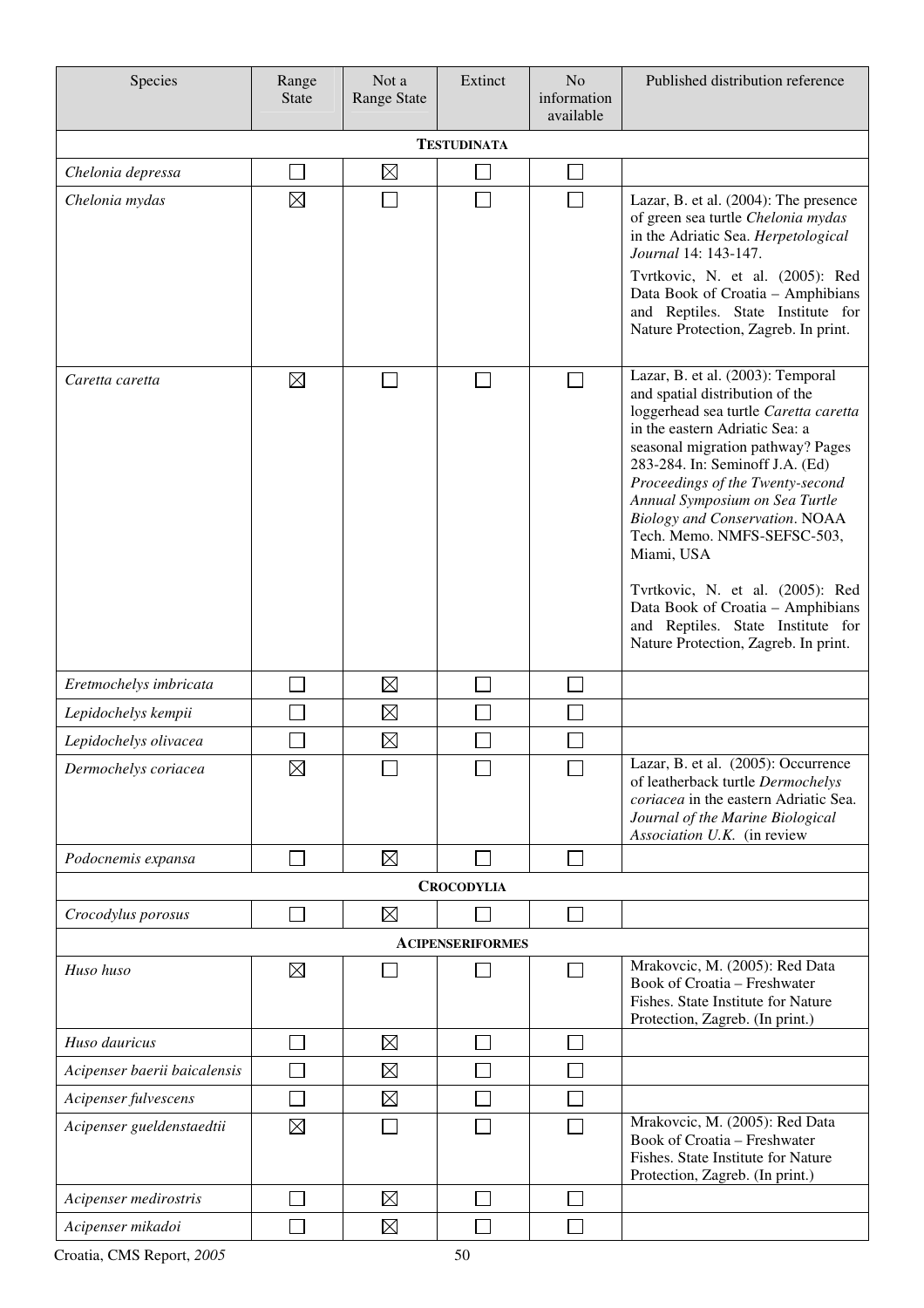| Species                                   | Range<br><b>State</b> | Not a<br><b>Range State</b> | Extinct            | N <sub>o</sub><br>information<br>available | Published distribution reference                                                                                                        |  |  |
|-------------------------------------------|-----------------------|-----------------------------|--------------------|--------------------------------------------|-----------------------------------------------------------------------------------------------------------------------------------------|--|--|
| Acipenser naccarii                        | $\boxtimes$           |                             | <b>College</b>     |                                            | Mrakovcic, M. (2005): Red Data<br>Book of Croatia – Freshwater<br>Fishes. State Institute for Nature<br>Protection, Zagreb. (In print.) |  |  |
| Acipenser nudiventris                     | $\boxtimes$           |                             | $\mathbf{L}$       |                                            | Mrakovcic, M. (2005): Red Data<br>Book of Croatia - Freshwater<br>Fishes. State Institute for Nature<br>Protection, Zagreb. (In print.) |  |  |
| Acipenser persicus                        |                       | $\boxtimes$                 | $\Box$             |                                            |                                                                                                                                         |  |  |
| Acipenser ruthenus<br>(Danube population) | ⊠                     |                             |                    |                                            | Mrakovcic, M. (2005): Red Data<br>Book of Croatia - Freshwater<br>Fishes. State Institute for Nature<br>Protection, Zagreb. (In print.) |  |  |
| Acipenser schrenckii                      | $\sim$                | $\boxtimes$                 | $\mathcal{L}$      |                                            |                                                                                                                                         |  |  |
| Acipenser sinensis                        |                       | $\boxtimes$                 |                    |                                            |                                                                                                                                         |  |  |
| Acipenser stellatus                       | $\boxtimes$           |                             |                    |                                            | Mrakovcic, M. (2005): Red Data<br>Book of Croatia - Freshwater<br>Fishes. State Institute for Nature<br>Protection, Zagreb. (In print.) |  |  |
| Acipenser sturio                          | $\boxtimes$           |                             | $\Box$             |                                            | Mrakovcic, M. (2005): Red Data<br>Book of Croatia - Freshwater<br>Fishes. State Institute for Nature<br>Protection, Zagreb. (In print.) |  |  |
| Pseudoscaphirhynchus<br>kaufmanni         |                       | $\boxtimes$                 |                    |                                            |                                                                                                                                         |  |  |
| Pseudoscaphirhynchus<br>hermanni          |                       | $\boxtimes$                 |                    |                                            |                                                                                                                                         |  |  |
| Pseudoscaphirhynchus<br>fedtschenkoi      |                       | $\boxtimes$                 |                    |                                            |                                                                                                                                         |  |  |
| Psephurus gladius                         |                       | $\boxtimes$                 |                    |                                            |                                                                                                                                         |  |  |
| <b>ORECTOLOBIFORMES</b>                   |                       |                             |                    |                                            |                                                                                                                                         |  |  |
| Rhincodon typus                           |                       | $\boxtimes$                 |                    |                                            |                                                                                                                                         |  |  |
|                                           |                       |                             | <b>LAMNIFORMES</b> |                                            |                                                                                                                                         |  |  |
| Carcharodon carcharias                    | $\boxtimes$           |                             |                    |                                            |                                                                                                                                         |  |  |
|                                           |                       |                             | <b>LEPIDOPTERA</b> |                                            |                                                                                                                                         |  |  |
| Danaus plexippus                          | ٦                     | $\boxtimes$                 |                    |                                            |                                                                                                                                         |  |  |

**All species of each of the Families below are listed in Appendix II. If your country is a Range State for any of the species in these Families, please enter the species name in the first column, under the relevant Family heading. Please indicate (with a 'X') whether your country is a Range State or the species is extinct and, where appropriate, please provide published distribution references. (Space is provided for ten species in each Family. If additional lines are required, please attach the information as an annex.)** 

| Species                                        | Range State    | Extinct | Published distribution reference |  |  |  |  |
|------------------------------------------------|----------------|---------|----------------------------------|--|--|--|--|
| <b>Order FALCONIFORMES, Family Cathartidae</b> |                |         |                                  |  |  |  |  |
|                                                | Range<br>State | Extinct |                                  |  |  |  |  |
|                                                | Range          | Extinct |                                  |  |  |  |  |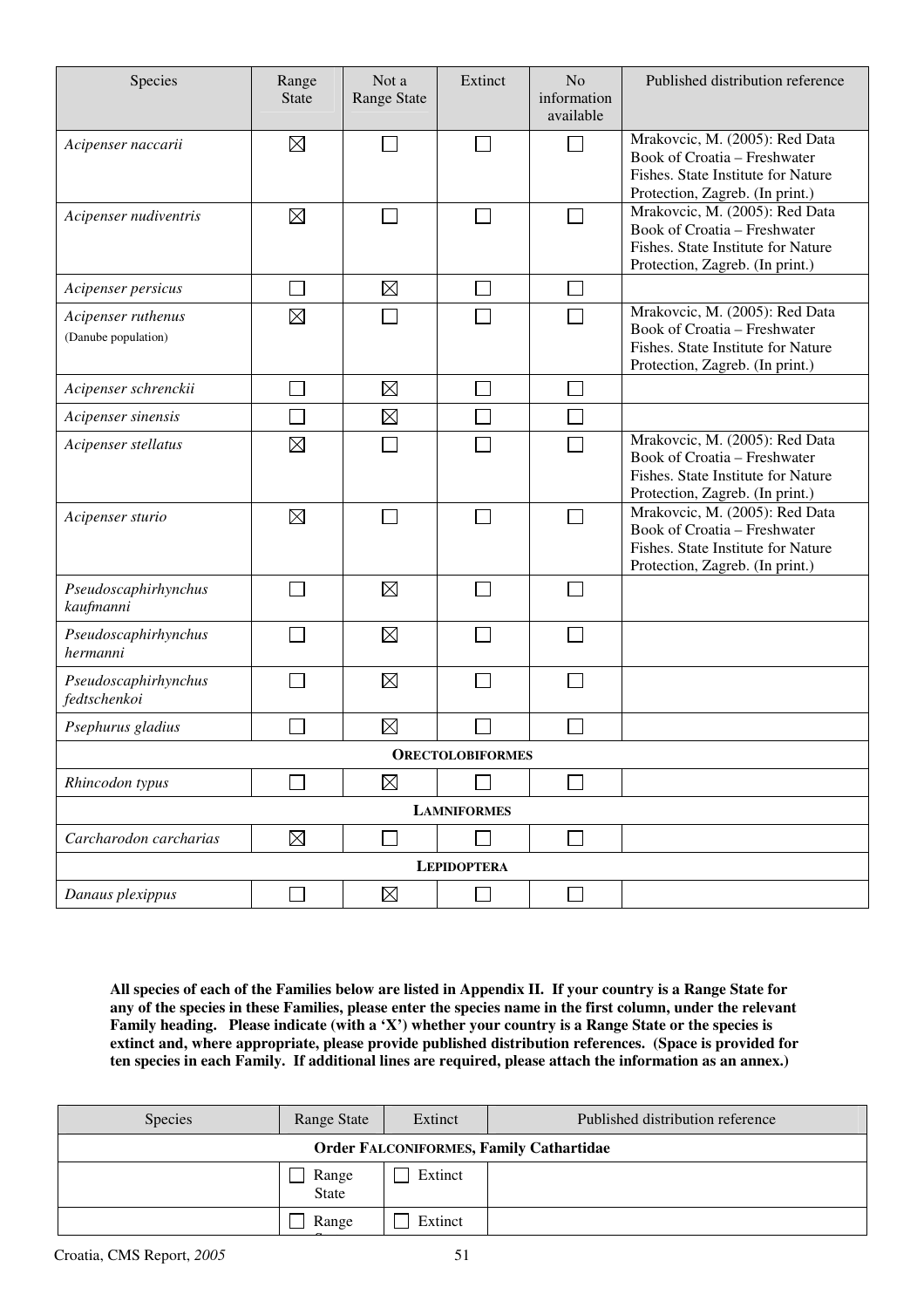| Species                   | <b>Range State</b>                   | Extinct | Published distribution reference                                                                                                                                                                                  |
|---------------------------|--------------------------------------|---------|-------------------------------------------------------------------------------------------------------------------------------------------------------------------------------------------------------------------|
|                           | <b>State</b>                         |         |                                                                                                                                                                                                                   |
|                           | Range<br><b>State</b>                | Extinct |                                                                                                                                                                                                                   |
|                           | Range<br><b>State</b>                | Extinct |                                                                                                                                                                                                                   |
|                           |                                      |         | <b>Order FALCONIFORMES, Family Accipitridae</b>                                                                                                                                                                   |
| Pernis apivorus           | $\boxtimes$ Range<br><b>State</b>    | Extinct | Radovic, D. et al. (2003): Red Data Book of Birds of<br>Croatia. Ministry of Environmental Protection and<br>Physical Planning, Zagreb, 179 pp.                                                                   |
| Milvus migrans            | $\boxtimes$ Range<br><b>State</b>    | Extinct | Radovic, D. et al. (2003): Red Data Book of Birds of<br>Croatia. Ministry of Environmental Protection and<br>Physical Planning, Zagreb, 179 pp.                                                                   |
| Milvus milvus             | $\boxtimes$ Range<br><b>State</b>    | Extinct | Radovic, D. et al. (2003): Red Data Book of Birds of<br>Croatia. Ministry of Environmental Protection and<br>Physical Planning, Zagreb, 179 pp.                                                                   |
| Gyps fulvus               | Range<br>$\boxtimes$<br><b>State</b> | Extinct | Radovic, D. et al. (2003): Red Data Book of Birds of<br>Croatia. Ministry of Environmental Protection and<br>Physical Planning, Zagreb, 179 pp.                                                                   |
| Circaetus gallicus        | $\boxtimes$ Range<br><b>State</b>    | Extinct | Radovic, D. et al. (2003): Red Data Book of Birds of<br>Croatia. Ministry of Environmental Protection and<br>Physical Planning, Zagreb, 179 pp.                                                                   |
| Circus aeruginosus        | Range<br>$\boxtimes$<br><b>State</b> | Extinct | Radovic, D. et al. (2003): Red Data Book of Birds of<br>Croatia. Ministry of Environmental Protection and<br>Physical Planning, Zagreb, 179 pp.                                                                   |
| Circus cyaneus            | $\boxtimes$<br>Range<br><b>State</b> | Extinct | Radovic, D. (1998): National Biodiversity and Landscape<br>Strategy and Action Plan - An Overview of Croatian<br>Ornthofauna. Ministry of Environmental Protection and<br>Physical Planning, Zagreb. (Manuscript) |
| Circus macrourus          | $\boxtimes$ Range<br>State           | Extinct | Radovic, D. (1998): National Biodiversity and Landscape<br>Strategy and Action Plan - An Overview of Croatian<br>Ornthofauna. Ministry of Environmental Protection and<br>Physical Planning, Zagreb. (Manuscript) |
| Circus pygargus           | Range<br>$\boxtimes$<br><b>State</b> | Extinct | Radovic, D. et al. (2003): Red Data Book of Birds of<br>Croatia. Ministry of Environmental Protection and<br>Physical Planning, Zagreb, 179 pp.                                                                   |
| Accipiter gentilis        | $\boxtimes$ Range<br><b>State</b>    | Extinct | Radovic, D. (1998): National Biodiversity and Landscape<br>Strategy and Action Plan - An Overview of Croatian<br>Ornthofauna. Ministry of Environmental Protection and<br>Physical Planning, Zagreb. (Manuscript) |
| Accipiter nisus           | $\boxtimes$ Range<br><b>State</b>    | Extinct | Radovic, D. (1998): National Biodiversity and Landscape<br>Strategy and Action Plan - An Overview of Croatian<br>Ornthofauna. Ministry of Environmental Protection and<br>Physical Planning, Zagreb. (Manuscript) |
| <i>Accipiter brevipes</i> | $\boxtimes$ Range<br><b>State</b>    | Extinct | Radovic, D. et al. (2003): Red Data Book of Birds of<br>Croatia. Ministry of Environmental Protection and<br>Physical Planning, Zagreb, 179 pp.                                                                   |
| <b>Buteo</b> buteo        | $\boxtimes$ Range<br><b>State</b>    | Extinct | Radovic, D. (1998): National Biodiversity and Landscape<br>Strategy and Action Plan - An Overview of Croatian<br>Ornthofauna. Ministry of Environmental Protection and<br>Physical Planning, Zagreb. (Manuscript) |
| <b>Buteo</b> lagopus      | $\boxtimes$ Range<br><b>State</b>    | Extinct | Radovic, D. (1998): National Biodiversity and Landscape<br>Strategy and Action Plan - An Overview of Croatian<br>Ornthofauna. Ministry of Environmental Protection and<br>Physical Planning, Zagreb. (Manuscript) |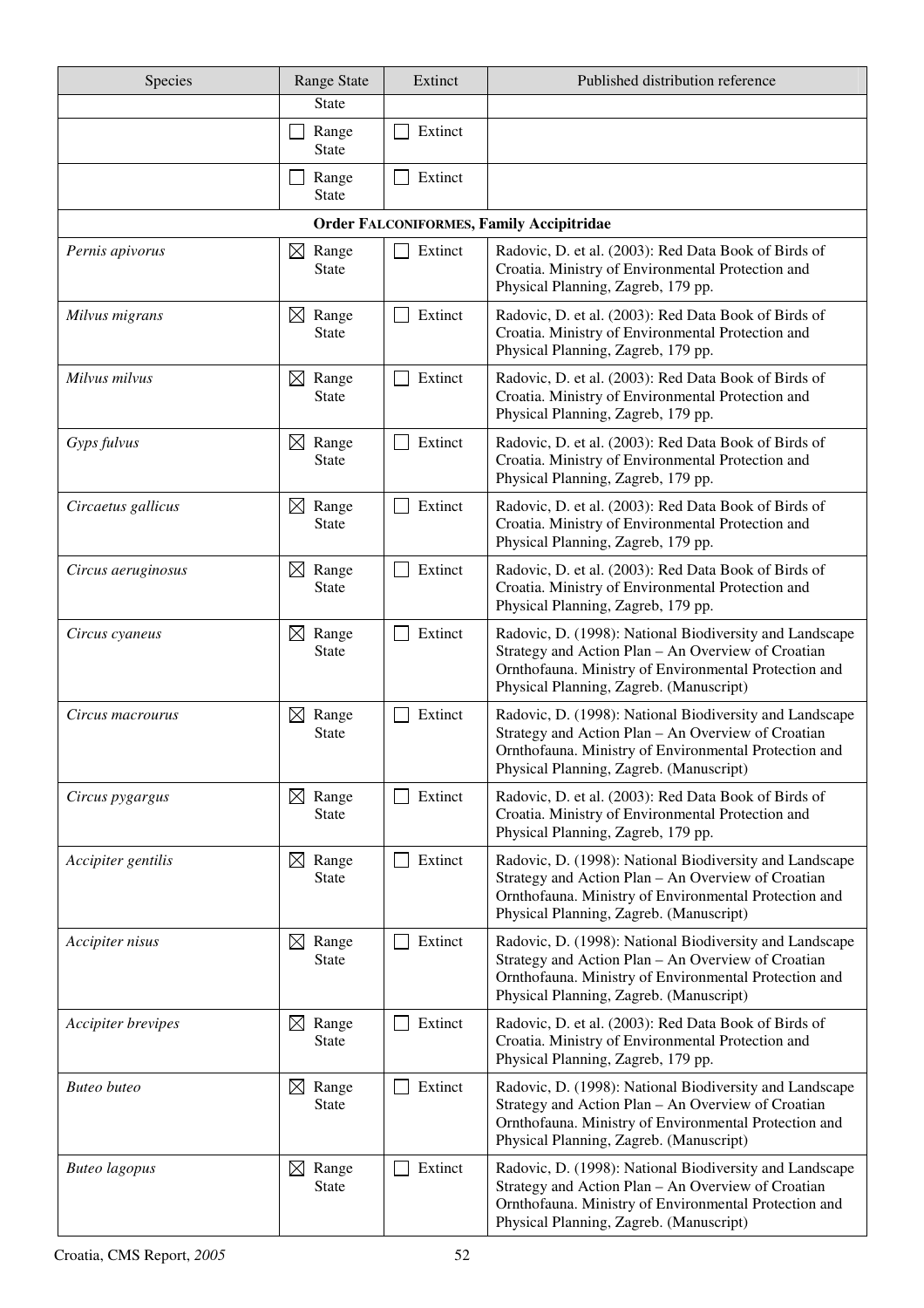| Species                                       | <b>Range State</b>                   | Extinct             | Published distribution reference                                                                                                                                                                                  |  |  |  |
|-----------------------------------------------|--------------------------------------|---------------------|-------------------------------------------------------------------------------------------------------------------------------------------------------------------------------------------------------------------|--|--|--|
| Aquila pomarina                               | $\boxtimes$ Range<br><b>State</b>    | Extinct             | Radovic, D. et al. (2003): Red Data Book of Birds of<br>Croatia. Ministry of Environmental Protection and<br>Physical Planning, Zagreb, 179 pp.                                                                   |  |  |  |
| Aquila clanga                                 | Range<br>$\boxtimes$<br><b>State</b> | Extinct             | Radovic, D. (1998): National Biodiversity and Landscape<br>Strategy and Action Plan - An Overview of Croatian<br>Ornthofauna. Ministry of Environmental Protection and<br>Physical Planning, Zagreb. (Manuscript) |  |  |  |
| Aquila heliaca                                | Range<br>$\boxtimes$<br><b>State</b> | Extinct             | Radovic, D. et al. (2003): Red Data Book of Birds of<br>Croatia. Ministry of Environmental Protection and<br>Physical Planning, Zagreb, 179 pp.                                                                   |  |  |  |
| Hieraeetus fasciatus                          | $\boxtimes$<br>Range<br><b>State</b> | Extinct             | Radovic, D. et al. (2003): Red Data Book of Birds of<br>Croatia. Ministry of Environmental Protection and<br>Physical Planning, Zagreb, 179 pp.                                                                   |  |  |  |
| Hietaaetus pennatus                           | $\boxtimes$ Range<br><b>State</b>    | Extinct             | Radovic, D. et al. (2003): Red Data Book of Birds of<br>Croatia. Ministry of Environmental Protection and<br>Physical Planning, Zagreb, 179 pp.                                                                   |  |  |  |
| Neophron percnopterus                         | Range<br><b>State</b>                | $\boxtimes$ Extinct | Radovic, D. et al. (2003): Red Data Book of Birds of<br>Croatia. Ministry of Environmental Protection and<br>Physical Planning, Zagreb, 179 pp.                                                                   |  |  |  |
|                                               | Range<br><b>State</b>                | Extinct             |                                                                                                                                                                                                                   |  |  |  |
| <b>Order FALCONIFORMES, Family Falconidae</b> |                                      |                     |                                                                                                                                                                                                                   |  |  |  |
| Falco naumanni                                | Range<br>$\boxtimes$<br><b>State</b> | Extinct             | Radovic, D. et al. (2003): Red Data Book of Birds of<br>Croatia. Ministry of Environmental Protection and<br>Physical Planning, Zagreb, 179 pp.                                                                   |  |  |  |
| Falco vespertinus                             | $\boxtimes$<br>Range<br><b>State</b> | Extinct             | Radovic, D. (1998): National Biodiversity and Landscape<br>Strategy and Action Plan - An Overview of Croatian<br>Ornthofauna. Ministry of Environmental Protection and<br>Physical Planning, Zagreb. (Manuscript) |  |  |  |
| Falco columbarius                             | $\boxtimes$<br>Range<br><b>State</b> | Extinct             | Radovic, D. et al. (2003): Red Data Book of Birds of<br>Croatia. Ministry of Environmental Protection and<br>Physical Planning, Zagreb, 179 pp.                                                                   |  |  |  |
| Falco subbuteo                                | $\boxtimes$ Range<br><b>State</b>    | Extinct             | Radovic, D. (1998): National Biodiversity and Landscape<br>Strategy and Action Plan - An Overview of Croatian<br>Ornthofauna. Ministry of Environmental Protection and<br>Physical Planning, Zagreb. (Manuscript) |  |  |  |
| Falco eleonorae                               | $\boxtimes$ Range<br><b>State</b>    | Extinct             | Radovic, D. et al. (2003): Red Data Book of Birds of<br>Croatia. Ministry of Environmental Protection and<br>Physical Planning, Zagreb, 179 pp.                                                                   |  |  |  |
| Falco cherrug                                 | Range<br>$\bowtie$<br><b>State</b>   | Extinct             | Radovic, D. et al. (2003): Red Data Book of Birds of<br>Croatia. Ministry of Environmental Protection and<br>Physical Planning, Zagreb, 179 pp.                                                                   |  |  |  |
| Falco peregrinus                              | $\boxtimes$<br>Range<br><b>State</b> | Extinct             | Radovic, D. et al. (2003): Red Data Book of Birds of<br>Croatia. Ministry of Environmental Protection and<br>Physical Planning, Zagreb, 179 pp.                                                                   |  |  |  |
|                                               | Range<br><b>State</b>                | Extinct             |                                                                                                                                                                                                                   |  |  |  |
|                                               |                                      |                     | <b>Order PASSERIFORMES, Family Muscicapidae</b>                                                                                                                                                                   |  |  |  |
| Ficedula hypoleuca                            | $\boxtimes$ Range<br><b>State</b>    | Extinct             | Radovic, D. (1998): National Biodiversity and Landscape<br>Strategy and Action Plan - An Overview of Croatian<br>Ornthofauna. Ministry of Environmental Protection and<br>Physical Planning, Zagreb. (Manuscript) |  |  |  |
| Ficedula albicollis                           | $\boxtimes$ Range                    | Extinct             | Radovic, D. (1998): National Biodiversity and Landscape                                                                                                                                                           |  |  |  |

Strategy and Action Plan – An Overview of Croatian

 $\overline{\phantom{a}}$